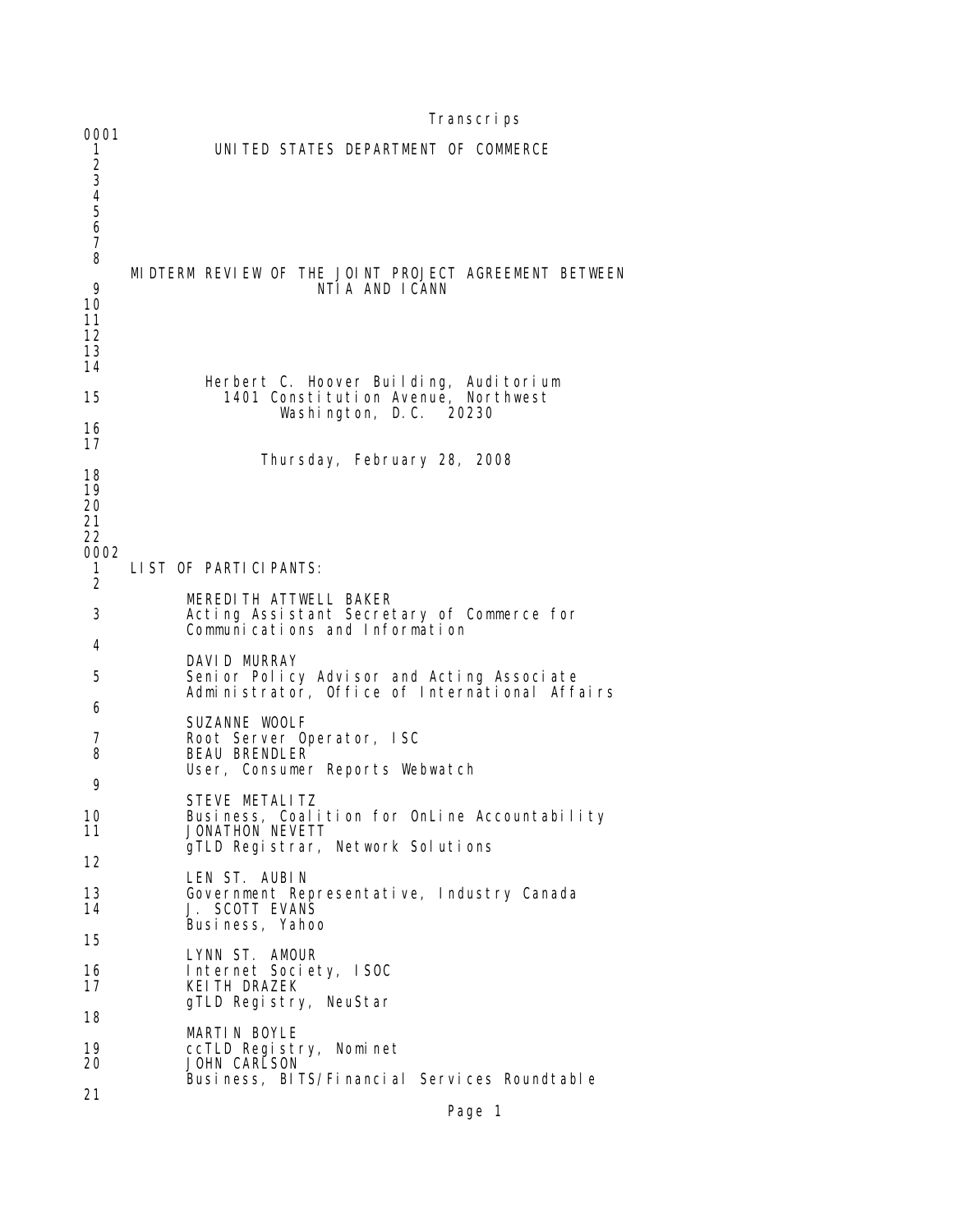|                      | Transcri ps                                                     |             |
|----------------------|-----------------------------------------------------------------|-------------|
| 22<br>0003           |                                                                 |             |
| 1                    | PAUL TWOMEY<br>President and CEO, Internet Corporation for      |             |
|                      | Assigned Names and Numbers                                      |             |
|                      |                                                                 |             |
| 234567               |                                                                 |             |
| 8                    |                                                                 |             |
| 9<br>10              |                                                                 |             |
| 11<br>12             |                                                                 |             |
| 13<br>14             |                                                                 |             |
| 15                   |                                                                 |             |
| 16<br>17             |                                                                 |             |
| 18<br>19             |                                                                 |             |
| 20<br>21             |                                                                 |             |
| 22<br>0004           |                                                                 |             |
| 1<br>$\overline{2}$  | CONTENTS                                                        |             |
| 3                    | AGENDA I TEM                                                    | <b>PAGE</b> |
| 4                    | INTRODUCTION AND WELCOMING REMARKS                              | 6           |
| 5<br>6               | SESSION 1<br>I CANN'S JPA RESPONSI BILITIES: ASSESSING          |             |
|                      | COMMITMENTS AGAINST RESULTS                                     | 8           |
| 7<br>8               | QUESTIONS FROM THE AUDIENCE                                     | 44          |
| 9                    | <b>BREAK</b>                                                    |             |
| 10<br>11             | SESSION 11<br>I CANN'S JPA RESPONSI BILITIES: ENSURING I CANN'S |             |
| 12                   | CONTI NUED PROGRESS AND SUSTAI NABILITY                         | 67          |
| 13                   | QUESTIONS FROM THE AUDIENCE                                     |             |
|                      | <b>REMARKS</b>                                                  |             |
| 14                   | <b>CONCLUSION</b>                                               |             |
| 15<br>16             |                                                                 |             |
| 17<br>18             |                                                                 |             |
| 19<br>20             |                                                                 |             |
| 21<br>22             |                                                                 |             |
| 0005<br>$\mathbf{1}$ | PROCEEDINGS                                                     |             |
|                      |                                                                 | (9:00 a.m.) |
| 2345                 | <b>WELCOMING REMARKS</b>                                        |             |
|                      | Page 2                                                          |             |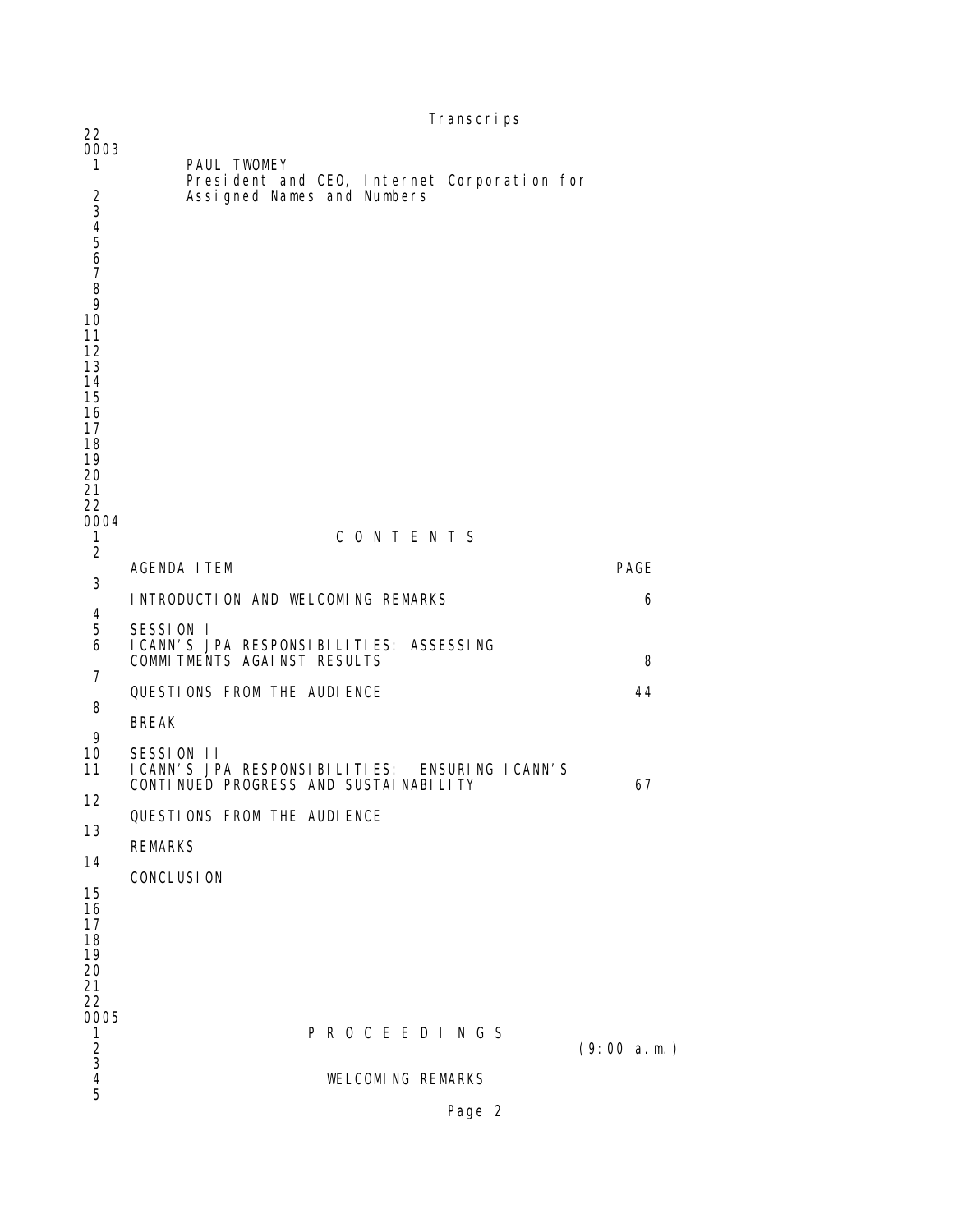Transcrips 6 MS. BAKER: I think we might want to go ahead 7 and get started in ICANN time, we're right on time. So<br>8 first of all, welcome to the Department of Commerce in 8 first of all, welcome to the Department of Commerce in<br>9 this lovely auditorium on this very cold day. We're so 9 this lovely auditorium on this very cold day. We're so 10 pleased that you are here and really appreciate your 11 participation.<br>12 My r 12 My name is Meredith Attwell Baker and I am the 13 acting assistant secretary of NTIA, here at the Department<br>14 of Commerce. And I am very pleased to host this morning's of Commerce. And I am very pleased to host this morning's 15 public meeting on the midterm review of the joint project 16 agreement between the Department and the Internet<br>17 Corporation for Assigned Names and Numbers Corporation for Assigned Names and Numbers. 18 At the outset, I want to thank all of our guest 19 speakers that are down here. They are joining us today 20 from a wide variety of places and we are very grateful 21 with them for traveling and for their input today. I want 22 to particularly thank Paul Twomey who is here. He will be 0006 1 channeling Peter Dengate Thrush, who unfortunately could 2 not make it, but we are grateful to have you Paul and<br>3 really appreciate it. 3 really appreciate it. 4 As you know, the agenda is two panels this 5 morning and then we'll have remarks by Paul, so we're 6 looking forward to that. As you also know, the joint 7 project agreement signed by the Department and ICANN in 8 September of 2006 includes 10 specific tasks or 9 responsibilities committed to by the ICANN board in its September 26 affirmation of responsibilities. It also 11 provides for the Department to conduct a midterm review of 12 ICANN's progress on each of these responsibilities in 13 consultation with interested stakeholders. 14 The purpose of the midterm review is to permit 15 the Department to determine whether course corrections are 16 needed on a path towards the long-standing goal of 17 transition of the technical coordination of the management 18 of the DNS to the private sector. The Department 19 initiated the midterm review with the release of its 20 notice of inquiry in November of 2007, which invited public comments to be submitted by February 15, 2008. 22 To date we have received 171 comments from a 0007 1 wide variety of interested parties including the ICANN 2 board. We really, really appreciate the time and the effort that are reflected in the comments that are 4 submitted and consider all these submissions invaluable 5 contributions to our midterm review. This meeting also 6 forms an important element of our consultation process and we have structured our panel discussions to facilitate a 8 constructive exchange among our guest speakers and our 9 audience.<br>10 10 So I think there is -- the agenda also calls 11 for, kind of, lengthy opening remarks and lengthy closing 12 remarks by me, and really what I'd like to do is spend the<br>13 time on the panels and to hear what both our panelists and time on the panels and to hear what both our panelists and 14 the audience have to say. So really without further ado I'd like to introduce David Murray, David is our senior 16 advisor, policy advisor in the front office and he is 17 acting administrator of NTIA's Office of International 18 Affairs and he will moderate the first panel. 19 So David, all yours. 20 21 22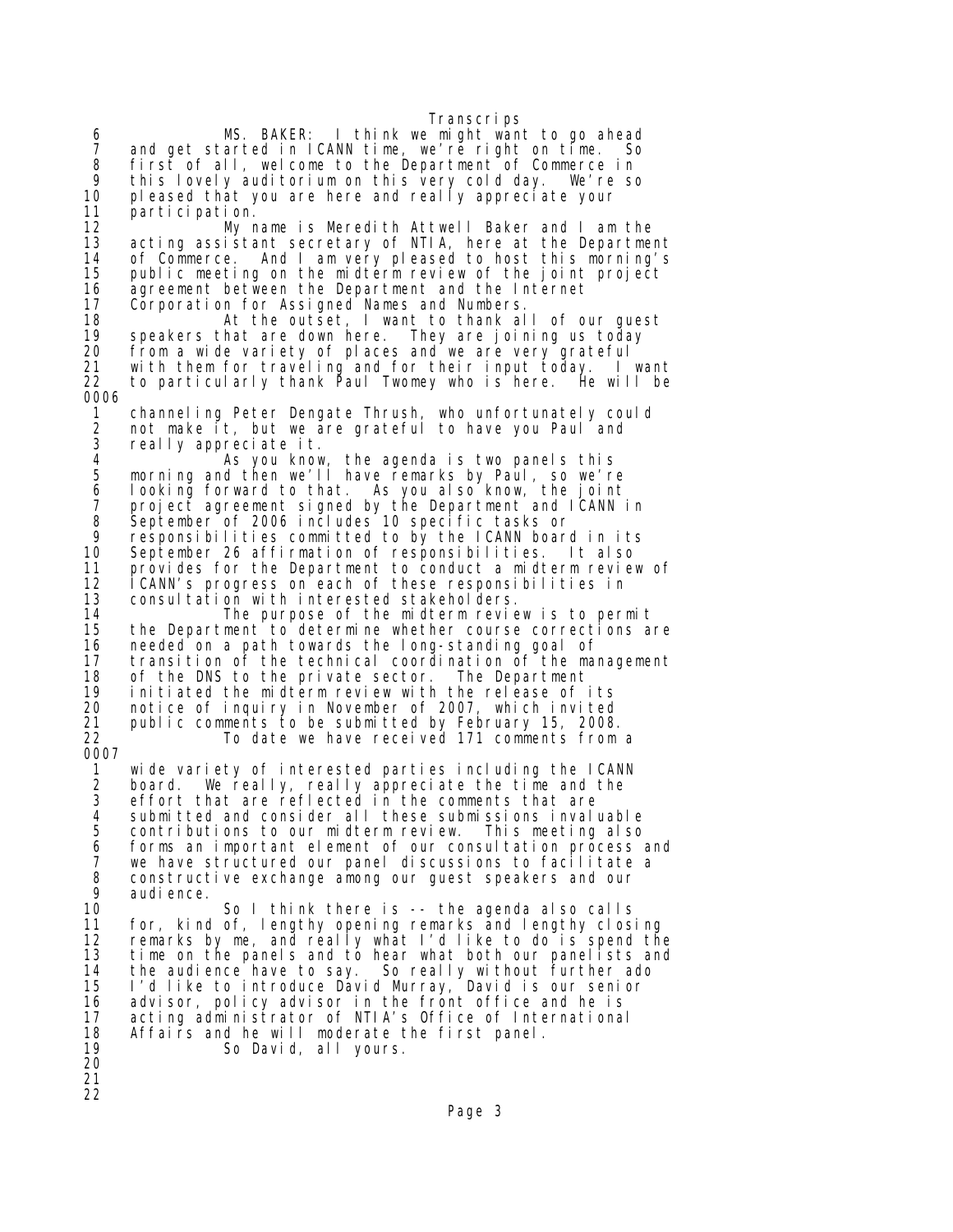1 SESSION I 2 ICANN'S JPA RESPONSIBILITIES: ASSESSING COMMITMENTS AGAINST RESULTS  $\frac{4}{5}$  5 MR. MURRAY: Thank you, Meredith, and good 6 morning everyone. I'm pleased to have this opportunity to 7 moderate our first panel this morning. This panel is<br>8 intended to address the 10 responsibilities that the I 8 intended to address the 10 responsibilities that the ICANN 9 board committee, excuse me; that the ICANN board committed<br>10 to in its September '06 affirmation of responsibilities. 10 to in its September '06 affirmation of responsibilities. In particular, this panel will focus specifically on 12 assessing these commitments against results achieved 13 today. Well, many commenters have recognized ICANN's 14 progress in these 10 areas, many others have cautioned 15 against confusing activities with achievements. 16 The NTIA is fortunate to have the experience and<br>17 expertise represented by our distinguished panelists. expertise represented by our distinguished panelists. 18 me take a moment to introduce them. Our first panelist, 19 Suzanne Woolf, is a senior manager at the Internet Systems 20 Consortium, the company responsible for the operation of<br>21 the F-root name server. ISC recently entered into a 21 the F-root name server. ISC recently entered into a 22 mutual responsibilities agreement with ICANN, the first 0009 1 formalization of mutual recognition between ICANN and a 2 root server operator. Suzanne joined ISC in 2002 and has 3 been involved in ICANN-related issues for many years. She 4 is the root server system advisory committee liaison to<br>5 the ICANN board and also serves on ICANN Security and 5 the ICANN board and also serves on ICANN Security and<br>6 Stability Advisory Committee. 6 Stability Advisory Committee. 7 Our second panelist, Beau Brendler, is director 8 of Consumer Reports WebWatch, which engages in 9 investigative reporting on trust and credibility, in the 10 online marketplace. Prior to joining the consumer's union<br>11 in 2001, to launch Consumer Reports WebWatch, Beau worked 11 in 2001, to launch Consumer Reports WebWatch, Beau worked as an editorial director at ABC News.com, where he was 13 helped -- asked to help launch the TV's news network.<br>14 Beau was also a member of the ICANN At-Large Advisory 14 Beau was also a member of the ICANN At-Large Advisory<br>15 Committee. Committee. 16 Steve Metalitz is a partner in the Washington 17 D.C. office of Mitchell Silberberg & Knupp. He advises 18 trade associations, and companies, and the copyright 19 industry, on domestic and international copyright matters and represents the Coalition for Online Accountability. 21 Steve also serves as the president of the Intellectual 22 Property Constituency of the ICANN Generic Names 0010 1 Supporting Organization, and has been an active 2 participant in a wide range of ICANN activities since the 3 organization's inception. 4 Our third panelist, Jonathon Nevett, is Network 5 Solution's vice president of chief policy -- and chief 6 policy council, and is responsible for Network Solution's 7 relationship with ICANN, government agencies, legislative<br>8 bodies, and industry associations. Since June of 2006, 8 bodies, and industry associations. Since June of 2006, 9 John has served as the elected chair of ICANN's GNSO 10 Registrar Constituency and he is the co-chair of the 11 United States Council for International Business Domain 12 Names System Working Group.<br>13 0ur final panelis 13 Our final panelist, Len St. Aubin, is the<br>14 director general of the telecommunications policy by 14 director general of the telecommunications policy branch<br>15 at Industry Canada. Len contributed to the development o at Industry Canada. Len contributed to the development of 16 the Canadian Telecommunications Act, Broadcasting Act, and

Page 4

0008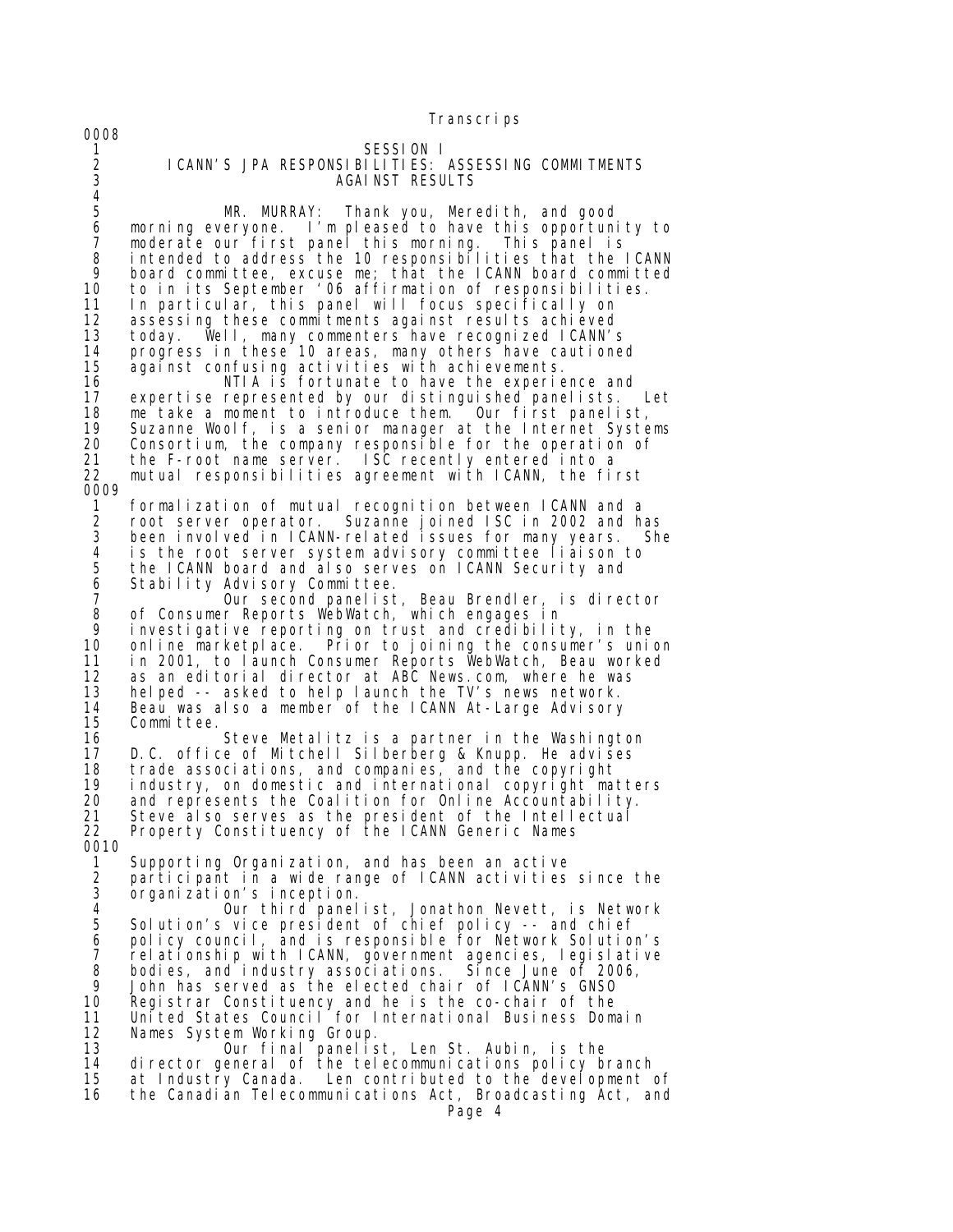17 to the modernization of the Copyright Act. He is also 18 involved in Internet policy matters and formally 19 represented Canada on the governmental advisory committee<br>20 to ICANN where he was elected vice-chair. 20 to ICANN where he was elected vice-chair. 21 I'd like to start the panel out with some brief 22 presentations from each of our panelists to be followed by 0011 1 Q and A, from me and then also from the audience. Let me 2 start out with you, Suzanne.<br>3 MS. WOOLF: Good m 3 MS. WOOLF: Good morning, everyone, and thanks 4 to the Department for the invitation to speak this<br>5 morning. I was invited here, as we said, as a room 5 morning. I was invited here, as we said, as a root name 6 server operator, part of the technical community behind 7 ICANN. My employer, the Internet Systems Consortium, is a 8 private U.S. not-for-profit that serves the Internet 9 community in a number of ways. We are known for our Open 10 Source software freely available and widely used by ISPs 11 and DNS service providers, and we're known for operating a 12 DNS root name server providing a critically important 13 service available to Internet users everywhere.<br>14 Today we provide that service from ov 14 Today we provide that service from over 40<br>15 Iocations worldwide, mostly in partnership with ISPs, Iocations worldwide, mostly in partnership with ISPs, DNS 16 service providers, governments, and industry. As such, 17 we're a stakeholder in ICANN, its processes and their 18 results. We're not among the stakeholders created by<br>19 ICANN nor are we dependent on it for our existence. 19 ICANN nor are we dependent on it for our existence, however, we are not unaffected by it. We provide the 21 service we do in partnership with IANA and we give the 22 Internet users of the world access to the DNS as 0012 1 maintained by IANA.<br>2 We've wat 2 We<sup>7</sup> ve watched ICANN's first decade therefore<br>3 with some hope, some pride, and some concern. ICANN has 3 with some hope, some pride, and some concern. ICANN has 4 clearly made great strides away from the uncertain early 5 days when it seemed equally likely that the U.S.<br>6 government would give up on private sector leade 6 government would give up on private sector leadership<br>7 altogether or that the Internet would fragment under 7 altogether or that the Internet would fragment under the 8 challenges to ICANN's legitimacy and confidence. 9 Today it's clear ICANN isn't going anywhere, 10 many important boundaries have been established around 11 what it does and what it does not do. The IANA, registry 12 contracts, the advisory committees to ICANN, and the other<br>13 mechanisms are an established part of the landscape. It 13 mechanisms are an established part of the landscape. It was the recognition of that progress, both of ICANN and of 15 the Internet, as a critical resource to people worldwide 16 that ISC recently became their first root server operator 17 to sign a mutual responsibilities agreement with ICANN.<br>18 ISC signed this agreement because we believed 18 ISC signed this agreement because we believed 19 that it made an important statement to ICANN and to the 20 rest of the world that ICANN, as the operator of IANA, is<br>21 doing its part and we are committed to doing ours. 21 doing its part and we are committed to doing ours.<br>22 Mow, it's time to look at how to move fo Now, it's time to look at how to move forward 0013 1 and build on what's been done so far. Direct U.S. 2 government supervision of ICANN should end with the JPA in<br>3 late 20/10. The commitment to private sector leadership 3 Iate 20/10. The commitment to private sector leadership<br>4 and technical coordination of the Internet, first made in 4 and technical coordination of the Internet, first made in<br>5 the late 1990s, needs to be kept. The Internet has 5 the late 1990s, needs to be kept. The Internet has 6 outgrown the special role the U.S. government has towards 7 ICANN today. However, it's also important not to 8 underestimate the protective function provided by the 9 backing even at arm's length of a powerful government. The remaining 18 months of the JPA need to be Page 5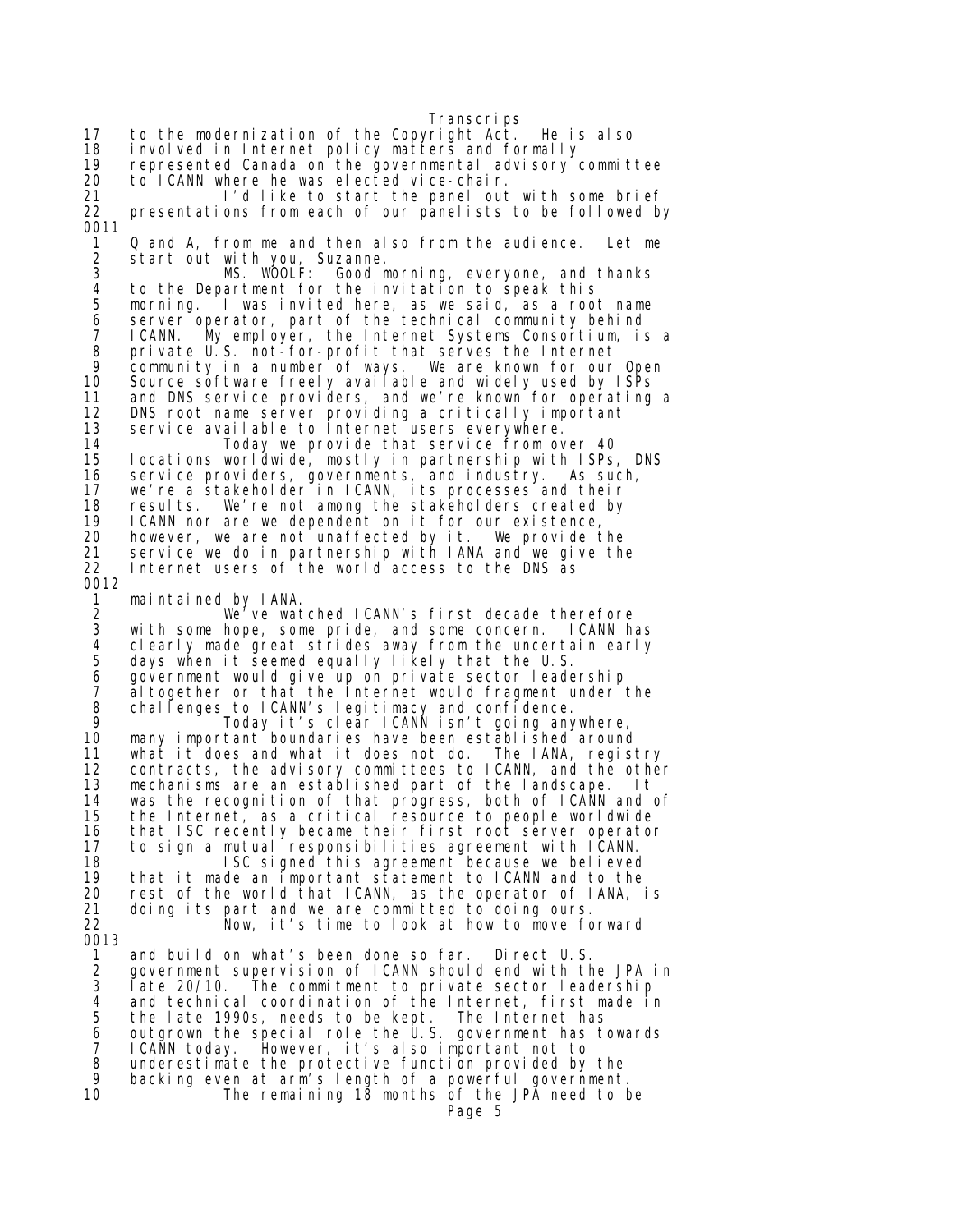Transcrips 11 spent demonstrating that the mechanisms ICANN has, its 12 supporting organizations, its contracts, and its 13 relationships with government and industry, are enough to<br>14 sustain security and stability of the technical 14 sustain security and stability of the technical 15 coordination functions that it performs. The question is 16 not only whether ICANN has met a specific checklist of 17 achievements and abilities. Integrity of processes,<br>18 transparency of results, and so on are critical to 18 transparency of results, and so on are critical to<br>19 establishing a good mechanism for meeting the real 19 establishing a good mechanism for meeting the real goals,<br>20 but they are not ends in themselves. 20 but they are not ends in themselves. 21 The question now is whether ICANN has the<br>22 structures the relationships and the other tools structures, the relationships, and the other tools, 0014 1 required to play its part in continuing security and 2 stability of the Internet. Specific steps to establish<br>3 that it's time to move beyond the JPA could include 3 that it's time to move beyond the JPA could include 4 successful introduction of more new top level domains into<br>5 the DNS, including internationalized domain names. 5 the DNS, including internationalized domain names.<br>6 Progress is always slow and many interests must be 6 Progress is always slow and many interests must be 7 reconciled, but in the case of IDN particularly, there is 8 simply no choice. The resolution of many open, technical, 9 social, and operational questions seems to be in sight, 10 now it's time to make sure progress doesn't falter. 11 Second, successful transition of day-to-day 12 responsibility for the content of the DNS root zone to 13 ICANN - it is time for the U.S. government to step back<br>14 from immediate supervision of this function and give IC from immediate supervision of this function and give ICANN 15 room to show that it can reliably manage the root zone 16 even with the possible addition of many new TLDs.<br>17 17 Third, ICANN must find a way to play a 17 Third, ICANN must find a way to play a 18 constructive part in the Internet communities<sup>7</sup> response to<br>19 the imminent end of unallocated IPv4 addresses and the 19 the imminent end of unallocated IPv4 addresses and the<br>20 need to find a way to integrate IPv6 into the network 20 need to find a way to integrate IPv6 into the network of 21 the future. ICANN has almost no direct role in either 22 policy or operations here, it is also in a unique position 0015 1 to build relationships and mobilize resources, the 2 challenge is to build positive influence over a situation 3 where neither ICANN nor anyone else has much direct 4 control. 5 I've heard many of the people involved in the<br>6 future of the Internet speak with mixed feelings about 6 future of the Internet speak with mixed feelings about the<br>7 end of the JPA. They are not comfortable with the special 7 end of the JPA. They are not comfortable with the special 8 role of the U.S. government towards ICANN and they want to<br>9 see us all move bevond that. Yet, not all of them have 9 see us all move beyond that. Yet, not all of them have<br>10 full confidence that ICANN is ready to be on its own. 10 full confidence that ICANN is ready to be on its own. The 11 next 18 months must be spent with ICANN focusing on 11 next 18 months must be spent with ICANN focusing on 12 winning that confidence, thank you. 13 MR. BRENDLER: Good morning, thanks for inviting 14 us here. As mentioned, I have two hats, one, the Consumer 15 Reports WebWatch hat, and you can certainly find more 16 information about our organization and the statement we 17 made by going to our website, so I won't go into that, but<br>18 also, I am a member of the -- an elected person from the 18 also, I am a member of the -- an elected person from the 19 At-Large community in North America. So my comments cover 20 both bases.<br>21 21 I do want to say, the consumer's union does<br>22 believe strongly that ICANN needs to evolve towards believe strongly that ICANN needs to evolve towards 0016 1 independence from the U.S. government, and I make that 2 very clear that we share, you know, the views already<br>3 stated on that in many ways and we were in fact recru 3 stated on that in many ways and we were in fact recruited<br>4 by ICANN -- ICANN staff to participate in the At-Large by ICANN -- ICANN staff to participate in the At-Large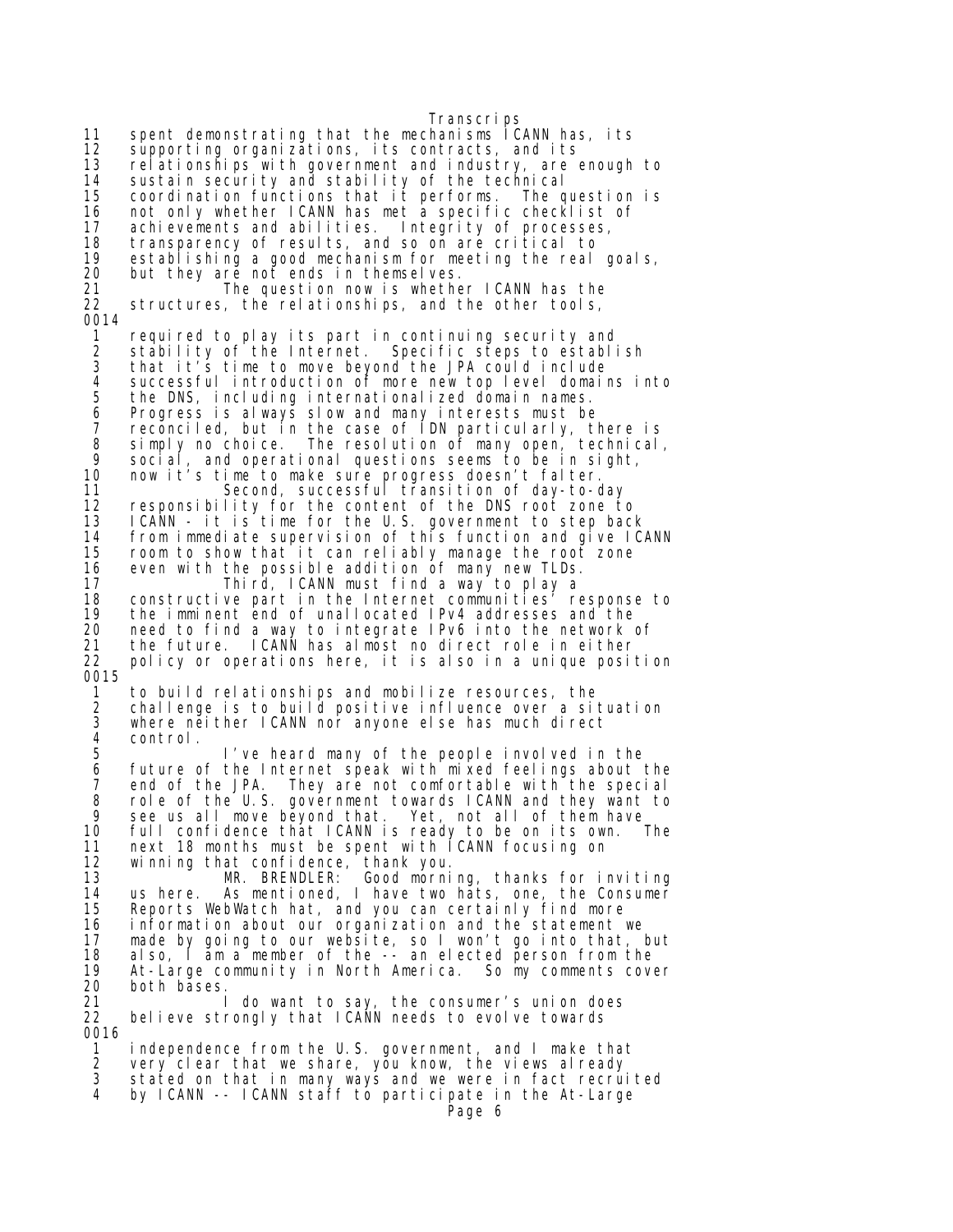Transcrips<br>d thing. And the At-Large 5 community, which is a really good thing. 6 staff of ICANN is currently trying to recruit other 7 consumer and user-based organizations to participate in 8 the At-Large, which is very, very positive. 9 Speaking from North America's perspective, the 10 North American regional organization's perspective, the 11 major concern there is with the At-Large community being  $-12$  - as it is supposed to be the voice of the user community, 12 - as it is supposed to be the voice of the user community,<br>13 concerned with the ALAC's lack of voting status, in the concerned with the ALAC's lack of voting status, in the 14 most meaningful forms within ICANN. ALAC can offer advice and, you know, there are 16 other mechanisms that it can use to get its point across,<br>17 but it does not really have a meaningful vote within the 17 but it does not really have a meaningful vote within the 18 structure as it is currently set out. We do believe that 19 this issue is in the process of being addressed, both in<br>20 the independent review of ALAC that is going on right now 20 the independent review of ALAC that is going on right now,<br>21 and the ALAC -- the At-Large community met in India with and the ALAC -- the At-Large community met in India with 22 some consultants who are doing a review. 0017 1 We also think that the issues being addressed to 2 some degree in the review of the ICANN nominating<br>3 committee and GNSO's internal deliberations -- if committee and GNSO's internal deliberations  $-$  if I'm 4 using too many ICANN acronyms please forgive me and 5 challenge me on them; it is part of the two-hat issue, I 6 guess. We believe that these challenges with regards to 7 representation can be overcome, but we also believe that<br>8 they need to be overcome in tandem with some clear 8 they need to be overcome in tandem with some clear<br>9 explanation of how user representation will be in 9 explanation of how user representation will be in essence 10 protected in the future and will remain integral to the 1 CANN process after the JPA concludes. 12 So 10 years from now, or 5 years from now, when 13 ICANN has evolved from oversight, and its current 14 mechanism, what guarantees will be in place that the user<br>15 community will have a strong voice within the process? I community will have a strong voice within the process? I 16 will conclude my comments here in hopes of some<br>17 interactivity at the end. Thank you. interactivity at the end. 18 MR. METALITZ: Thank you and I'd like to echo 19 what everyone said. I guess, I'm echoing anyway, but 20 thanks for being here. And I'd also like to thank NTIA 21 for holding this midterm review, I think it's already 22 shown a lot of usefulness if you just look at the range of 0018 1 comments that have been received; there is a lot of good 2 information and perspectives in those comments.<br>3 1'm here on behalf of the Coalition f 3 I'm here on behalf of the Coalition for Online 4 Accountability, which consists of nine leading companies<br>5 and associations, and membership organizations in the 5 and associations, and membership organizations in the<br>6 copyright sector of our economy. But I think a lot o<br>7 what we said in our comments and what I say here, well 6 copyright sector of our economy. But I think a lot of 7 what we said in our comments and what I say here, well, is 8 also shared by many others in the business community. And<br>9 I'd really like to make three main points here. 9 I'd really like to make three main points here.<br>10 First, with regard to the subject mat 10 First, with regard to the subject matter of this<br>11 panel, the assertions of the -- assessing commitments 11 panel, the assertions of the -- assessing commitments<br>12 against results, it is certainly true that ICANN has m against results, it is certainly true that ICANN has made 13 a great deal of progress on many of the points which it 14 set for itself in the annex to the JPA and has made more<br>15 progress in the last 18 months on many of these issues progress in the last 18 months on many of these issues 16 than it had in all the previous years of its existence. 17 But I think it's also fair to say that many of the key -- 18 on many of the key criteria, it hasn't really achieved 19 these objectives, and in many cases it's just starting to achieve the objectives. 21 And I'll mention two of these in particular --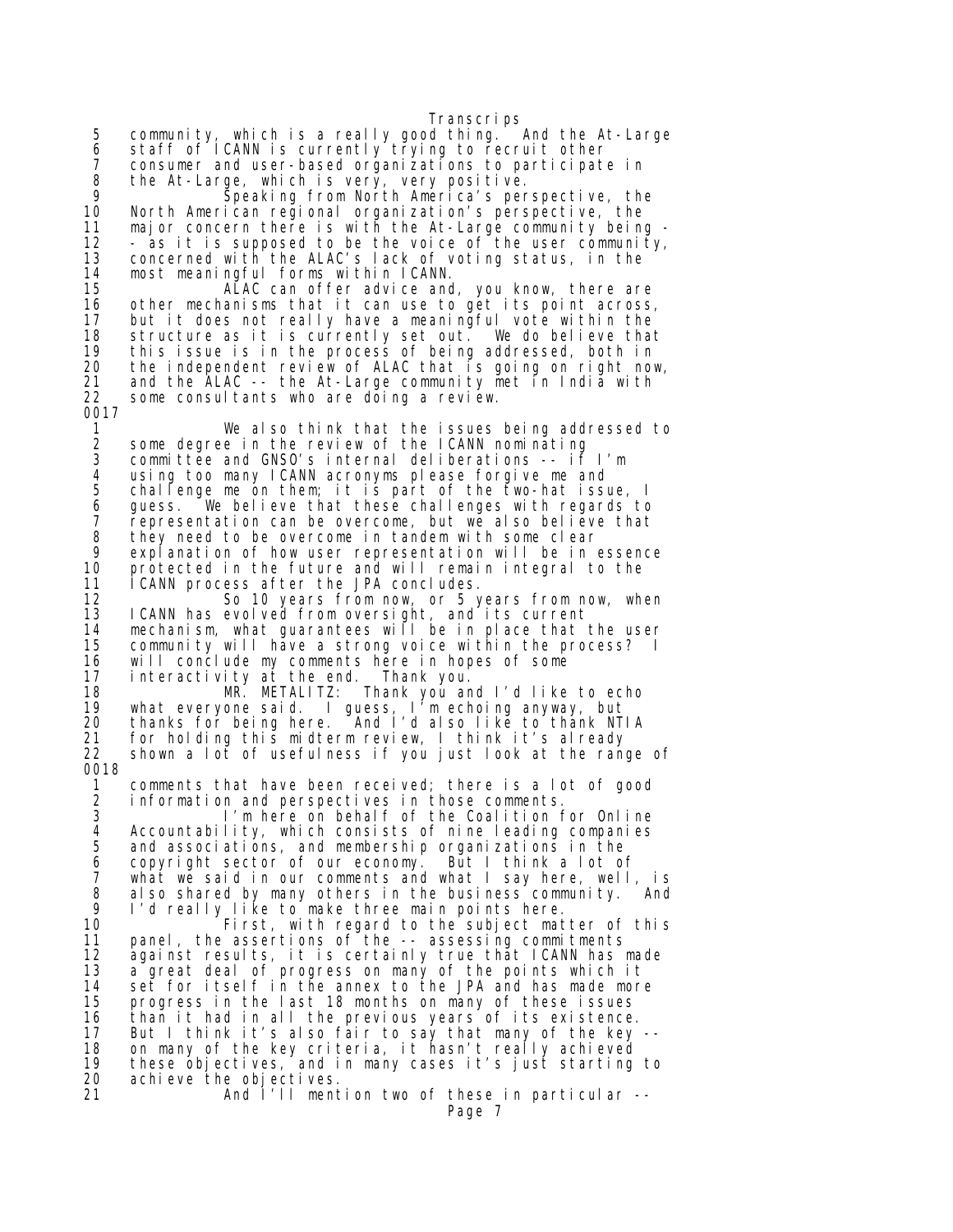Transcrips 22 one has to do with contract compliance, which is an issue 0019 1 in point 5 and point 10 of the annex. I'm not picking 2 this issue out at random. In some ways this is the most<br>3 important issue on which ICANN needs to make progress. 3 important issue on which ICANN needs to make progress. 4 Because in the model that ICANN represents, the great<br>5 experiment in non-governmental management of these experiment in non-governmental management of these 6 critical Internet resources, since ICANN is not a 7 government and doesn't have regulatory authority or the 8 ability to impose laws or negotiate treaties, this system 9 is only going to work if a network of contracts and 10 voluntary agreements is created, and if that network has<br>11 credibility and integrity. credibility and integrity. 12 That means that when ICANN and other parties 13 enter into a contract, there has to be public confidence 14 that the terms of that contract will be respected and that 15 people who rely on those contracts will have some 16 confidence that they will be followed. I think ICANN is 17 just starting to get to the point where that public 18 confidence perhaps could develop. I don't think it exists 19 now because if you look at the realities of contract compliance activities at ICANN, they are really just 21 getting off the ground. And we are glad to see all the progress in this 0020 1 area and the budget commitments for greater resources for<br>2 contract compliance, but this is certainly not something 2 contract compliance, but this is certainly not something<br>3 that has been achieved, in the sense that you think it is 3 that has been achieved, in the sense that you think it is 4 necessary. The second example I would give is point 6 --<br>5 a mechanism for -- better mechanism for involvement of 5 a mechanism for -- better mechanism for involvement of<br>6 those who are affected by ICANN decisions, and from the 6 those who are affected by ICANN decisions, and from the 7 perspective of the business community, I think this is one<br>8 of the big challenges still remaining for ICANN. 8 of the big challenges still remaining for ICANN.<br>9 And our filing goes into a lot of deta 9 And our filing goes into a lot of detail about 10 the experience that many companies have had in trying to 11 have their voices heard within the ICANN process. 12 Particularly companies that don't have contractual 13 relationships with ICANN aren't dependent upon ICANN for 14 their business, but yet are very much affected by 15 decisions that ICANN makes. This, I think is a gap that 16 still remains to be filled, and I think it's a real 17 challenge over the next 18 months. 18 I think -- we hope that NTIA and ICANN can use<br>19 I this midterm review as the opportunity to make a midcours this midterm review as the opportunity to make a midcourse 20 correction, and I think in fairness to ICANN, because the 21 criteria in the annex to the JPA are expressed in such general terms, it's not clear quite what the benchmark 0021 1 would be for whether or not they've been achieved. So 2 perhaps something that could be done now is to come up<br>3 with more concrete measurable objectives for the next 3 with more concrete measurable objectives for the next 18 4 months. 5 And then the final point is, you know, what 6 happens at the end of the 18 months and what should be 7 done to prepare for that. Our organizations certainly 8 have no position on what should happen in September 2009 9 when the current JPA expires, I think a lot will depend on<br>10 what happens over the next 18 months. But I think it's 10 what happens over the next 18 months. But I think it's 11 also appropriate as many other commenters have noted, to 12 start now the discussion of what we would like to see as 13 the future relationship between the U.S. government and ICANN, what needs to be done in order to realize the 15 original vision of a private sector-led system for Page 8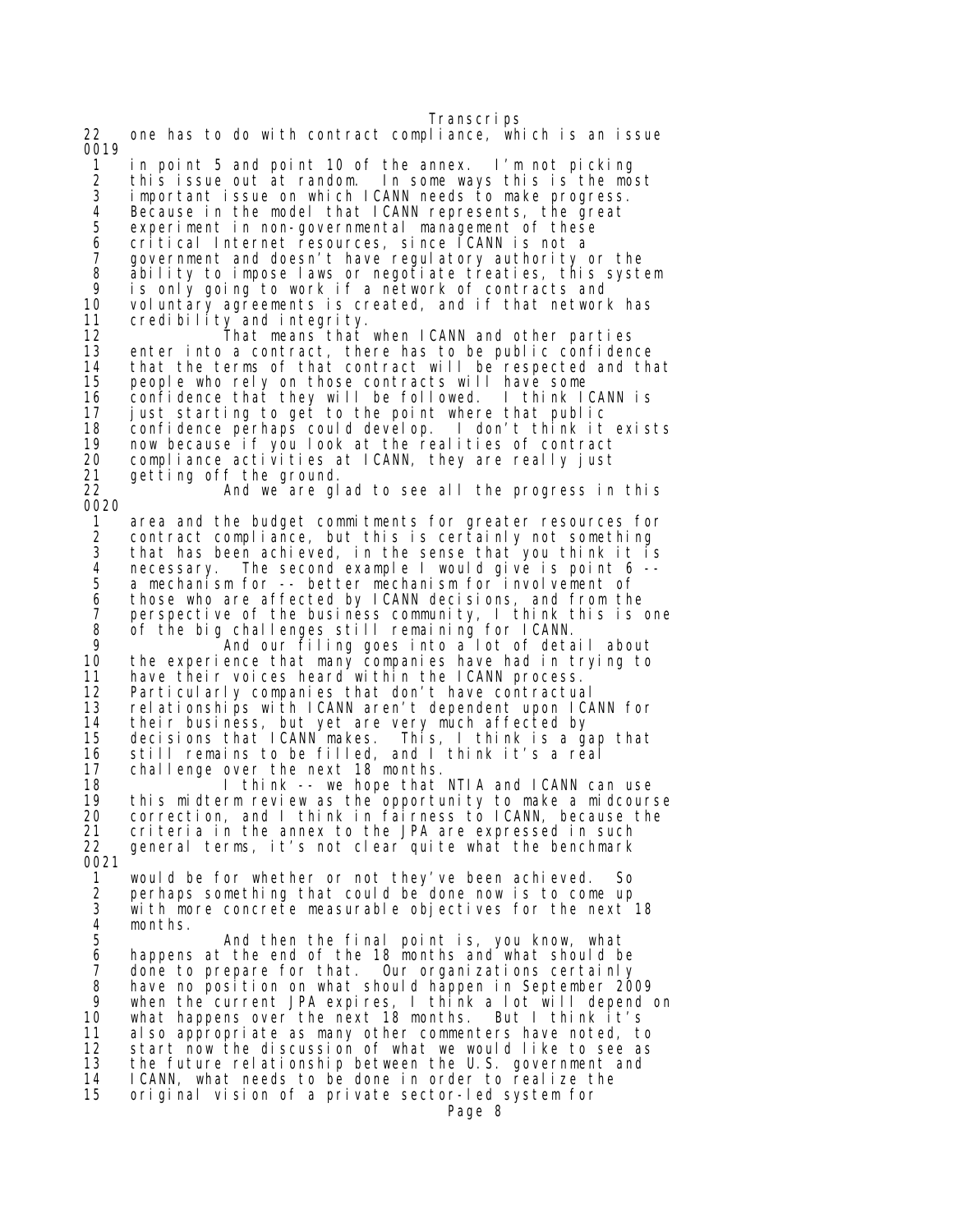Transcrips 16 administering the domain name and addressing systems. 17 I've already indicated what I think some of the 18 main challenges are, but I think now is the time for a 19 more robust discussion about what comes next and what 20 needs to be done in order to get there. Thank you. 21 MR. NEVETT: Thanks, Steve, I didn't even need 22 to kick you under the table at all. So thank you again 0022 1 for inviting me as well as the other panelists, I think<br>2 I'd like to commend the NTIA for the leadership in this 2 I'd like to commend the NTIA for the leadership in this<br>3 area. I'm speaking on behalf of Network Solutions, but 3 area. I'm speaking on behalf of Network Solutions, but my 4 comments are also framed by my role as chair of the ICANN 5 registrar constituency, co-chair of the DNS working group 6 on the USCIB, and a member of the ICC International 7 Chamber of Commerce Committee on these issues. I'd also 8 like to commend ICANN and Paul and Steve, and other folks<br>9 here in attendance on a great deal of progress over the 9 here in attendance on a great deal of progress over the<br>10 last 18 months, since the JPA has been enacted and the last 18 months, since the JPA has been enacted and the 11 annex has been agreed to by the board. 12 Especially in the area of transparency, I think 13 there has been a tremendous amount of progress, and I know<br>14 those of us in the community appreciate that and Paul those of us in the community appreciate that and Paul 15 Levins' efforts on those issues. At this time, however we 16 think it's somewhat premature to say that ICANN has met 17 all of its requirements in the annex, especially with 18 regard to accountability and competition. And we think<br>19 these issues need to be addressed before ICANN can 19 these issues need to be addressed before ICANN can<br>20 demonstrate its ability for long term sustainabili demonstrate its ability for long term sustainability 21 through effective self<sup>o</sup>governance.<br>22 **And these accountability** And these accountability mechanisms are 0023 1 important; they were referred to by Ms. Baker in San Juan, 2 at the ICANN meeting there, where she said ICANN should be 3 commended for recognizing the importance of improving its<br>4 transparency and accountability. ICANN still has a long 4 transparency and accountability. ICANN still has a long<br>5 way to go, however, to ensure and institutionalize these 5 way to go, however, to ensure and institutionalize these 6 principles and its processes and procedures. And I for 7 one and probably everyone on this panel are committed to 8 working with ICANN over the next 18 months to achieve 9 these accountability, and competition, and the other<br>10 issues that have been raised today. 10 issues that have been raised today. 11 I think it's time that we -- we need to roll up<br>12 our sleeves. It is hard to say that ICANN is more It is hard to say that ICANN is more 13 accountable in its structure today than it was when the 14 JPA was enacted 18 months ago, considering there has not 15 been one bylaw change in that time period. We discussed 16 in San Juan, after Ms. Baker's comments, on a panel about<br>17 some accountability ideas and issues that are outstanding 17 some accountability ideas and issues that are outstanding. 18 **And I think we need to roll up our sleeves and** 19 make a lot of progress on those issues, and again we are 20 committed to do that. Just to point out a couple of the 21 holes that we see, the ICANN board decision making needs<br>22 to be more accountable. They should include analytical to be more accountable. They should include analytical 0024 1 components of decisions that explains how all the inputs 2 were considered, and how and why they were followed in the 3 final decisions.<br>4 The I 4 The ICANN board decision-making process needs to 5 have a better review process. Right now if the ICANN 6 board makes a decision that's 8 out of 15 members of the 7 board there is a reconsideration process, which is decided 8 by the same board, an independent review process decided<br>9 by the same board, an ombudsperson that advises the same by the same board, an ombudsperson that advises the same Page 9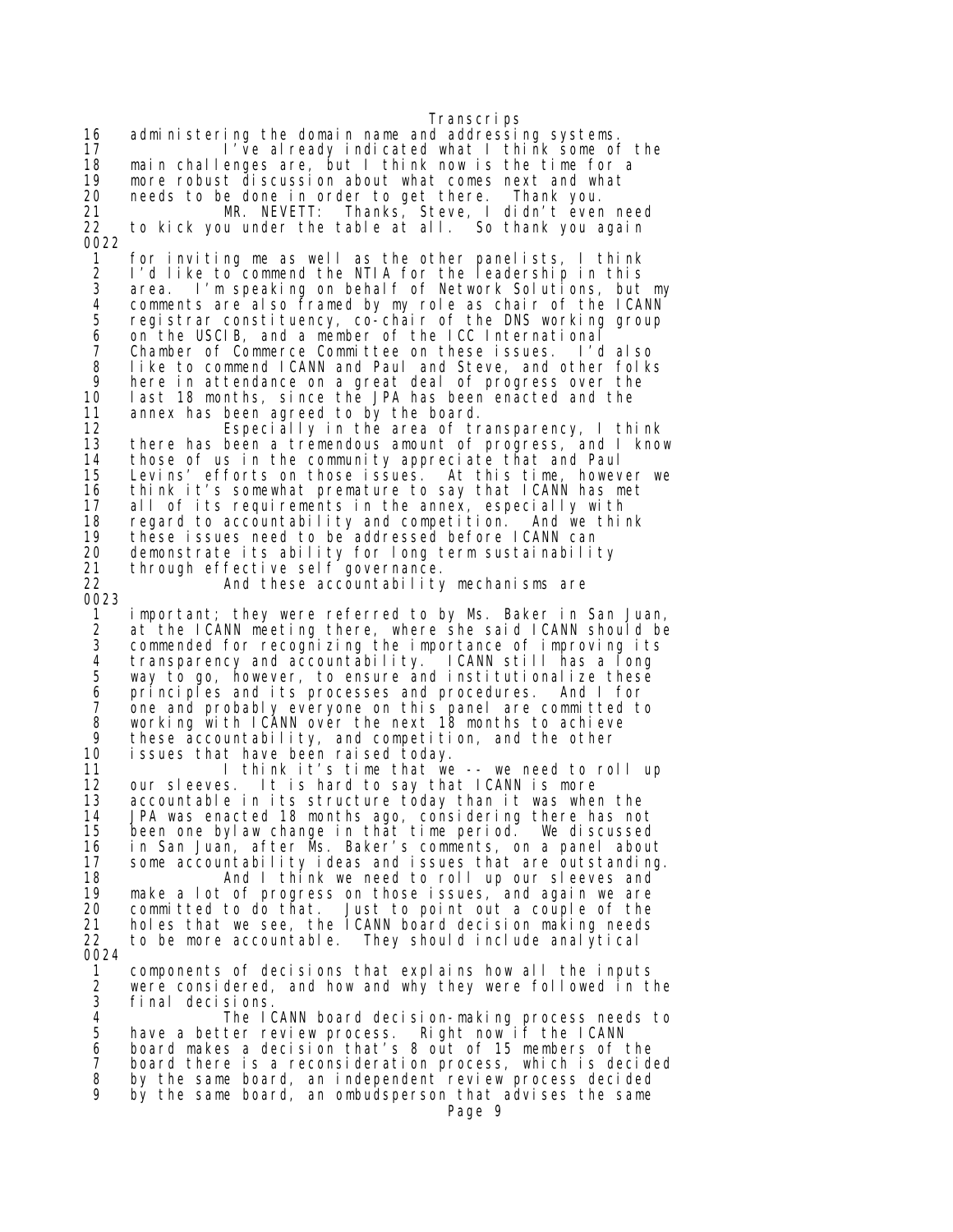Transcrips 10 board, and a right to removal of board members decided by 11 the same board. So if there are 8 board members that 12 essentially roll back some of the progress that's been 13 made over the last 18 to 36 months there is nothing the 14 community could do about it, and we need to change that. 15 So I ask Paul and folks to set up a task force, 16 set up a presidential advisory committee or something to<br>17 work on these issues. The next-steps document that you 17 work on these issues. The next-steps document that you<br>18 circulated last month is good for a start and we should 18 circulated last month is good for a start and we should 19 talk as a community about those ideas. Financial<br>20 accountability is also another issue. The ICANN budget 20 accountability is also another issue.<br>21 over the Iast 5 vears has gone from \$8 21 over the last 5 years has gone from \$8 million to now<br>22 proposed or estimated to be \$61 million. We're talkin proposed or estimated to be \$61 million. We're talking 0025 1 about a 10-year-old organization so it's important to have 2 important financial safeguards and controls and those should be also a part of the next step. 4 The fourth accountability issue would be<br>5 contracts in a material nature. Those should be, 5 contracts in a material nature. Those should be, there 6 should be a mandate that those are sent out for public 7 comment and review. Folks may have remembered the dot-net 8 experience where a contract wasn't necessarily sent out 9 for public comment before it was entered into. ICANN has 10 done a great job since then, in making sure that happens, 11 but it's not mandated by the bylaws. 12 And I think that's a theme that I certainly want<br>13 to express, is that bylaws need to be changed to mandate a to express, is that bylaws need to be changed to mandate a 14 I ot of these changes and a lot of the progress that has<br>15 been made, and some additional changes that need to be been made, and some additional changes that need to be 16 made so that they are in writing and committed to, not 17 just in an oral agreement, or a commitment that's been 18 followed through so far, but you don't know about a change 19 in leadership. We don't know, you know, we have -- the 20 board could change, again only -- it would take only 8 21 board members to make a material change to ICANN's<br>22 processes and there is nothing that the community 22 processes and there is nothing that the community could do 0026 1 about it. 2 Finally in regard to competition, two of the 3 requirements of the JPA talk about the establishment of 4 new TLDs and IDNs and there is a huge market demand for 5 both, and we think those should be successfully<br>6 implemented before we move to transition. So a 6 implemented before we move to transition. So again, we are committed to working with ICANN on these issues. At 8 the same time we think we should talk about a transition 9 plan, so we've a lot to do in the next 18 months.<br>10 We're talking about making serious fund 10 We're talking about making serious fundamental 11 changes, but we also want to talk about a transition plan 12 and work with ICANN on that, and so we look forward to 13 having this dialogue and again thank the NTIA and ICANN 14 for the progress it has made so far. Thank you. 15 MR. AUBIN: Well, I think my comments will be 16 echoing a lot of what you have already heard, but I'll say<br>17 them anyway. Thanks to the NTIA for organizing this Thanks to the NTIA for organizing this 18 public forum. The Canadian government is very happy to 19 take part, Canada's contribution represents a continuation<br>20 of our interest in the domain naming, at numbering and 20 of our interest in the domain naming, at numbering and<br>21 addressing system of the Internet. We've been involved 21 addressing system of the Internet. We've been involved 22 since 1998, we've been an active participant in ICANN's 0027 1 governmental advisory committee, and we've made numerous 2 submissions on ICANN issues in that forum and also in

response to NTIA consultations.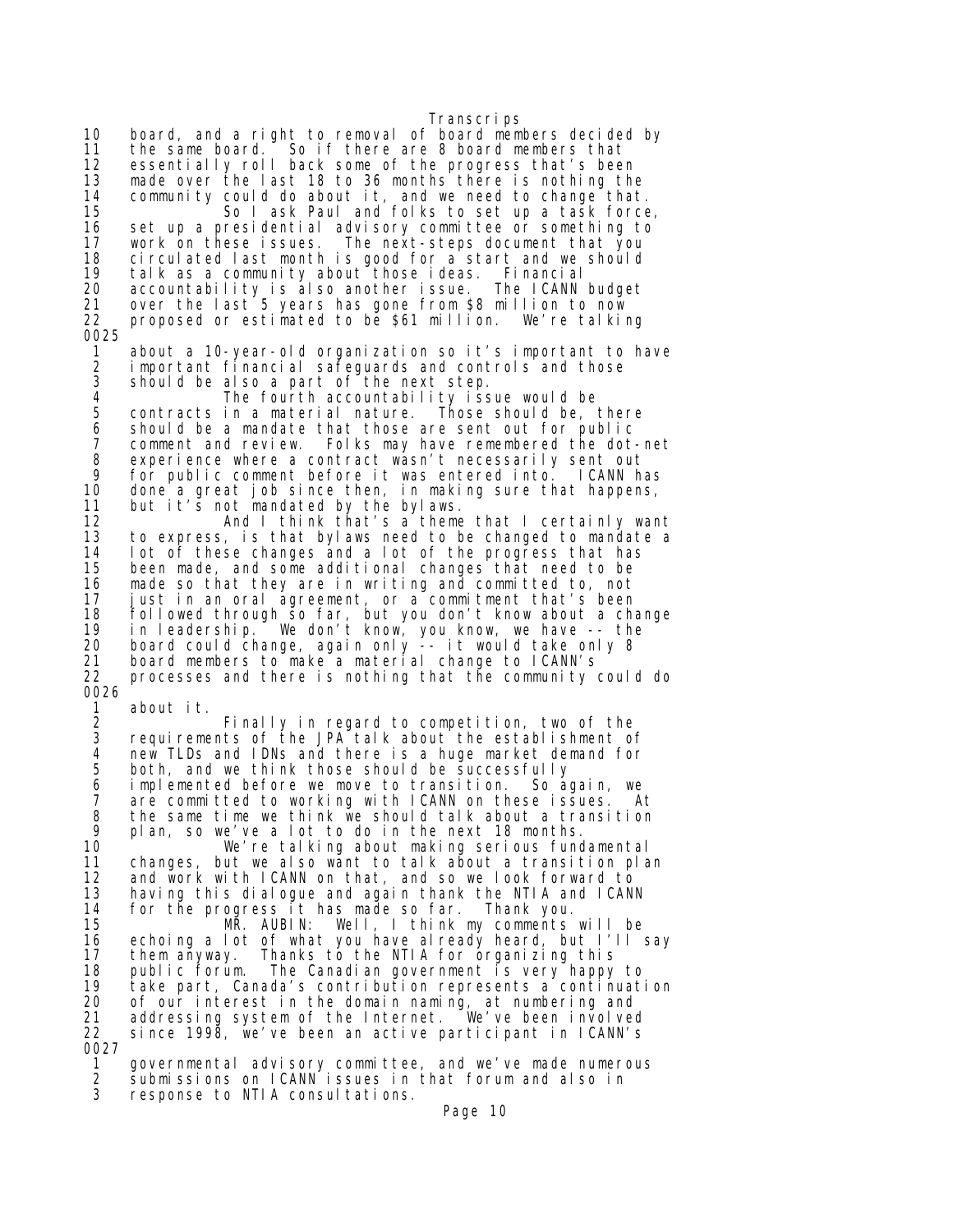Transcrips 4 Frequently, Canada's submissions have focused on<br>5 the issues of accountability, transparency, and good 5 the issues of accountability, transparency, and good 6 governance, and we've heard a lot about that today. We 7 were an early supporter of the United States Government<br>8 decision to privatize responsibility for the technical 8 decision to privatize responsibility for the technical 9 coordination of the domain name system. Like the U.S., we 10 continue to believe that this technical function can most 11 efficiently and effectively be managed by a private-sector Ied not-for-profit corporation with international 13 participation and representation, transparent processes<br>14 and bottom-up input, and that's a lot to expect of an 14 and bottom-up input, and that's a lot to expect of an organi zati on. 16 This approach, we believe, holds the greatest 17 promise for carrying forward the characteristics, which 18 have underpinned the Internet's great success as a rapidly<br>19 evolving dynamic source of innovation, productivity, and 19 evolving dynamic source of innovation, productivity, and<br>20 economic growth worldwide. The governor of the United 20 economic growth worldwide. The governor of the United<br>21 States set an ambitious target when it called for full States set an ambitious target when it called for full 22 privatization of ICANN by 2000. In hindsight, this 0028 1 deadline was too ambitious; you might say even heroic. 2 But we recognize the courage and foresight inherent in<br>3 identifying and acting upon the need for timely progres 3 identifying and acting upon the need for timely progress 4 toward that stated objective. 5 At this point, with the benefit of hindsight, we 6 believe that the important questions to be asked are not 7 about dates, and dates certain, but rather have we made 8 progress toward the stated objective, is the objective 9 still appropriate, and are we still on the right track to 10 meeting that objective. And we believe that the answer to 11 all three questions is, "yes". Our main concern has been 12 and continues to be the evolution of ICANN to an 13 accountable and transparent steward of the domain name 14 system with global representation, because these characteristics are critical to its long term success. 16 Accountability remains a challenge; the review 17 of ICANN's processes has generated greater awareness of<br>18 accountability issues, measures identified need to be pu 18 accountability issues, measures identified need to be put<br>19 into practice demonstrating to the -- results to the 19 into practice demonstrating to the -- results to the 20 satisfaction of the various constituencies and stakeholder 21 groups that make up ICANN. ICANN has also made very good 22 progress in improving transparency, global multi-0029 1 stakeholder participation in ICANN policy development has 2 been a feature of the organization from the start. 3 Again, good progress has been made in dealing 4 with the challenges inherent in such broad-based global 5 participation. At this juncture, our main message is that 6 there needs to be a clearer vision of what ICANN will look 7 like, how it will work, how it will be accountable, and 8 how it will continue to pursue its governance objectives 9 in the absence of the current form of U.S. government<br>10 oversight. 10 oversight. A plan needs to be developed on how to get there 12 from here with appropriate targets and benchmarks. During 13 the second half of the current Joint Project Agreement,<br>14 discussions should be initiated within the ICANN commun 14 discussions should be initiated within the ICANN community<br>15 towards clarifying that vision. And has the time come to 15 towards clarifying that vision. And has the time come to 16 end ICANN's links with the U.S. Government? 17 In our view, this is -- really is a depressing<br>18 question, the more important question, rather than fixing 18 question, the more important question, rather than fixing<br>19 a date certain for privatization, is achieving agreement 19 a date certain for privatization, is achieving agreement on the future form and nature of ICANN's accountability as Page 11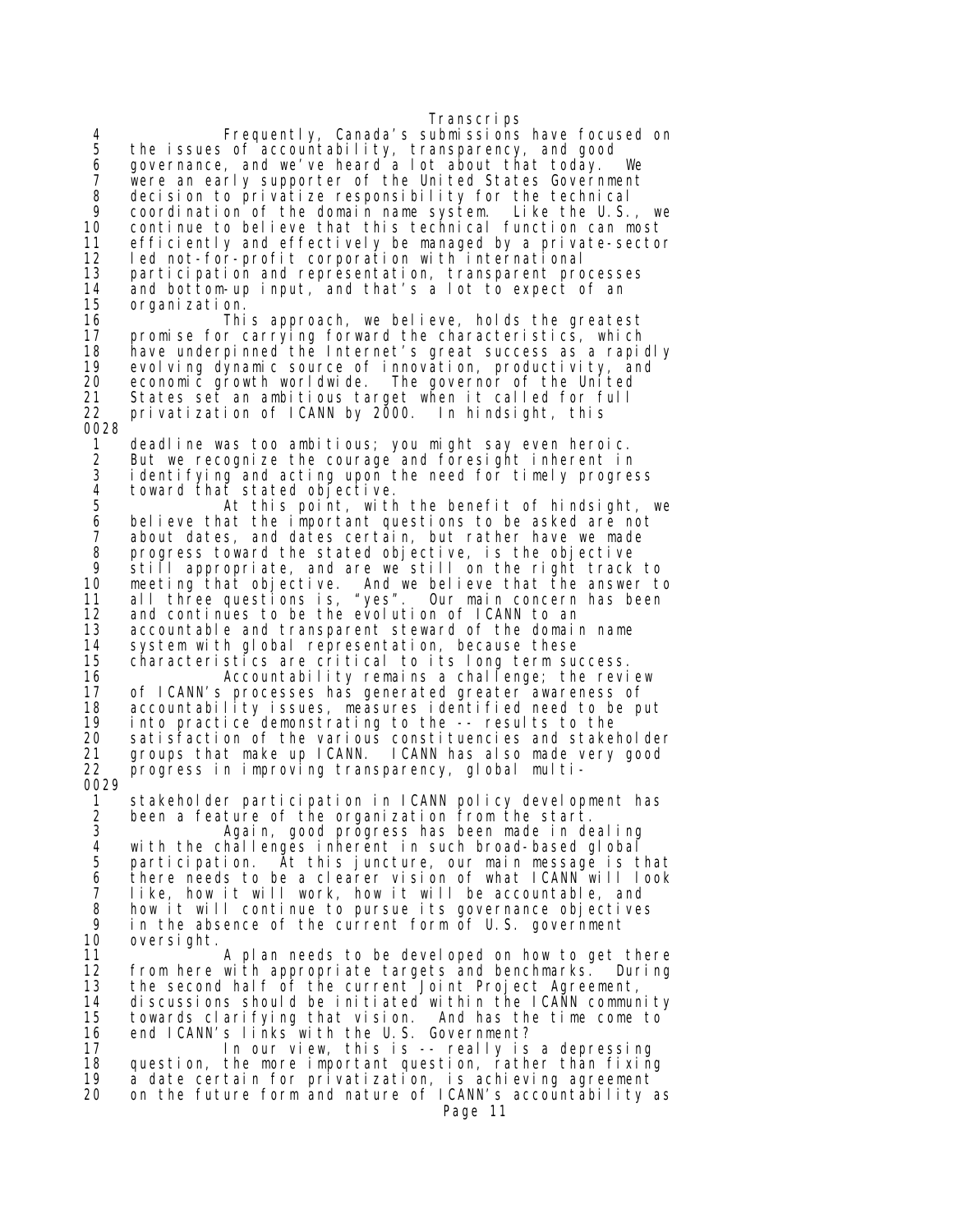Transcrips 21 a fully privatized entity that has sufficient buy-in from 22 its global stakeholders including governments to fulfill 0030 1 its mandate and continue its important contribution to 2 maintaining the stability and security of the Internet. 3 The Internet is an open global communications 4 network that enables people from around the world to<br>5 communicate freely across borders and time zones. 5 communicate freely across borders and time zones. 6 Concerns about stability and security will be ever 7 present. Under ICANN's watch, the Internet has remained a<br>8 remarkably stable environment. And ICANN has made 8 remarkably stable environment. And ICANN has made 9 contributions to Internet security. These are 10 achievements for which I think everyone involved in ICANN, 11 from engineers, to lawyers, board members, and management 12 constituencies, NGOs, governments, and individuals from 13 around the world who have taken the time to participate 14 have some reason to be proud. 15 The Internet is a truly global phenomenon. The 16 naming and numbering addressing system must continue to 17 work on a global basis. And we encourage the NTIA and 18 ICANN to persevere, and we look forward to ICANN's<br>19 successful future, thank you. 19 successful future, thank you. 20 MR. MURRAY: Thank you, Len. Let me turn it to 21 a question and answer period now. Some of the questions 22 for the panelists may result in a reiteration of some of 0031 1 your comments, but I think they are -- they are good for 2 the discussion. They are very important issues.<br>3 Unfortunately due to time limitations we aren't 3 Unfortunately due to time limitations we aren't going to 4 be able to address all 10 commitments. But we're going to<br>5 address those that were either addressed by the panelists 5 address those that were either addressed by the panelists 6 here or in the comments submitted by the organizations 7 they are related to.<br>8 The first 8 The first commitment, very important one, of<br>9 course, security, and stability, ensuring the continued 9 course, security, and stability, ensuring the continued<br>10 security and stability of the domain name system is security and stability of the domain name system is 11 indisputably one of the core principles on which there is broad agreement. There is also broad agreement that 13 meeting this objective requires ongoing efforts among 14 multiple stakeholder groups, ICANN, Root Servers, Registry 15 Operators, IETF. 16 Let me have this first question go to Suzanne. Suzanne, in your view, to what extent do ICANN's 18 mechanisms or systems effectively recognize the roles and 19 responsibilities of other stakeholder groups and leverage the capabilities and expertise they possess? 21 MS. WOOLF: Thank you. First, just to point out 22 my perspective on that is principally it's part of the 0032 1 technical community. There is a little bit of difficulty 2 in that there aren't established business and contractual<br>3 relationships to point to, in answering that question. 3 relationships to point to, in answering that question. 4 And in some ways it, sort of, goes to the heart of what<br>5 does it mean to not be a governmental regulatory fully 5 does it mean to not be a governmental regulatory fully<br>6 formalized body in this phase. 6 formalized body in this phase. 7 I think ICANN actually does a very good job in 8 managing this disparate set of stakeholders. At the same<br>9 time it's kind of a work-in-progress lt's not always 9 time it's kind of a work-in-progress. It's not always clear how mainly technical players are to participate, or 11 what their role is. There are good reasons why the roles 12 of IETF and DNS security experts and some of the technical 13 players are informal. But perhaps they need to be more 14 visible.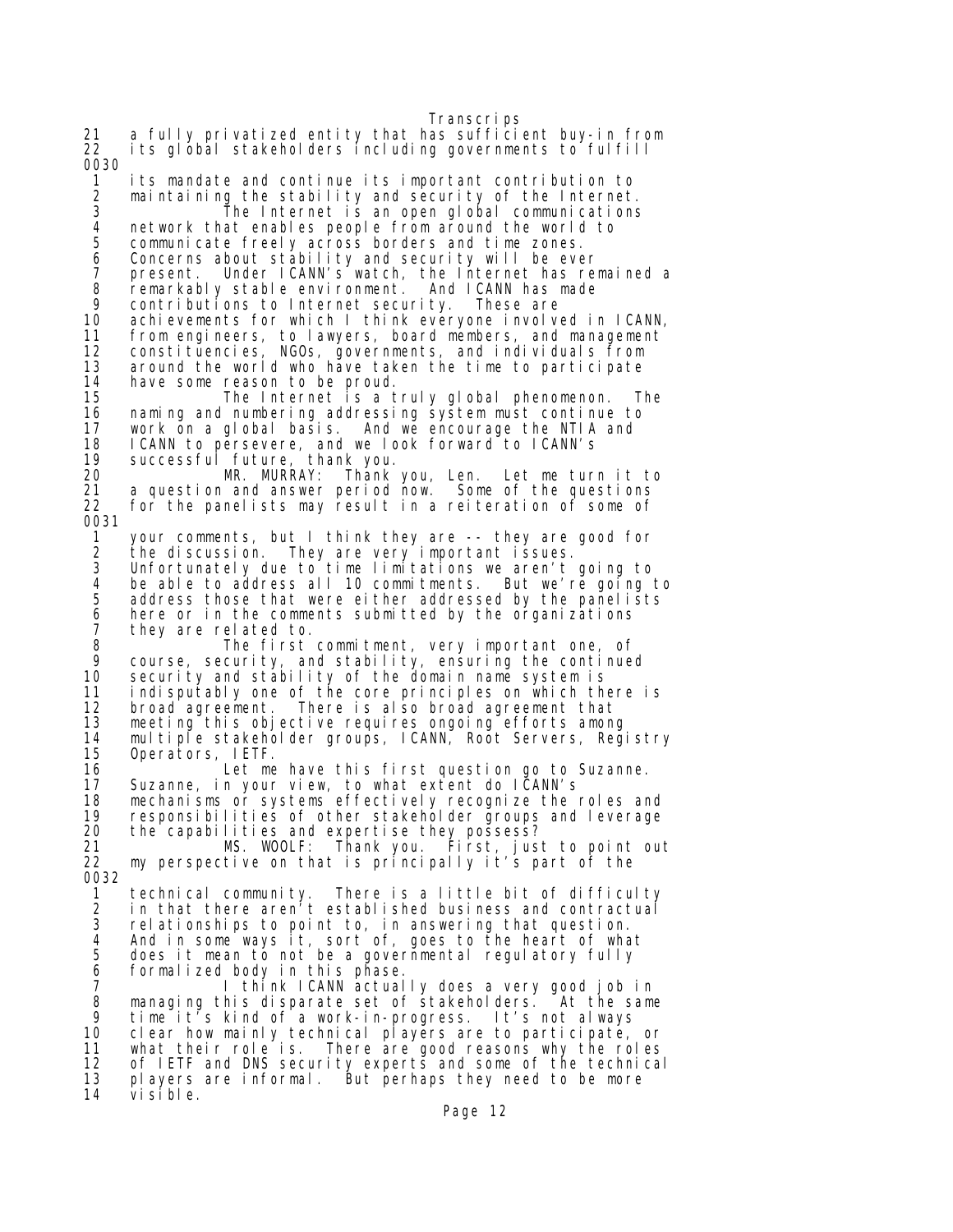15 For example, as light weight as we all wanted 16 the Mutual Responsibilities Agreement to be, there are 17 specific provisions in it that commit ICANN and ISC to<br>18 consult on technical matters, and perhaps a little more 18 consult on technical matters, and perhaps a little more of<br>19 that kind of making the relationships and commitments 19 that kind of making the relationships and commitments 20 clearer would be useful.<br>21 MR. MURRAY: 21 MR. MURRAY: Thank you. Beau, let me move to you on TLD management contract compliance. This issue is 0033 1 considered by many in the community as a core component of<br>2 the private-sector-led model that ICANN represents. Are 2 the private-sector-led model that ICANN represents.<br>3 there new developments or activities such as domain 3 there new developments or activities such as domain 4 tasting that could effectively be addressed through contract compliance? 6 MR. BRENDLER: Yeah, I think there are. And I 7 think, you know, from a user community perspective the 8 recent news that came about a certain registrar engaging 9 in domain name front running that you know, when a user hears or sees that kind of news, I think the reaction is 11 well, how and why are they allowed to do that? 12 And I think there was some discussion when that<br>13 first began as to whether the Registrar Accreditation 13 first began as to whether the Registrar Accreditation 14 Agreement even addressed that and that it was not the 15 right thing to do. Well, I mean, if ICANN doesn't know 16 when something like that occurs, whether the Registrar<br>17 Accreditation Agreement addresses it or not, then it so 17 Accreditation Agreement addresses it or not, then it seems<br>18 to me that there is some room within those contracts for 18 to me that there is some room within those contracts for 19 either better enforcement or compliance incentives for 20 registrars. So I think, you know, that the way that the - 21 - the way that the situation plays out in terms of how the<br>22 written network solutions issue is addressed is an written network solutions issue is addressed is an 0034<br>1 1 important one. 2 So the answer to the question would be, "yes," 3 and I think, you know, there has been -- there have been<br>4 some very positive developments with the user community 4 some very positive developments with the user community<br>5 working with the registrar community to have some 5 working with the registrar community to have some<br>6 discussions about those things. Jonathon and I m<br>7 length over Indian food in Delhi along with some 6 discussions about those things. Jonathon and I met at 7 length over Indian food in Delhi along with some other 8 members of the user community. And we are beginning to 9 forge bonds that hopefully will allow some direct address 10 from the user community to registrars about situations 11 like that. MR. NEVETT: If I may? Please, thanks. I want 13 to echo certainly what Steve said earlier that contract 14 compliance is incredibly important to those of us under 15 contracts. Because those of us under contracts are<br>16 spending an incredible amount of money to comply wi 16 spending an incredible amount of money to comply with 17 various parts of -- all parts of the Registrar 18 Accreditation Agreement or the Registry Agreements in the 19 case of the registries. And those parties who do not 20 comply have a competitive advantage over those who do,<br>21 because it certainly impacts our -- our cost structure 21 because it certainly impacts our -- our cost structure.<br>22 So we are very supportive of additional So we are very supportive of additional 0035 1 compliance. We've pushed ICANN in the past for more 2 compliance. We're very supportive of the efforts that<br>3 their new compliance director have -- has undergone. 3 their new compliance director have -- has undergone. And<br>4 so, for that, for compliance with the RAA or the Registral 4 so, for that, for compliance with the RAA or the Registrar 5 Accreditation Agreement, we're absolutely supportive. A

 6 couple of the instances that, or at least the instance you 7 -- mentioned is not a RAA compliance issue, because there is no RAA provision related to that.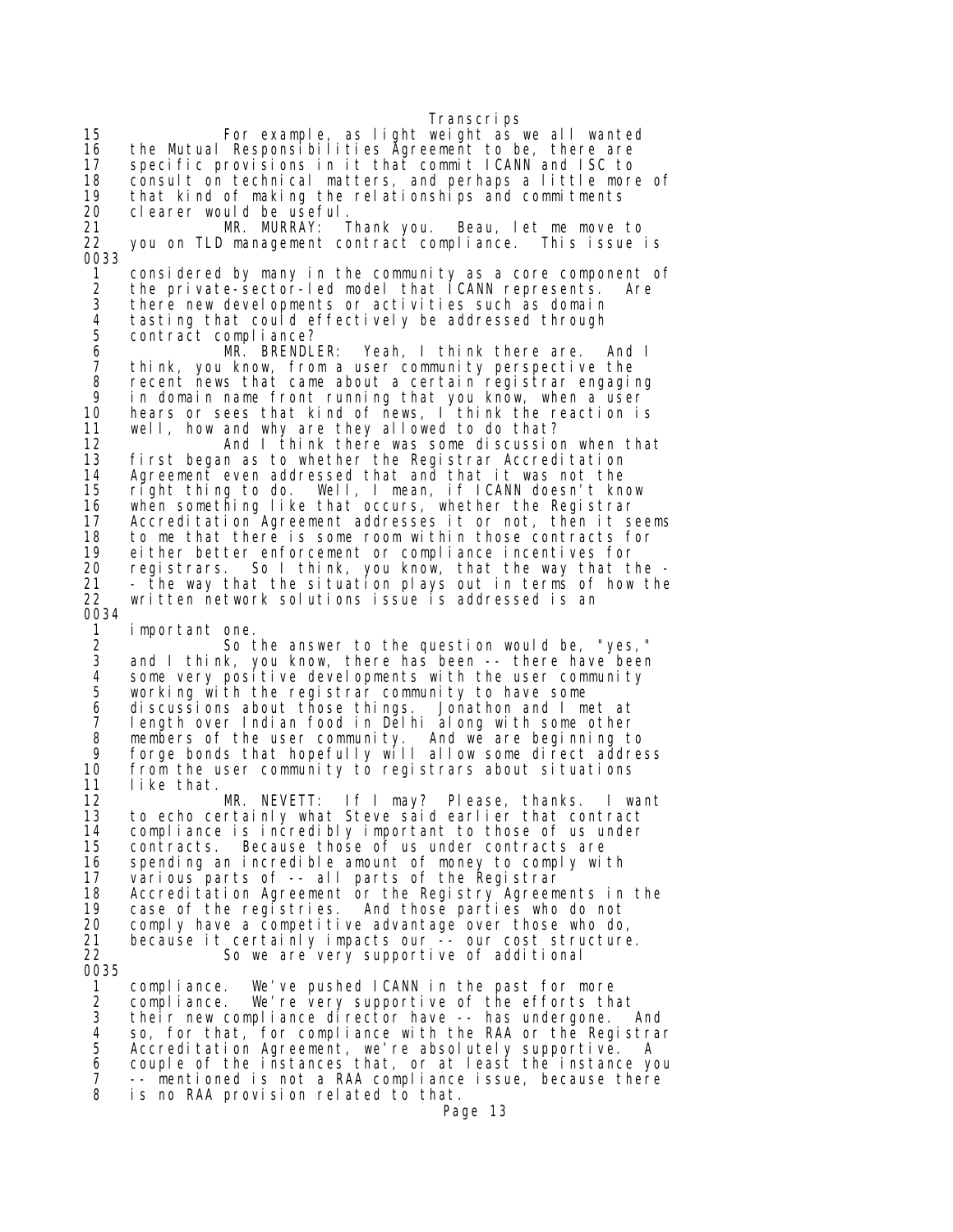9 So you know this is a competitive marketplace as 10 well. So we -- to some extent some -- some issues need to 11 be forged in the marketplace through competition. So if 12 someone -- if a customer base or user group doesn't like 13 what one registrar or registry is doing, you should go to 14 -- well, certainly in the registrar case, there are 899 15 other registrars you could go to. So if you don't like 16 what's going on and when you use proprietary software on<br>17 one's homepage, then go to another one is certainly one one's homepage, then go to another one is certainly one 18 way. 19 So there is market regulation, there is RAA 20 compliance issues and there are -- and those are the ways 21 to rein in registrars. When it comes to tasting, I 22 applaud ICANN on taking a strong stand in the last board 0036 1 meeting and had -- we'd certainly been pushing for that 2 for quite some time. And if the network solutions<br>3 activity or measure -- customer protection measure 3 activity or measure -- customer protection measure was 4 impetus to that, that's great, and I wish it had happened<br>5 a year ago, because -- for various reasons. But we were 5 a year ago, because -- for various reasons. But we were<br>6 fully supportive of that and we think that the transactio 6 fully supportive of that and we think that the transaction<br>7 fee that ICANN announced at the last board meeting and 7 fee that ICANN announced at the last board meeting and 8 implying that to the -- add grace period will seriously 9 curb the tasting phenomenon that we've seen. 10 MR. MURRAY: Thank you.<br>11 MR. METALITZ: If I cou 11 MR. METALITZ: If I could just add to that.<br>12 think that this question does also get back to the think that this question does also get back to the 13 question of the input of other stakeholder groups. 14 think it was the ALAC that got the ball rolling on domain And I think that was a very positive step that 16 is within the GNSO Council to try to move forward to 17 address it. And I think that was -- that was certainly a 18 very positive step. And as Beau and John's comments both indicate, there is some question about whether some of the 20 activities that people are concerned about, do or don't violate the current Registrar Accreditation Agreement. 22 ICANN is right now engaged in a process of 0037 1 revising the Registrar Accreditation Agreement. This is 2 certainly one issue that could be addressed. There are 3 many other issues that could be addressed in that revision 4 process to try to clarify and update the RAA. And that's 5 a challenge for ICANN to make sure that the stakeholders - 6 - all the relevant stakeholders are heard there rather 7 than simply having a discussion in a closed room between 8 ICANN staff and the registrars. 9 Those are the parties to the contract, ICANN and<br>10 the registrars. But those are certainly not the only the registrars. But those are certainly not the only 11 parties with a stake in what is in that contract. And I 12 think that process needs to be opened up. It's a good 13 example of an area where the business community at large<br>14 needs to be represented. 14 needs to be represented.<br>15 MR. MURRAY: 15 MR. MURRAY: Thank you. Let me move on to accountability and transparency. 17 improved accountability and transparency in ICANN is an 18 equally fundamental objective on which there is broad 19 agreement. Most commenters noted that ICANN has<br>20 institutionalized several improvements in these institutionalized several improvements in these areas over 21 the last 18 months and plans further modifications as 22 articulated in its Accountability & Transparency 0038 1 Frameworks and Principles document released just last month.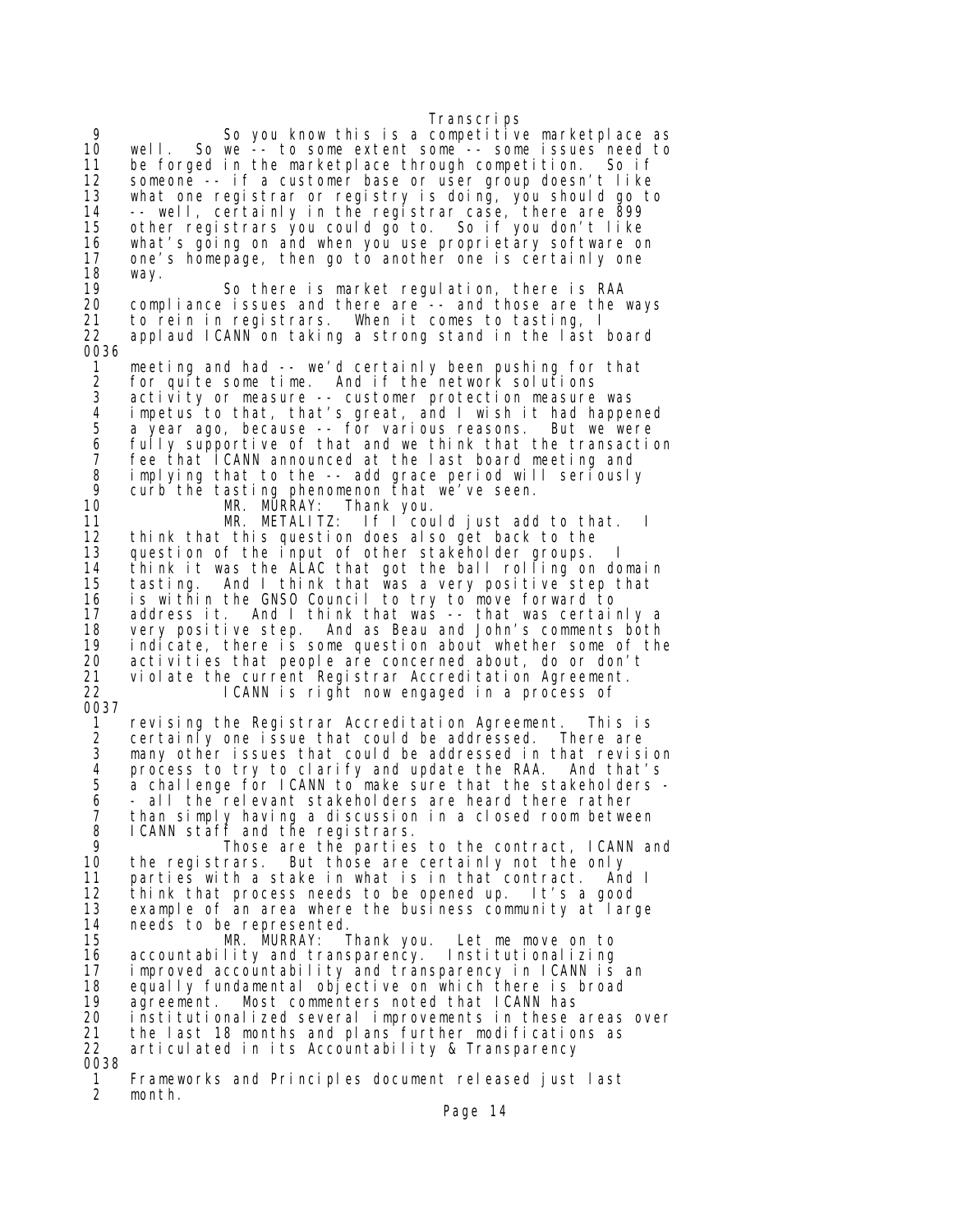Transcrips 3 Len, let me submit this question to you. Has 4 ICANN developed a sufficiently comprehensive 5 accountability and transparency mechanism to meet the<br>6 needs and standards sought by the community?<br>7 MR. AUBIN: Well, we were pleased to see the needs and standards sought by the community? 7 MR. AUBIN: Well, we were pleased to see the 8 document come out on accountability. I think it's a good 9 step in the right direction. There are -- there's still<br>10 work to be done there as we mentioned in our opening 10 work to be done there as we mentioned in our opening remarks. For us, at this point, I think the key issue is 12 going forward, implementing these things, I guess, two<br>13 things. Number one, implementing these things and 13 things. Number one, implementing these things and<br>14 demonstrating that they work because often you know 14 demonstrating that they work because often you know, the 15 proof of the pudding is in the eating. So you need to 16 make sure that it works and that folks recognize that it 17 works. 18 But the next step is really, what's next, in 19 getting a vision right for accountability in the absence 20 of the current form of U.S. Government oversight. And 21 that's -- that I think is what needs to be -- have some 22 attention put on it, and get some clarity around it so 0039 1 that we can then move to the next step. The goal is 2 privatization.<br>3 At 1 3 At this point, I'm not sure that it's very clear 4 how accountability will work in the absence of that. So<br>5 that's -- and I don't have an answer for that at the 5 that's -- and I don't have an answer for that at the<br>6 moment myself. But I think we need to start the prod<br>7 to get there. moment myself. But I think we need to start the process 7 to get there.<br>8 MR. 8 MR. MURRAY: I understand. Any comments? Let 9 me have one last question for Steve under the multi-<br>10 stakeholder model. There is a broad agreement that 10 stakeholder model. There is a broad agreement that ICANN 11 represents a unique model of private sector leadership 12 supported by multi-stakeholder participation in its 13 deliberations and policy development processes. Steve, in 14 your view, to what extent is the concept of private sector<br>15 leadership appropriately and effectively embedded in leadership appropriately and effectively embedded in 16 ICANN's structure and decision making? Well, I think it's only partially 18 been realized. I think some elements of the private 19 sector are in a leadership role in ICANN. But I think 20 there are many other elements that are -- have effectively 21 been excluded. When the white paper was written and ICANN 22 was founded I don't think that "private sector led" 0040 1 necessarily meant led by the companies that have contracts 2 with ICANN.<br>3 3 And yet we see -- we've seen many examples of 4 the fact that those -- the registrars and registries<br>5 collectively do have an outsize role in the policy 5 collectively do have an outsize role in the policy 6 development process. I think it's understandable, 90 7 percent of the revenue for ICANN comes from registrars and 8 registries. But of course, ultimately, it all comes from 9 registrants. And I don't think that ICANN has yet 10 succeeded in finding a mechanism for registrants' voices 11 to be heard, much less, the voices of others in the 12 private sector who may or may not be registrants of a 13 particular domain name, but who are very much impacted by 14 decisions that ICANN makes.<br>15 And when you thin And when you think about how important the 16 Internet and the domain name and addressing systems have<br>17 become for electronic commerce worldwide in just about become for electronic commerce worldwide in just about 18 every sector, I don't think ICANN has yet succeeded in 19 developing a mechanism for those voices to be effectively Page 15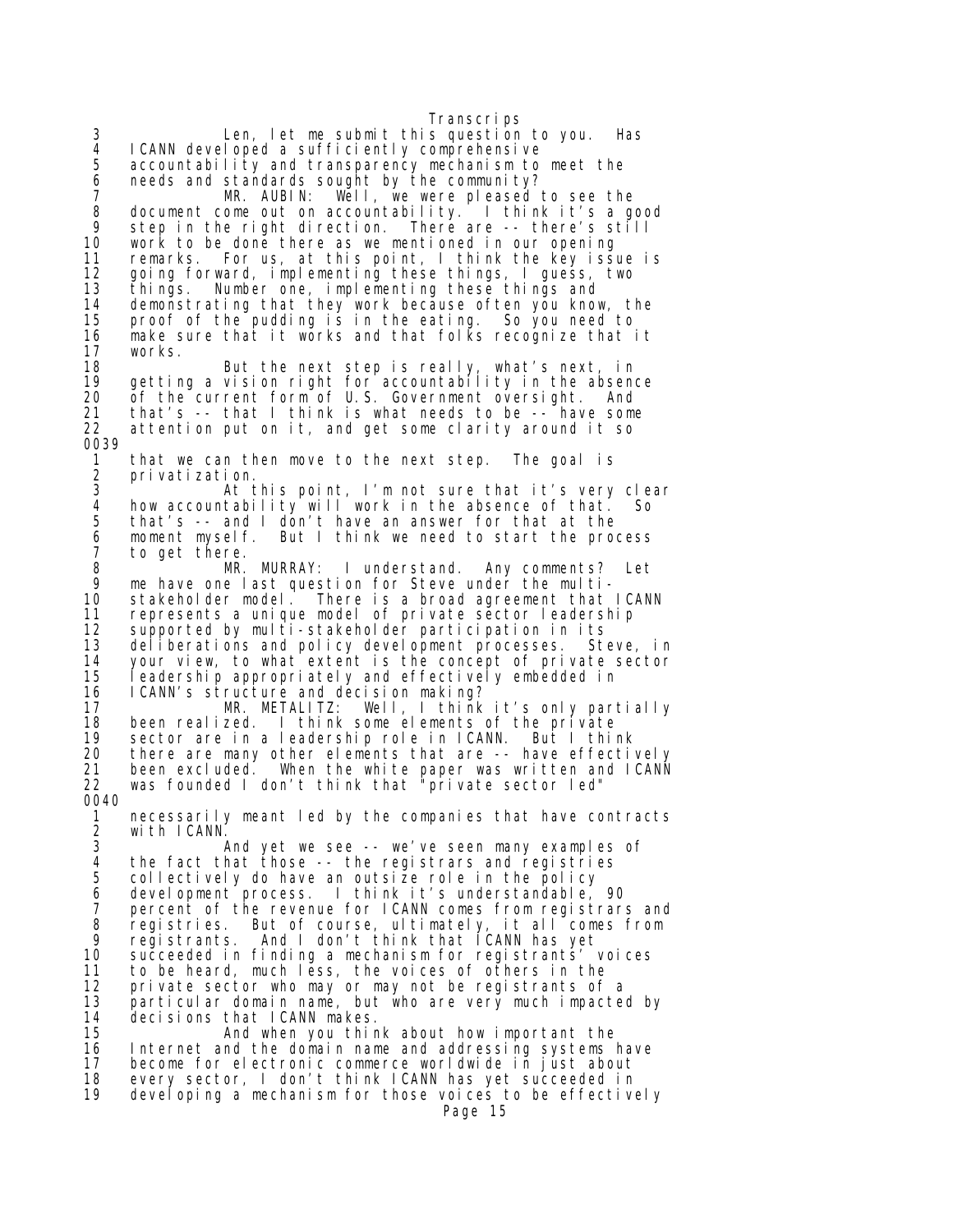Transcrips 20 heard. We're having a discussion now within the GNSO, the 21 Generic Name Supporting Organization, about a 22 restructuring plan that I think risks diminishing those 0041 1 voices even further from what they are now. That's only a 2 part of the picture.<br>3 lt's not i  $3$  It's not just the GNSO issues, there's a lot of  $4$  other issues that ICANN grapples with where we need to 4 other issues that ICANN grapples with where we need to<br>5 find a better way for a wider range of private sector 5 find a better way for a wider range of private sector 6 voices to be heard particularly from the business 7 community. And I would second what Beau says about the 8 issue that's come up in the ALAC review is -- are -- do --<br>9 have we effectively reached out to the maior non-profit 9 have we effectively reached out to the major non-profit<br>10 organizations and others that are affected by ICANN 10 organizations and others that are affected by ICANN 11 decisions. And do we have a good way to channel their 12 input. I think the answer is, "no, not yet." And that 14 this is one of the major challenges ICANN faces in the 15 next 18 months. 16 MR. MURRAY: Any comments? Okay, I'd be happy 17 to turn it over now for -- I'm sorry, go ahead John. I'm<br>18 sorry. 18 sorry.<br>19 19 MR. NEVETT: Well, just from a registrar 20 perspective. We support the ICANN board governance 21 committee's proposal which will have an impact to some<br>22 extent on the policy development process. The role of extent on the policy development process. 0042 1 registrars actually is reduced in the plan by a percentage<br>2 point, notwithstanding, we're supporting it. Those who<br>3 are lumping registrars and registries together, however, 2 point, notwithstanding, we're supporting it. Those who 3 are lumping registrars and registries together, however, 4 seem to have a short memory, because if you were here a 5 year and a half ago, we didn't sit on the same side of the 6 table, let alone the room. So there's certainly a number 6 table, let alone the room. So<br>7 of issues where we don't agree.<br>8 And if you look at th 8 And if you look at those contracts and from a 9 business perspective; a lot of us here represent various 10 businesses, if you look at their registry agreements and you look at the Registrar Accreditation Agreements we are 12 required to follow consensus policies.<br>13 So if this GNSO in this comm So if this GNSO in this community come up with 14 some consensus policies we are required under -- in 15 advance, required under our contracts to follow it. So<br>16 therefore it makes sense to have some kind of balance 16 therefore it makes sense to have some kind of balance between those of us who are required to follow those 18 requirements and those who are implementing those<br>19 requirements. So that's the -- the current proce 19 requirements. So that's the -- the current process and<br>20 the proposed process has some kind of balance between 20 the proposed process has some kind of balance between 21 those of us not only under contracts with ICANN but those 22 under contracts that require us to follow the policies 0043 1 being derived by -- through this -- through this policy 2 development process, thank you. 3 SPEAKER: Please, sure. 4 MR. BRENDLER: Very short, if I could just -- a 5 slightly finer point on something Steve said in terms of 6 outreach to civil society and consumer groups. One of the 7 reasons that we've been mentioning representation is<br>8 generally speaking that's what the civil society and 8 generally speaking that's what the civil society and other 9 consumer groups that have interests will say is that their 10 concern, if that is their concern about how the ALAC is 11 structured at the moment. So if the civil society groups are coming back 13 and saying, you know, we don't want to be part of the ALAC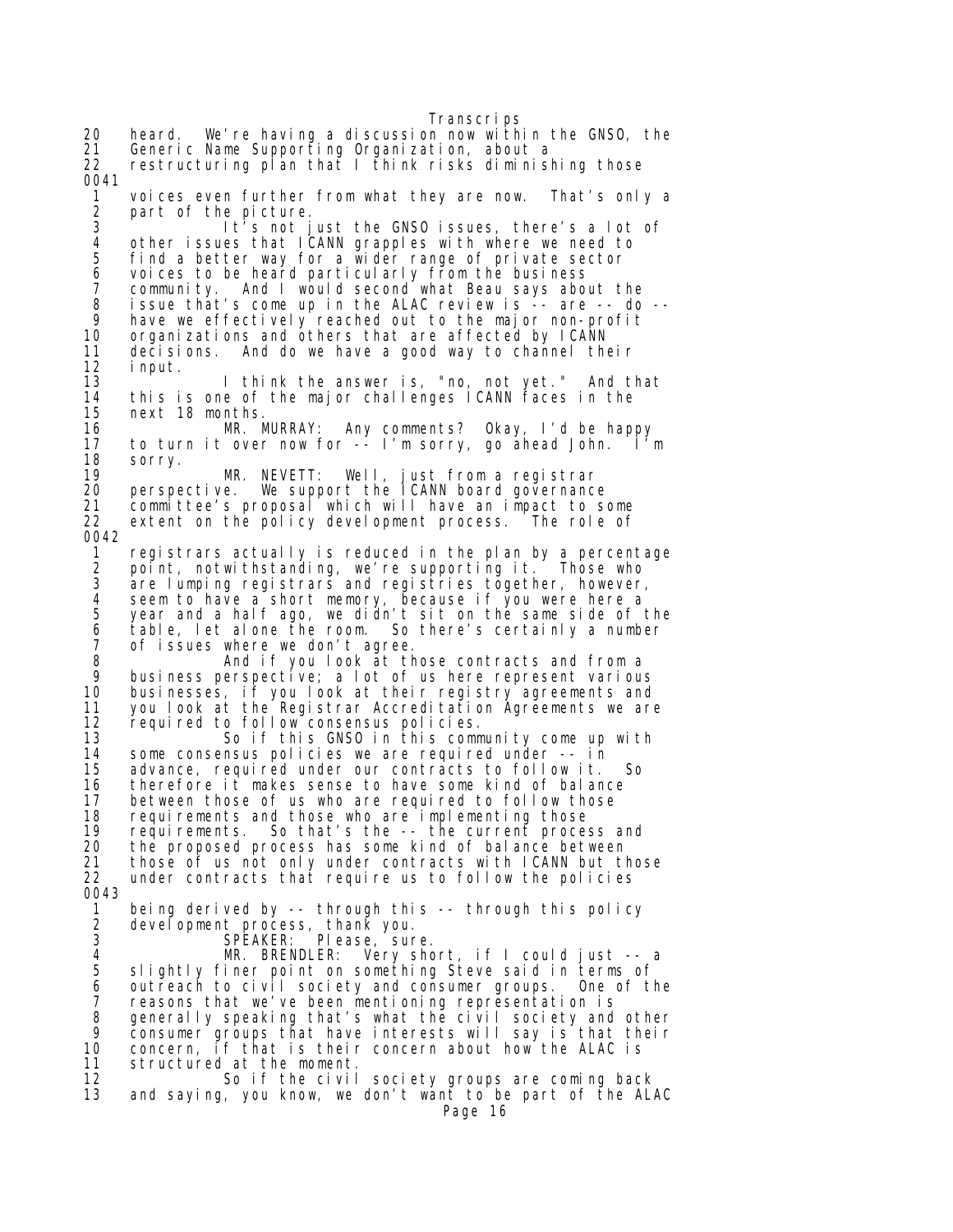Transcrips 14 because it's you know, it's -- ICANN's scope is too small 15 for us. That in a way is probably a good thing. They are 16 coming back and saying, you know, we don't want to be part<br>17 of it because there is no representation. That's the 17 of it because there is no representation. That's the<br>18 point that we are trying to get across. 18 point that we are trying to get across. 19 MR. MURRAY: Thank you, Beau. I'd now like to 20 invite questions or comments from the audience. We have 21 two microphones set up. If you could please introduce<br>22 yourself and identify the organization you're yourself and identify the organization you're 0044<br>1 1 representing. We have one, I think -- go ahead carry on. 2 SPEAKER: Thank you, David. Thank you. 3 SPEAKER: I don't know which, so -- 4 MR. MURRAY: Give it a shot, if you could give 5 it a shot.  $\frac{6}{7}$ QUESTIONS FROM THE AUDIENCE 8<br>9 9 MR. DELBIANCO: Steve Delbianco with NetChoice 10 Coalition. I already submitted comments on the JPA. But 11 I wanted try to share, sort of, the sobering reality of a<br>12 -- of the false sense of security one can get at a mid-12 -- of the false sense of security one can get at a mid-13 term review. I'm the parent of two teenaged boys in a 14 very academically challenging high school environment. So 15 I have been through multiple mid-term reviews with their<br>16 teachers. 16 teachers.<br>17 And I always feel comfortable in the sense that 18 they -- I find out yes, they were attending class, yes, 19 they were taking notes, they were participating in 20 discussions, really getting their homework done in time. 21 They haven't screwed up their pop quizzes too bad. And 22 that makes me feel comfortable. 0045 1 But I am always left with more questions than<br>2 answers at a mid-term review. Because the hard work of 2 answers at a mid-term review. Because the hard work of<br>3 the semesters have yet to begin. They haven't had to de 3 the semesters have yet to begin. They haven't had to do 4 the term paper yet, they haven't done the big group<br>5 project. And the comprehensive exams that cover all 5 project. And the comprehensive exams that cover all the<br>6 material are yet to come. 6 material are yet to come. 7 And all at the same time since I have got 8 teenage boys what they are dealing with is they have got 9 car keys, they've got cell phones, they've got peer 10 pressure, and they are just throbbing with testosterone. 11 And that is not an environment where the mid-term review 12 really gives me a lot of comfort. So think about the 13 parallels to ICANN and their mid-term review right now. 14 The structures are in place at ICANN.<br>15 participated there and I know that. I know tha participated there and I know that. I know that the 16 policy development processes are underway. And there's 17 even a lot of new policy processes that have been begun. 18 But look at the challenges in the second half of the JPA.<br>19 The second half of the mid term review. We've heard a 19 The second half of the mid term review. We've heard a<br>20 Iittle bit about it from the panelists here so far. 20 little bit about it from the panelists here so far. (Off mic)<br>MS. WOOLF: 22 MS. WOOLF: Sure I can go first. What I was 0046 1 addressing was the perception that the U.S. Government<br>2 acts as kind of, a back stop on those issues that you 2 acts as kind of, a back stop on those issues that you 3 spoke of and other decisions in front of ICANN.<br>4 believe it is impossible for ICANN to get to a 4 believe it is impossible for ICANN to get to a level of<br>5 trust and stability and recognized solidity if you will. 5 trust and stability and recognized solidity if you will. 6 I think that's within reach, and I think part of making that work is having a clear vision and a clear path Page 17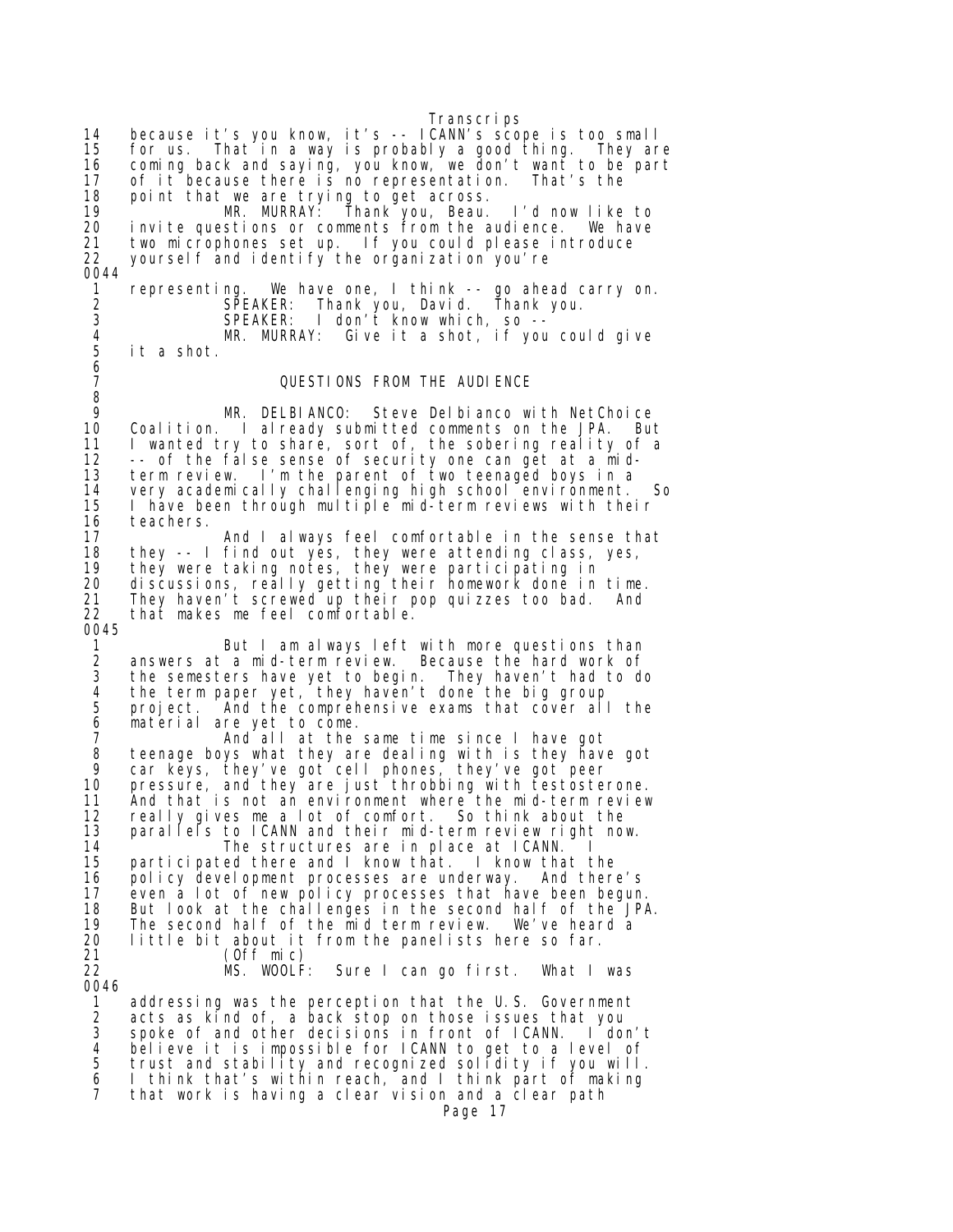Transcrips 8 forward that includes an ongoing relationship with the 9 U.S. Government, with other powerful forces, with other 10 interests. And I believe the biggest single thing we need 11 to do I think that I addressed as far as the next 18 12 months is make clear how that's to be accomplished. 13 SPEAKER: Sir?

14 SPEAKER: (Off mic) -- addressed -- I guess, 15 they want me to use this now. And we're very pleased with 16 the data escrow agreement that was entered into recently 17 with Iron Mountain and the fact that 775 of the 900-plus 18 registrars have already agreed to use them for data 19 escrow. It was frankly shocking to learn in wake of 20 registrar fraud that the data escrow provisions of the 21 Registrar Agreement had never really been affectively 22 enforced by ICANN.

0047

However a great -- as many of the other things 2 that have been mentioned we need to see much more progress<br>3 in the next 18 months. We were frankly very disappointed. 3 in the next 18 months. We were frankly very disappointed. 4 We thought they would be a revised Registrar Accreditation<br>5 Agreement to review in advance of the Delhi meeting and 5 Agreement to review in advance of the Delhi meeting and<br>6 comment on. That was not available. In fact, now we am<br>7 hearing reports of further delays where that revised comment on. That was not available. In fact, now we are 7 hearing reports of further delays where that revised 8 agreement may only be available very shortly before the 9 Paris meeting coming up in June.<br>10 We're also disturbed w

10 We<sup>r</sup>re also disturbed when we go into this now  $-1$ <br>11 letter, with a growing  $-$ - concerns about lack of letter, with a growing -- concerns about lack of 12 uniformity in application of the RAA. And I'll give you 13 two examples. One, is that ICANN has just announced a 14 policy to provide national law exceptions for Whois<br>15 compliance by the registrars. Now that is friendly 15 compliance by the registrars. Now that is friendly -- 16 actually that's pro-registrant to some extent. I know it 17 -- it gives great concern of the IP community.

18 But ICANN has really again, failed to explain 19 their thinking in providing this, failed to state there is<br>20 any limit where a nation could set it up as a -- as a real any limit where a nation could set it up as a -- as a real 21 privacy haven. Would ICANN allow registrars to be headquartered there and operate? 0048

 1 So a lack of explanation of their thinking and 2 whether there's any limit to this exception. And our 3 letter goes into in some length of what we see as a 4 growing lack of uniformity in the UDRP process which is<br>5 very important that it be applied uniformly and in a very important that it be applied uniformly and in a 6 balanced way to protect the investment of professional 7 registrants. And we see a growing trend that may lead to<br>8 a forum shopping among the ICANN accredited registrars 8 a forum shopping among the ICANN accredited registrars 9 where complainants will choose particular forums because 10 they frankly favor one side over the other. So that's our 11 views on contract compliance.

12 I do want to mention one other issue which we<br>13 think is extremely important and must be addressed in 13 think is extremely important and must be addressed in<br>14 advance of any determination of U.S. oversight. And 14 advance of any determination of U.S. oversight. And that<br>15 is the complete lack of transparency in the proceedings of is the complete lack of transparency in the proceedings of 16 the government affairs committee.

17 It's clear to any observer of ICANN that the GAC<br>18 has grown to a 120 nations and intergovernmental 18 has grown to a 120 nations and intergovernmental<br>19 organizations. It's clear that's having more an 19 organizations. It's clear that's having more and more 20 influence on ICANN policy and yet it continues to hold all 21 of its meetings and all the meetings of its working group 22 behind closed doors. 0049

 1 This is completely inconsistent with ICANN's Page 18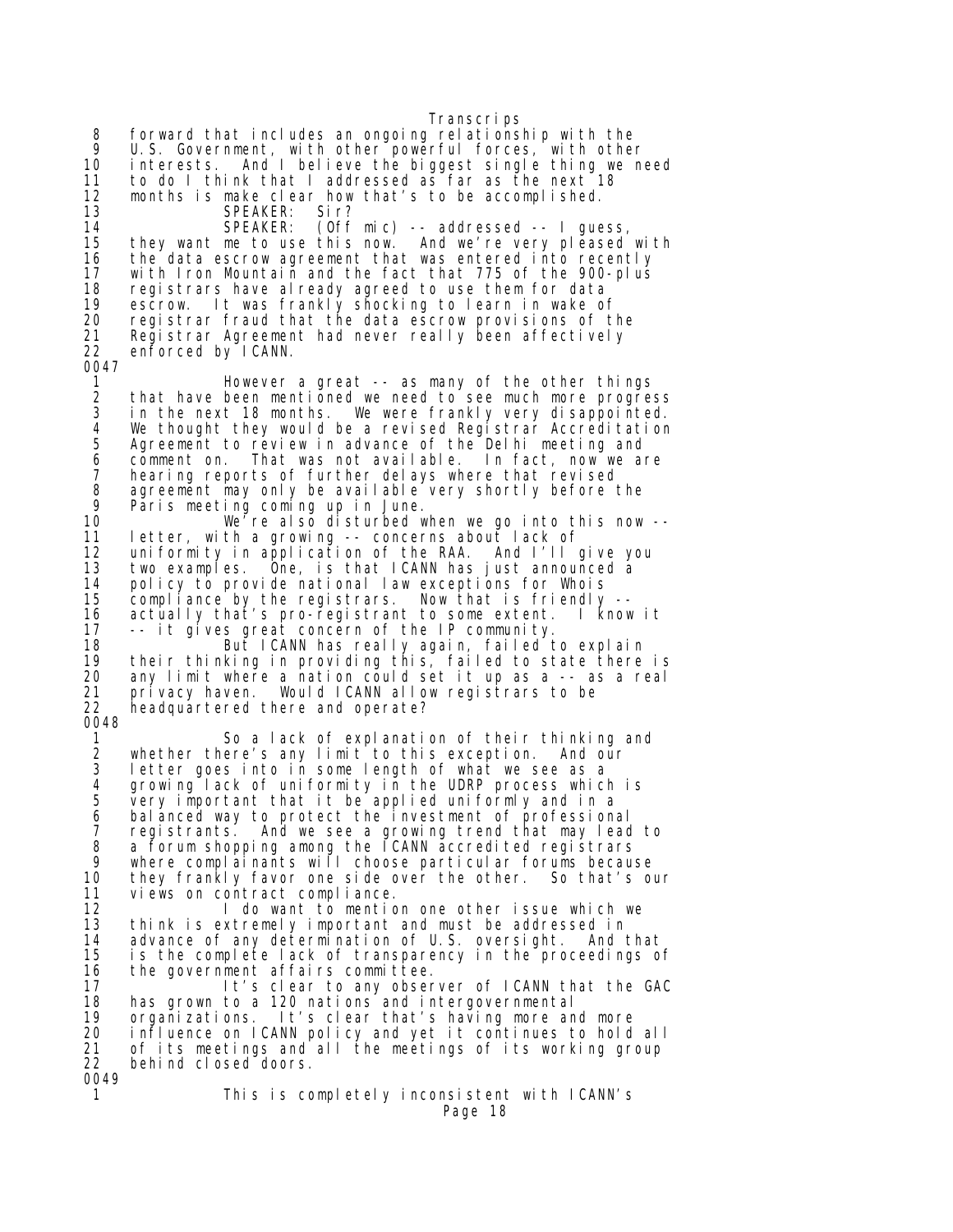Transcrips 2 commitment to transparency. And we really need to see 3 that GAC -- closed door sessions of the GAC be the rare 4 exception and not the general rule before we'll feel 5 comfortable about seeing ICANN cut lose from all U.S.<br>6 oversight. Thank you, very much. 6 oversight. Thank you, very much. 7 MR. MURRAY: Any comments from the panelists? 8 Anything to share? Nothing?<br>9 MR. BRENDLER: I c 9 MR. BRENDLER: I can speak just very briefly to<br>10 the many points made to the -- one about the GAC. That is the many points made to the  $-$ - one about the GAC. 11 also a concern of the user community. And the ALAC has<br>12 been trying recently to open that up and to try to 12 been trying recently to open that up and to try to initiate some meetings with some good response from the 14 other side. So there is some progress being made on that 15 front. And it's a very good point that you bring up if 16 you want to talk about it further, come talk to me. 17 MR. MURRAY: Steve.<br>18 MR. METALITZ: I'll<br>19 for conflicts bet I'll just say on the procedure 19 for conflicts between who has contractual obligations in 20 national law. I agree with you Phil (phonetic) that how 21 that is implemented is extremely important. And I will say in defense of the ICANN board, which I do occasionally 0050 1 seek to defend, that they basically ratify the 2 recommendation that came to them unanimously from the GNSO<br>3 counsel. 3 counsel. 4 The board adopted it in principle and then the<br>5 staff did some implementation. And while there are -- I 5 staff did some implementation. And while there are -- I 6 have some questions about some aspects of the 7 implementation. I think this -- this is one of those 8 occasions where there's this policy development process 9 did function. But I agree with you that how it is 10 implemented is extremely important. And the goal of it is 11 to provide greater transparency in how these issues are<br>12 dealt with than we would otherwise have in terms of dealt with than we would otherwise have in terms of 13 registries who might -- or registrars who might claim that 14 there is some conflict there that needs to be resolved.<br>15 But implementation is going to be critical. .But implementation is going to be critical<br>MR. NEVETT: Two points on your c 16 MR. NEVETT: Two points on your comments, Phil. 17 One just to echo what Steve just said. Certainly the new 18 Whois policy on national laws scares a lot of folks under 19 contract. because we want to level the playing field.<br>20 Like I said before we want to -- we don't some regist 20 Like I said before we want to -- we don't some registrars<br>21 or registries having competitive energy over others. So 21 or registries having competitive energy over others. So to the extent there's a situation wherein those in the 0051 1 United States, those registrars in the United States are<br>2 to come at a disadvantage to some registrars at a<br>3 different country, there is going to be a land rush to 2 to come at a disadvantage to some registrars at a 3 different country, there is going to be a land rush to 4 that country, and I don't think anyone wants that. 5 So the transparency that Steve mentioned and -- 6 in the policy is very important in the way we implement 7 it. 8 In regard to the Registrar Accreditation<br>9 Agreement, we are making a great deal of progress, 9 Agreement, we are making a great deal of progress, Phil.<br>10 It's not easy for a lot of reasons, because there are --10 It's not easy for a lot of reasons, because there are --<br>11 there have been numerous comments, and ICANN is taking t there have been numerous comments, and ICANN is taking the 12 public comment process very seriously, as are registrars.<br>13 And we are discussing very heavy and hard issues. And 13 And we are discussing very heavy and hard issues. And 14 with that said, I think we are getting to a point that 15 we're close, and when we -- when we issue something we 16 want to make sure there is community input, and the ability for additional round of comments. 18 So, you know, I am optimistic, and I think ICANN Page 19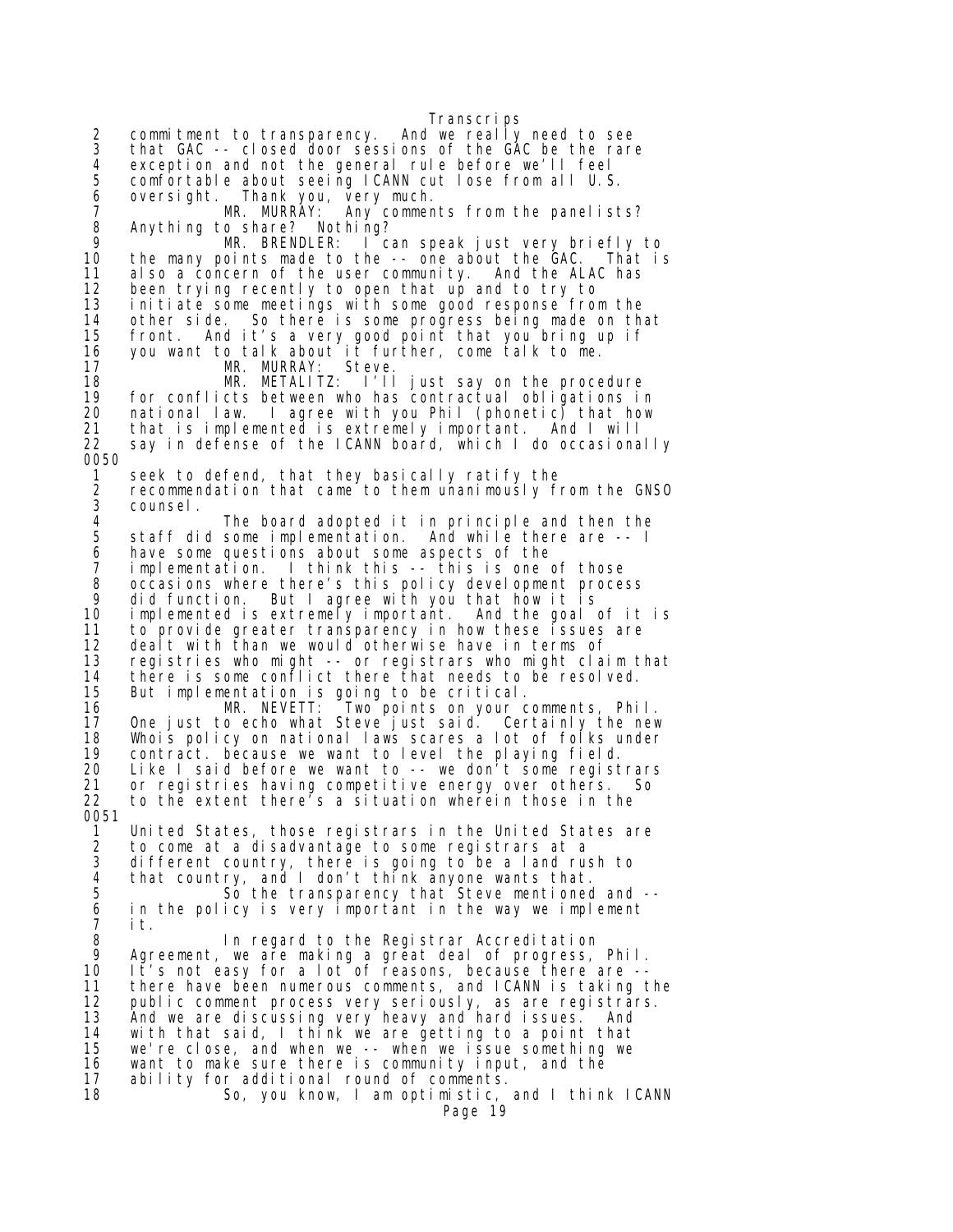Transcrips 19 is optimistic, they will have something in the next, I 20 think 30 to 60 days is what Curt (phonetic) said and NTIA, 21 and I think we can meet that deadline. And it's certainly<br>22 our hope and we're working hard to do that. our hope and we're working hard to do that. 0052 1 MR. MURRAY: One more question. 2 MS. FRANCE: Good morning, my name is Lisa<br>3 France (phonetic), and I am with the Information 3 France (phonetic), and I am with the Information 4 Technology Association of America. ITAA is an association 5 here in the U.S., representing over 300 IT companies<br>6 representing the breadth and depth of the industry, I 6 representing the breadth and depth of the industry, both<br>7 in size and diversity of services and functions. 7 in size and diversity of services and functions. 8 I'd like to take the opportunity to thank NTIA 9 for the opportunity to comment publicly on the midterm 10 review, as well as holding this meeting today for 11 additional dialogue.<br>12 In our com In our comments to the midterm review, we noted<br>lgs that everybody has touched upon. The 13 a few things that everybody has touched upon. 14 principles being security and stability not only of the 15 Internet but of ICANN as an organization itself being<br>16 crucial to its evolution, and transition, accountabil 16 crucial to its evolution, and transition, accountability,<br>17 and transparency, leveraging the multi-stakeholder model, 17 and transparency, leveraging the multi-stakeholder model, 18 which many of you have touched upon. And in that note -- 19 in that regard we included the notion of expanding our 20 reach to the Internet's business users and infrastructure<br>21 providers to work with those communities for effective 21 providers to work with those communities for effective<br>22 participation in security and stability, and again the participation in security and stability, and again the 0053 1 stability of the organization itself. So there have been 2 a number of things that have been touched upon by each of<br>3 you. 3 you. 4 We may hear more about this in the next panel.<br>5 But since several of the panelists now have touched upon 5 But since several of the panelists now have touched upon<br>6 the dialogue that needs to take place of the 18 months -- 6 the dialogue that needs to take place of the 18 months -- 7 next 18 months for the future, I just wanted to highlight 8 our considerations that we put into our comments that we 9 think need to be addressed.<br>10 0ne is the long-t 10 One is the long-term vision for ICANN. What are 11 the elements required for continued trust and confidence<br>12 in the future of ICANN, which was mentioned earlier. 12 in the future of ICANN, which was mentioned earlier. 13 Ensuring the continuing security and stability, and then 14 preservation of ICANN as a private sector led<sup>7</sup><br>15 organization. organi zati on. 16 In that regard, I guess one thing that we as a 17 multi-stakeholder group here, and those not present need 18 to identify is what are the specific questions perhaps 19 that we need to raise in that dialogue going forward. And 20 while many of you have touched upon the need for the 21 dialogue, I'd be interested in more specific questions you 22 think need to be raised as we go forward to that 0054<br>1 1 transition.<br>2 SPEAKER: 2 SPEAKER: (Off mic) questions.<br>3 MS. FRANCE: I stunned them. 3 MS. FRANCE: I stunned them. 4 MR. MURRAY: It looks like, yes. It looks like 5 you have, yes. Well --<br>6 SPEAKER: -- 6 SPEAKER: -- take a shot? 7 MR. MURRAY: You can take a shot, or we can -- 8 maybe some of the people can get back to you. 9 MS. FRANCE: You can go on to the next panel 10 too, if that's an option. 11 MR. MURRAY: Maybe the next panel would be more 12 equipped today. Thank you. Question? Page 20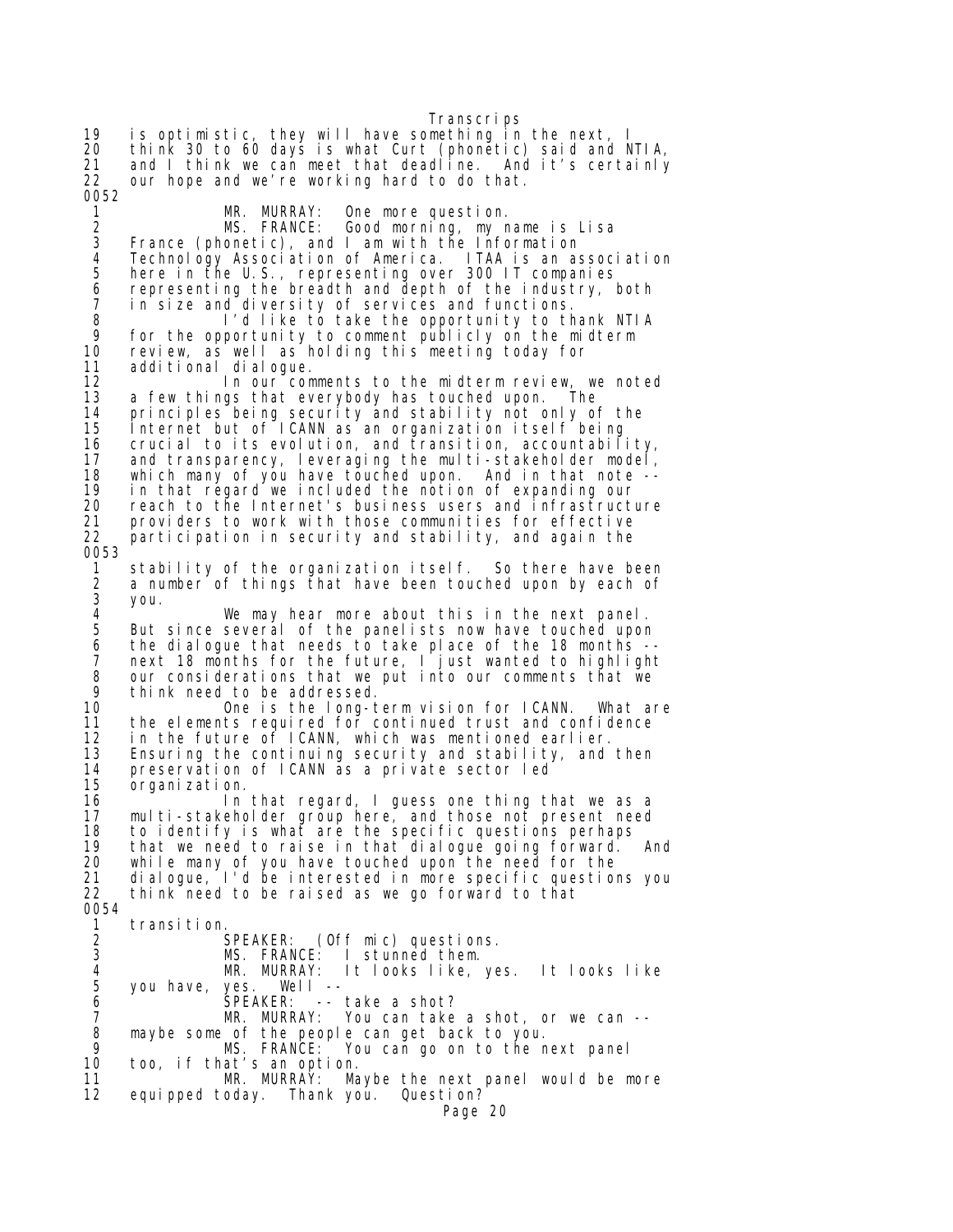Transcrips 13 MS. ROSETTE: Sure. Good morning. My name is 14 Kristina Rosette. I am an attorney at Covington & Burling in town. But I represent the Intellectual Property 16 Constituency on the GNSO Council.<br>17 And I wanted to follow And I wanted to follow up on a question that was 18 posed earlier, and directed at Beau, because there has<br>19 been some recent developments, or the suggestion of som 19 been some recent developments, or the suggestion of some 20 recent developments that I personally find very troubling. And that was the question about whether or not practices 22 such as domain tasting, warehousing, front-running and 0055 1 alike be taken care of with regard to contract compliance,<br>2 and more specifically compliance with the Registrar 2 and more specifically compliance with the Registrar Accreditation Agreement. 4 And while it is true that there is a provision 5 in the Registrar Accreditation Agreement that requires<br>6 registrars to comply with policies that prohibit 6 registrars to comply with policies that prohibit<br>7 warehousing and speculation in domain registration 7 warehousing and speculation in domain registrations, the 8 problem is that you don't have any consensus policies on 9 those topics.<br>10 And 10 **And the easy answer to that is, "Well, fine,** the start at one, start the policy development process and 11 start at one, start the policy development process and 12 develop one." But in the past few days, in connection 13 with a project team working on developing a solution to 14 domain tasting, it appears that at least one of the 15 registries is taking the position that there can be under 16 the terms of their contracts with ICANN, no consensus 17 policy unless the registry is supported, which means that 18 you are inherently limiting the scope of issues on which 19 you can have a consensus policy to those that the 20 registries will support. 21 And I think it's probably fair to say that it 22 would not be an exaggeration, at least at this point, to 0056 1 at least personally suggest that the fact that VeriSign<br>2 has got over 50 million names being tasted each month, 2 has got over 50 million names being tasted each month, or<br>3 deleted during Add Grace suggest that they might not 3 deleted during Add Grace suggest that they might not 4 necessarily support that policy. And in the light of<br>5 that, if there is in fact a correct contractual 5 that, if there is in fact a correct contractual<br>6 interpretation, then I think we have some real<br>7 ICANN needs to address in that regard. interpretation, then I think we have some real issues that 7 ICANN needs to address in that regard.<br>8 MR. MURRAY: Any thoughts fr 8 MR. MURRAY: Any thoughts from the panelists, or 9 concerns?<br>10 MR. BRENDLER: I can just briefly say that the 11 North American community very strongly supported complete 12 elimination of the Add Grace Period. I don't know. That 13 was not exactly the pole position of the (inaudible) but I 14 think strong support for that remains in the user 15 community, and we may need to address that. 16 MR. NEVETT: There are three proposals out there 17 right now to deal with tasting, and it sounds like you are 18 talking about one that's the most controversial. ICANN<br>19 board last meeting already announced that they are going 19 board last meeting already announced that they are going<br>20 to take action against tasting. to take action against tasting. 21 We think it's going to work. It's a \$0.20 fee 22 for -- and there will be some threshold. If you look at 0057 1 .org, .org wiped out tasting on its registry through a 2 nickel fee and a 90 percent threshold. So we think that 3 that's certainly a good move by the ICANN board. It's 4 easiest to implement personal policy development process,<br>5 where you get into the issues of the so-called picket where you get into the issues of the so-called picket 6 fence that Kristina mentioned, whether that's subject to Page 21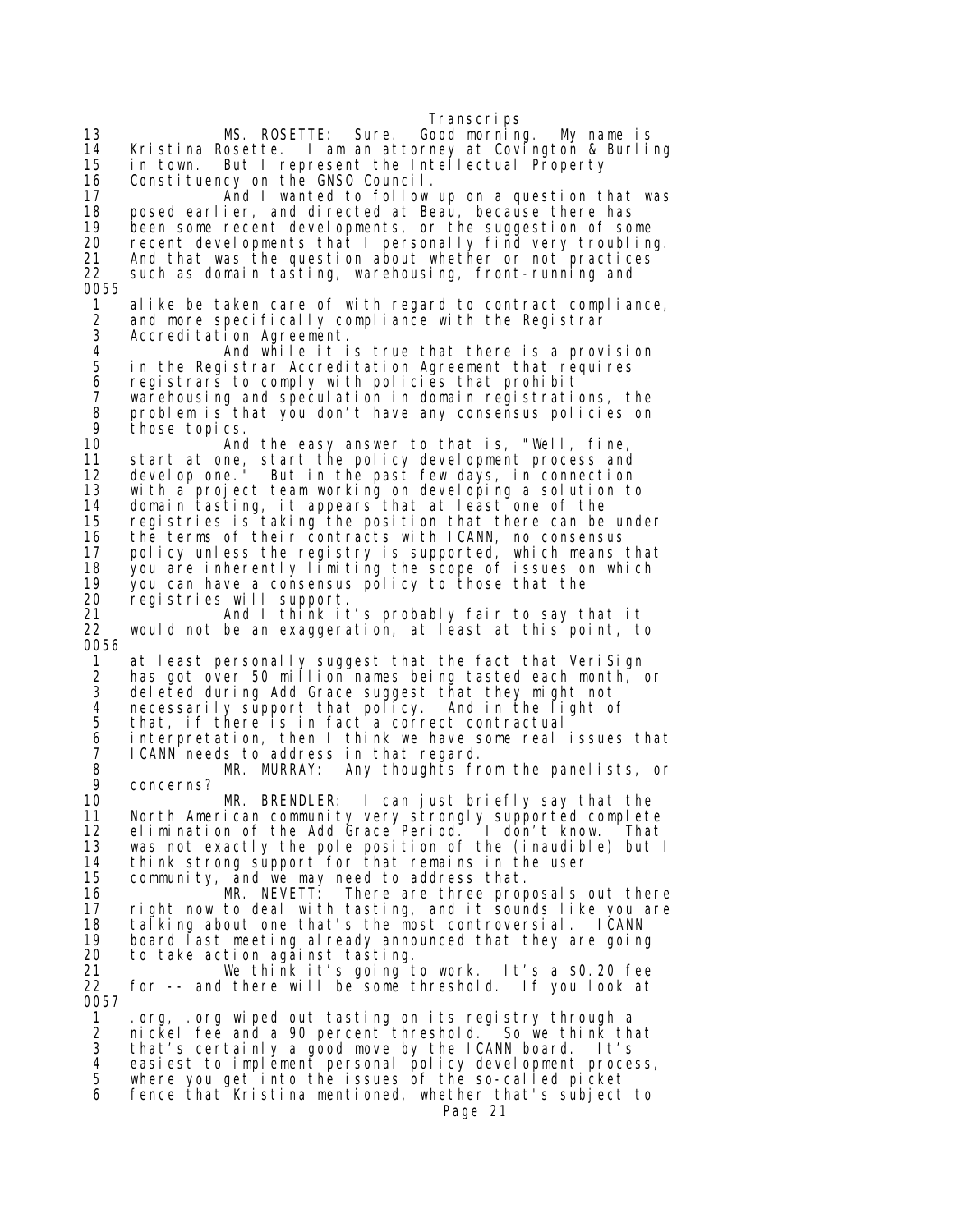Transcrips 7 consensus policy under the ICANN's contract with the 8 registries.<br>ا 9 But the ICANN board action is, in my opinion,<br>10 the best way to go, because we think it'll stop tasting 10 the best way to go, because we think it'll stop tasting,<br>11 and it's the most easy and economical way to wipe it out 11 and it's the most easy and economical way to wipe it out. 12 MR. MURRAY: Go ahead. 13 MR. METALITZ: Just to say that, as Kristina 14 pointed out, the contract seems to contemplate that ICANN<br>15 might adopt consensus policies dealing with warehousing might adopt consensus policies dealing with warehousing 16 and speculation. It hasn't done so to date, and I'm 17 troubled by the assertion that maybe it isn't able to do 18 that. It seems that that would be very much within its<br>19 (inaudible). (i naudi ble). 20 But, of course one problem we face right now is 21 that if that policy development process were to get started, it would be through the GNSO Council. And the 0058 1 board is about to give its approval to a proposal, the 2 GNSO reform proposal that will basically, I think, take 3 the GNSO Council out of the policy-making business for 4 most of the rest of the term of the JPA. They are going<br>5 to be so busy doing all the things that are required to to be so busy doing all the things that are required to 6 change their entire policy development process, move to<br>7 working groups, dissolve the constituencies into a sea 7 working groups, dissolve the constituencies into a sea of 8 stakeholder groups.<br>9 The Board 9 The Board Governance Committee report listed 30<br>10 or 40 projects that the GNSO Council would have to take or 10 or 40 projects that the GNSO Council would have to take on 11 within a few months, and complete within a short time 12 period. So I think we just have a bandwidth problem if 13 that goes forward with -- the GNSO Council will have great<br>14 difficulty actually accomplishing anything substantive, 14 difficulty actually accomplishing anything substantive, 15 because it's going to be so consumed by this reform 16 process.<br>17 17 To me that is a misplaced sense of priority. 18 There are serious problems. I mean everyone agree that 19 tasting is a serious problem. I think part of the 20 solution may well be the development of new consensus policies on it. And to divert the scarce resources that 22 ICANN has for making those policy decisions into a lot of 0059 1 internal restructuring, I think, would be a mistake. 2 MR. MURRAY: Before I move forward with any 3 other questions, did I move too quickly on the earlier 4 question from ITAA about suggested questions? Did anyone 5 have comments? Just wanted to make sure. Any other 6 questions from the audience today? Please identify<br>7 yourself. 7 yourself. 8 MR. FLAME: Sure, my name is Bobby Flame 9 (phonetic), I am a FBI agent, but I am not speaking for 10 the FBI, I just want to make that clear. Just a comment. 11 I know a lot of people in the room, and they already know 12 my position, but with the Whois -- sorry to sound like a 13 Johnny One Note -- but the affirmation of responsibility<br>14 number five as part of the JPA, states that ICANN will number five as part of the JPA, states that ICANN will 15 continue to keep the WHOIS public, and open, and stable 16 and so on and so forth.<br>17 But it seems 17 But it seems like there is -- there hasn't been 18 progressed where there has been a slight erosion through 19 the growing proxy registrations through the GNSO OPOC 20 proposals, and we're continuing to discuss that when it 21 seems that the JPA Affirmation of Responsibility has 22 already, kind of settled that discussion. So like I said, 0060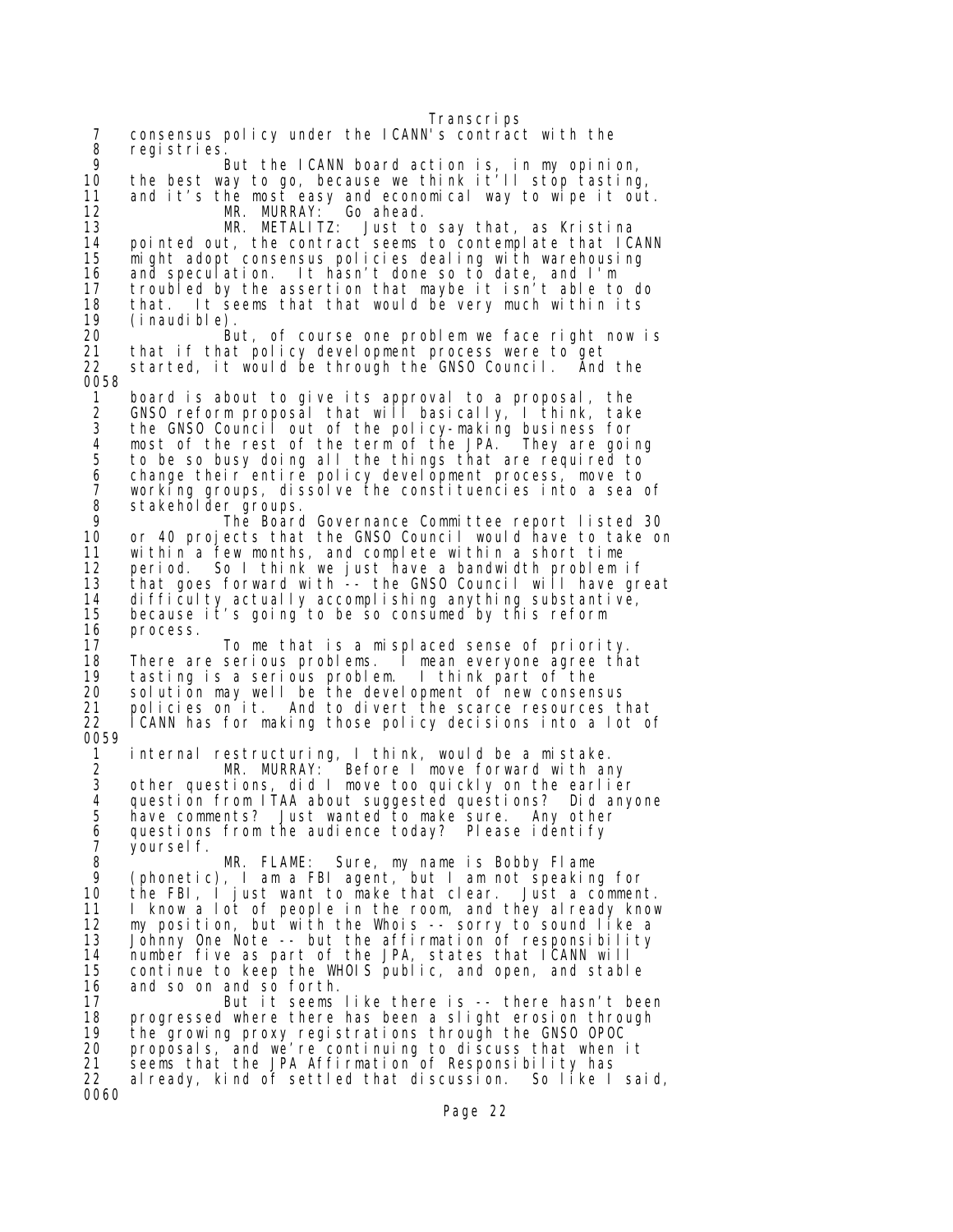Transcrips it's really more of a comment, I don't know if any of the 2 panel can answer that type of question. But it's more of<br>3 a statement of what's going on, and, you know. I know 3 a statement of what's going on, and, you know, I know 4 everyone is, you know, trying very hard, and it's kind of 5 slightly a runaway train with lots of people coming up 6 with different policy proposals, and different opinions. 7 But that was really just -- you know, just a comment I 8 had, and that was it. Thank you. 9 MR. METALITZ: Well, a lot of our submission is 10 dedicated to this question of WHOIS data accuracy as a 11 contract compliance issue. And I think we spell out in detail there, our view that ICANN is not yet enforcing 13 effectively this aspect of the existing contract. 14 We also mention there that we think the -- that 15 there need to be additional responsibilities and 16 additional steps taken in this area. And I would just underscore that having a accurate and publicly accessible 18 WHOIS is a security and stability issue from our 19 perspective.<br>20 Sc 20 So it's a very important area where much more 21 needs to be done, and I<sup>-</sup>-- again I will salute ICANN for<br>22 starting these enforcement processes and the audits that starting these enforcement processes and the audits that 0061 1 they have started to do. But there is much more that<br>2 remains to be done. 2 remains to be done.<br>3 And by th 3 And by the way, the proxy service issue in our 4 view is also, to some extent, a Registrar Accreditation 5 Agreement compliance issue. To some extent it's a 6 question of whether there needs to be changes in the RAA 7 to address that. 8 MR. MURRAY: Anything further from the audience? 9 Please. 10 SPEAKER: Thank you. Good morning. My name is 11 Josh Bourne. And I am here for CADNA, the Coalition 12 Against Domain Name Abuse. I want to thank the NTIA and<br>13 Department of Commerce for holding this public meeting so 13 Department of Commerce for holding this public meeting so 14 that others, you know, locally and from elsewhere could 15 attend and listen to some of the comments being made, and 16 direct their own questions and comments to a very capable<br>17 panel such as yours. panel such as yours. 18 This is more -- a set of my own reflections in<br>19 Iistening to the initial comments this morning, and invi 19 listening to the initial comments this morning, and invite 20 all of your responses if you have strong feelings. But my 21 sense in listening to what's being said is that, there is 22 an illusion that ICANN may be somewhat disconnected from 0062 1 the reality of how people use the Internet, and what 2 people really want from the Internet. 3 My sense in listening to people talk about 4 demand for new TLDs, and looking to .org, and what they<br>5 did to effect tasting, and considering that that would 5 did to effect tasting, and considering that that would<br>6 work in .com, to me just shows a lack of study, academi 6 work in .com, to me just shows a lack of study, academic<br>7 study, for instance. 7 study, for instance. 8 There is an example. After reading about the<br>19 \$0.20 proposal to effect change of a domain name tasti 9 \$0.20 proposal to effect change of a domain name tasting 10 we referred to research that we had hired a consultant to<br>11 perform. His name is Mathews, like many of you might 11 perform. His name is Mathews, like many of you might 12 know, it's a Matthew Zek (phonetic), many of you might 13 know Zek in Zek Nick (phonetic) and lot of the work that 14 they have done.<br>15 In Ion In leveraging the data that was collected by Zek 16 over a period of 14 days, we found that 6.6 percent of 17 names that are drop caught are then kept, and are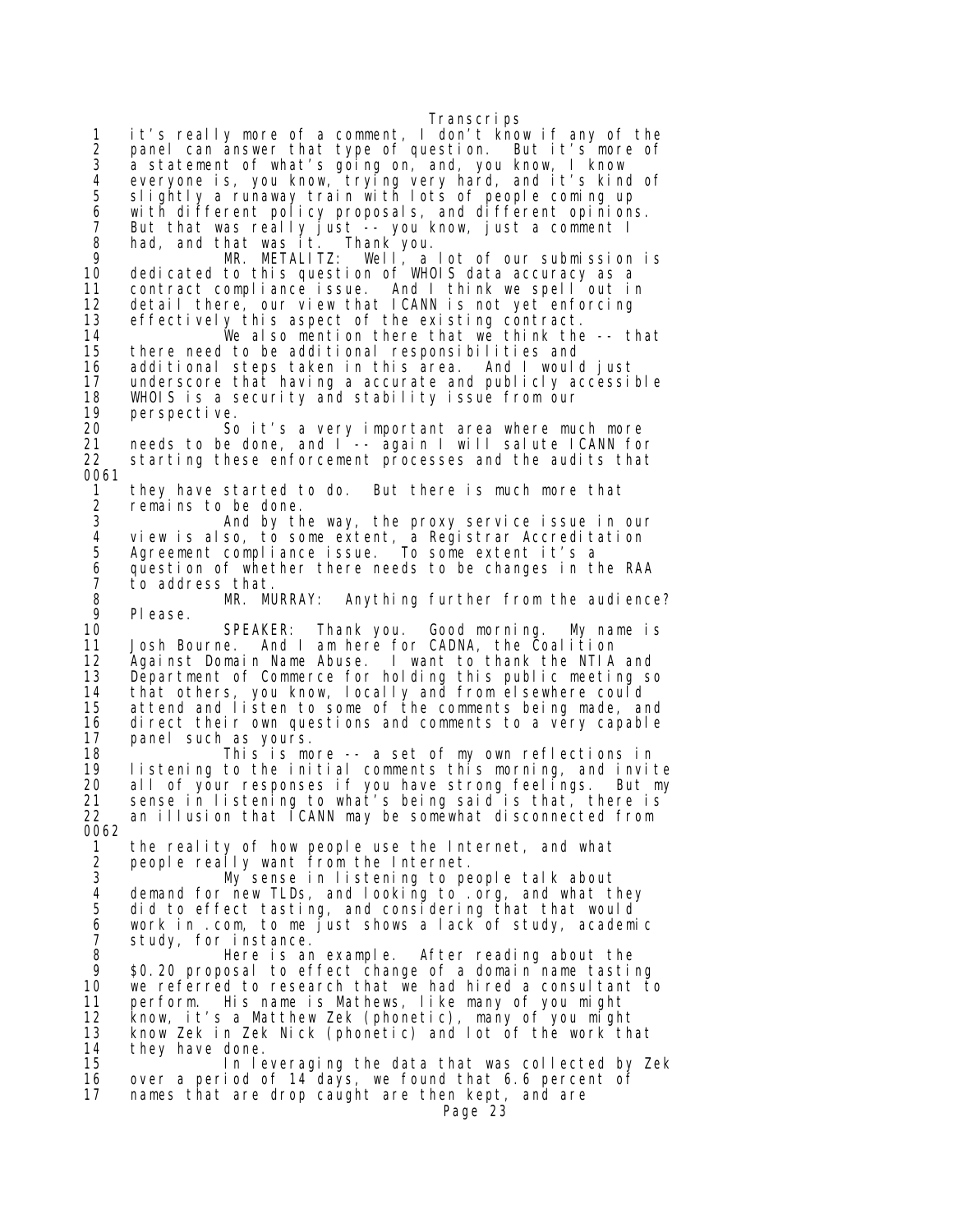Transcrips 18 distributed back into the available names pool. Over two 19 weeks -- excuse me -- over two weeks kiting took place 20 that led to sifting, and through that sifting a total of 21 25 percent of the 100,000 names that were dropped in that particular day were kept. 0063 1 So applying the 6.6 percent to the 100,000 names<br>2 that are dropped on a daily basis, it was clear that the 2 that are dropped on a daily basis, it was clear that the<br>3 \$0.20 tax would only lead to an adjustment in .com from 3 \$0.20 tax would only lead to an adjustment in .com from 4 \$6.20 to \$9 as a cost basis across all the names that were 5 tasted. It was clear then to us that kiting would be<br>6 halted by the \$0.20 tax, but tasting would not. And<br>7 reason for that is that traffic is so valuable on the 6 halted by the \$0.20 tax, but tasting would not. And the 7 reason for that is that traffic is so valuable on the 8 Internet that -- and this is the reason why the \$0.05 tax 9 worked in .org, it's because nobody is typing in .org, and 10 you should know that.<br>11 You should 11 You should know that it's much more difficult to<br>12 monetize traffic to .org, because it's a lot drier. There 12 monetize traffic to .org, because it's a lot drier. There 13 is a huge supply of traffic, be it typo squat or combo 14 squat (phonetic) derivations to .com names. And as a 15 result, it would take just 3.8 clicks over the course of a 16 year to make up for the \$0.20 tax. That's insignificant. 17 So looking at that example, and hearing the 18 actualities about why it worked in .org, and how their 19 effort should have -- should be conclusive in .com. And 20 also hearing about the need for new TLDs, I reflect on new<br>21 TLDs that have been introduced over the last five years, TLDs that have been introduced over the last five years, 22 where for the most part the speculative community has 0064 1 acquired these names and held them. I've also heard from 2 people that certain registries that have been formed in 3 these last five years are not doing that well. There is 4 not demand for their extensions. I've also looked at 5 arguments such as .com is dried out. There are no 6 available .coms. I register .coms everyday. I can find 7 available names that fit my needs.<br>8 So, again, I wonder if i 8 So, again, I wonder if it could be that there is 9 potential bias in reflection, such as we need more TLDs,<br>10 people want more TLDs. And maybe you could offer some 10 people want more TLDs. And maybe you could offer some 11 additional comments on the type of research that ICANN 12 gets externally from independent experts to help it form 13 its opinions about that. Thank you. 14 MR. MURRAY:<br>15 MR. NEVETT: I'll address your .org comments. 16 Essentially, I am not saying that the exact model for .org 17 would work for .com. What I am saying though is, because 18 of the policy development process, .org proposed that<br>19 process through the new registry service model the --19 process through the new registry service model the -- also 20 called the "funnel", .biz, and .info recently proposed a 21 similar scenario though with some differences. 22 ICANN cannot make a registry charge of certain 0065 1 amount, or charge a fee or not charge a fee, that's the 2 picket fence issue that we're talking about. ICANN can 3 however charge its transaction fee, its \$0.20 fee which is<br>4 the current level, to all GTLD domain names. That's the 4 the current level, to all GTLD domain names. That's the<br>5 power that ICANN has right now, and ICANN smartly is usin 5 power that ICANN has right now, and ICANN smartly is using<br>6 that power and proposing to use that power. And we think 6 that power and proposing to use that power. And we think 7 through our study and our knowledge of the market that 8 that will work in deleting -- for that the better word -- 9 wiping out domain tasting in .com, as well, in the bulk 10 tasting that we've seen over the last year or so. Thank 11 you.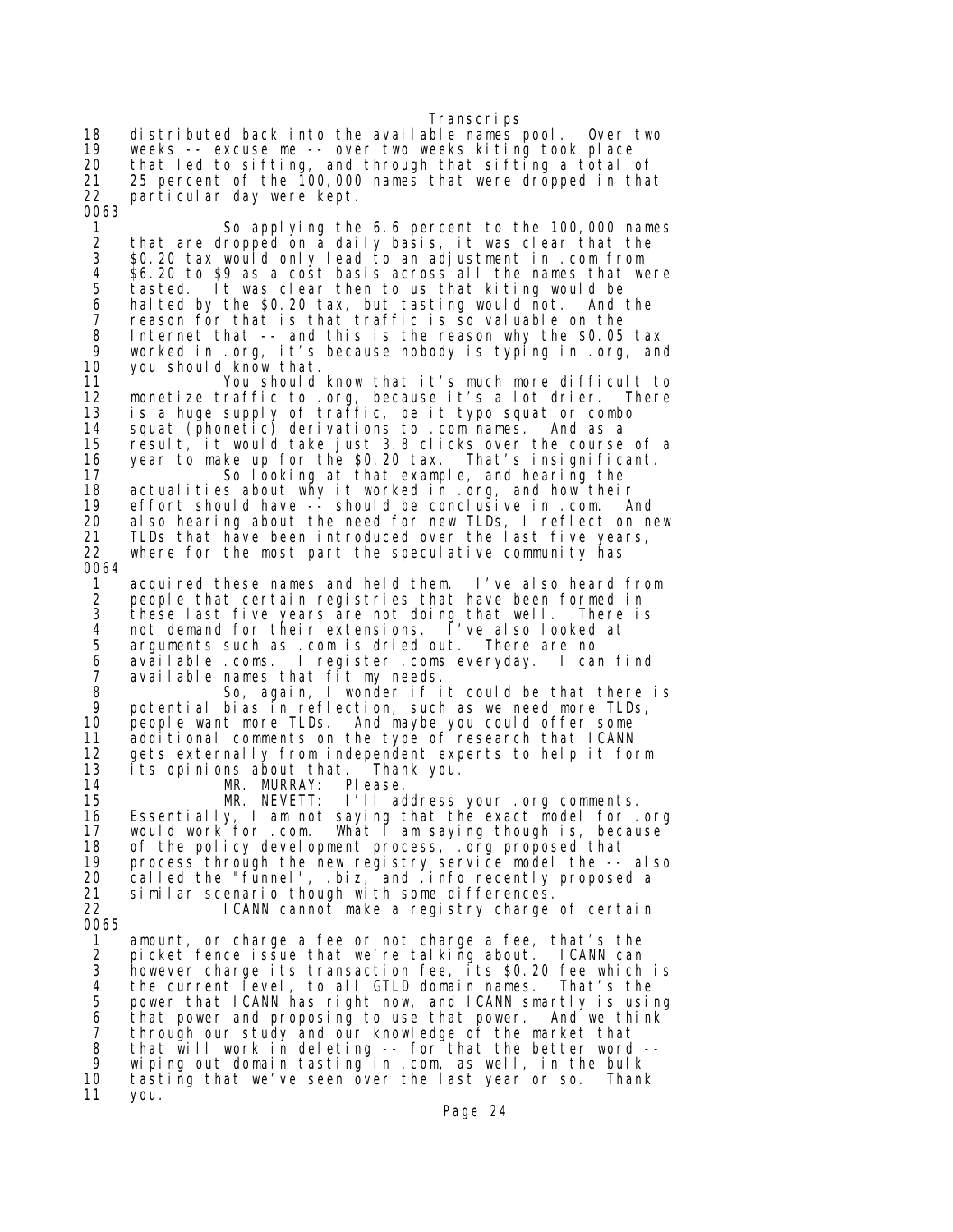Transcrips 12 MR. MURRAY: Any other comments? 13 MR. METALITZ: David, just going on that, the 14 questioner asked, "Do people want new TLDs?" I don't know<br>15 if people want new TLDs or not. But they're sure is heck 15 if people want new TLDs or not. But they're sure is heck 16 going to get them, and whether ICANN is prepared to deal 17 with that is, I think a challenge that's facing it, if in 18 fact there are hundreds and hundreds of new top level<br>19 domains, how that effects the operations of ICANN. 19 domains, how that effects the operations of ICANN.<br>20 MR. BRENDLER: On the At-Large Committee 20 MR. BRENDLER: On the At-Large Committee there 21 was not consensus about new -- you know, whether new GLD -<br>22 - gTLDs were good or bad. In fact, I think probably - gTLDs were good or bad. In fact, I think probably 0066 1 opinion -- the opinions weighed more towards people did 2 want more gTLDs, but I am not sure there is any particular<br>3 research backing that up. I will say however, that our 3 research backing that up. I will say however, that our 4 organization's position -- my organization's position, 5 Consumer Reports WebWatch's was that some real questions<br>6 need to be asked about the implementation of new gTLDs<br>7 that weren't being asked at the time. And we made some heed to be asked about the implementation of new gTLDs 7 that weren't being asked at the time. And we made some 8 very specific statements to ICANN about that. And<br>9 supposedly I am not aware of where the process is. 9 supposedly I am not aware of where the process is. But<br>10 those were supposed to be worked out and addressed in th those were supposed to be worked out and addressed in the 11 implementation phase. So if anyone wants any more 12 information on that, I hopefully might be able to help 13 you. 14 The MR. MURRAY: I know there are some more people<br>15 who want to ask questions. Unfortunately, we are who want to ask questions. Unfortunately, we are 16 constrained by time. Our panelists will be available, I 17 assume, following the panel. The next panel may also be 18 an opportunity for you to ask questions. Thank you very<br>19 much, thank you the audience, and let's move on to the 19 much, thank you the audience, and let's move on to the 20 next panel. 20 next panel. 21 SPEAKER: I just want to take a five minute break (off mic). 0067<br>1 (Recess)  $\frac{2}{3}$ 3 SESSION II<br>4 ICANN'S JPA RESPONSIBILITIES: EN 4 ICANN'S JPA RESPONSIBILITIES: ENSURING ICANN'S CONTINUED PROGRESS AND SUSTAINABILITY 6<br>7 7 MS. BAKER: If everybody could start finding the 8 way back to your seat. Let's get started again. 9 (Pause)<br>10 MS. BAK 10 MS. BAKER: Well, hello again. And I want to 11 give a special thanks to the first panel. You all did a 12 great job. We have big shoes to fill up here, you guys, 13 so hopefully we can do that. We try to -- make this focus 14 to where the first panel was focused sort of on the 10 15 tasks. 16 And this would be a little bit, maybe a bigger 17 picture panel on sort of the future forum and the long-18 term sustainability of ICANN. I think the vast majority<br>19 of comments the department has received has shown that of comments the department has received has shown that 20 ICANN is the appropriate entity to coordinate the 21 technical management of the DNS. 22 And in addition, many of the commenters have 0068 1 recognized ICANN's progress, and meeting -- toward meeting 2 these responsibilities, and moving forward. That does 3 seem to be a little bit less agreement concerning whether<br>4 ICANN has in fact achieved or made significant -- 4 ICANN has in fact achieved or made significant -- 5 sufficient, not significant -- had made sufficient Page 25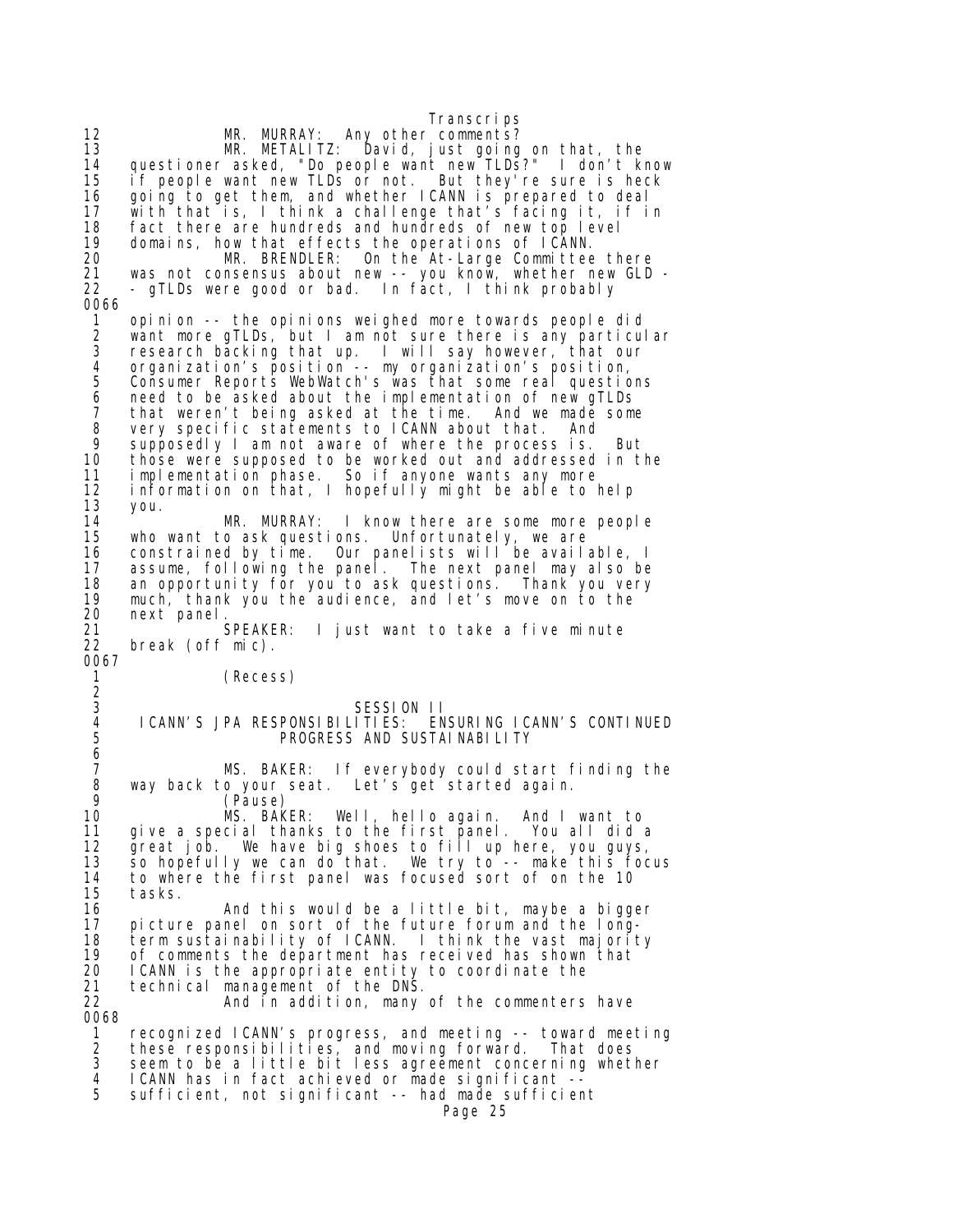Transcrips 6 progress, whether they made significant -- have they made 7 sufficient on all the goals in the JPA.<br>8 So with these considerations 8 So with these considerations in mind, I am happy<br>9 to introduce you to our distinguished speakers on the 9 to introduce you to our distinguished speakers on the 10 panel today, so that we can hear their perspectives on 11 whether ICANN is adequately equipped to preserve the 12 security and stability of the DNS going forward. 13 I'm going to introduce some -- their bios are<br>14 Iong and very important. So I'm going to try and reduce 14 long and very important. So I'm going to try and reduce it to just a few sentences because I think you all are 16 familiar with the prestige backgrounds of the panelists here. 18 On my left is J. Scott Evans. J. Scott serves 19 as the senior director on the legal team of Yahoo where he 20 concentrates his expertise in the area of trademarks,<br>21 copyrights, unfair competition and Internet law. 21 copyrights, unfair competition and Internet law. J. Scott served on the five member drafting 0069 1 committee that has assisted the staff at the ICANN with 2 the drafting of the Uniform Dispute Resolution Policy and<br>3 the rules of procedures for the UDRP. 3 the rules of procedures for the UDRP. 4 Lynn St. Amour, I think is familiar to most of 5 us. Lynn is the president and CEO of the Internet 6 Society, a non-profit organization founded in 1992 to<br>7 provide leadership in Internet related standards. 7 provide leadership in Internet related standards,<br>8 education, and policy. Lynn has extensive experi 8 education, and policy. Lynn has extensive experience in 9 global IT and international business including positions<br>10 in international sales and marketing, strategic planning, in international sales and marketing, strategic planning, 11 partner management, and manufacturing. She also has 12 considerable experience in corporate restructuring and<br>13 start-up management. 13 start-up management.<br>14 11 II make 14 I'll make sure I have the right key.<br>15 Mext is Keith. Keith Drazek is seni Keith Drazek is senior manager 16 of industry and government relations for NeuStar. NeuStar<br>17 provides addressing, interoperability, and infrastructure 17 provides addressing, interoperability, and infrastructure<br>18 services for communication service providers and 18 services for communication service providers and 19 enterprises worldwide.<br>20 Prior to tak 20 Prior to taking on his current role in 2005, Keith spent 4 years managing NeuStar's registrar sales 22 channel to ensure effective communication and operation of 0070 1 registered products. Keith currently represent the Dot-US<br>2 registry on ICANN's Country Code Name Supporting<br>3 Organization Council, and also participates in ICANN's registry on ICANN's Country Code Name Supporting Organization Council, and also participates in ICANN's 4 GNSO registry constituency.<br>5 Martin Boyle has 5 Martin Boyle has a new job. Martin recently 6 joined Nominet from the UK government, where he formerly 7 represented the UK-ian government in ICANN'S GAC among 8 other activities. Established in 1996, Nominet is the 9 registry operator for the dot-UK country code top-level 10 domain managing over six million domain names. Nominet is<br>11 also actively engaged in ICANN's Country Code Name 11 also actively engaged in ICANN's Country Code Name<br>12 Supporting Organization. 12 Supporting Organization.<br>13 And we have Jo And we have John Carlson at the end. John leads 14 the regulatory program at the BITS Financial Services Roundtable. 16 We are very happy to have you join us here,<br>17 John. He is little bit of a newer face here. John. He is little bit of a newer face here. 18 BITS is a non-profit financial service industry 19 consortium made up of a 100 of the largest financial 20 institutions in the United States. BITS provides 21 intellectual capital and fosters collaboration to address emerging issues where financial services, technology, and Page 26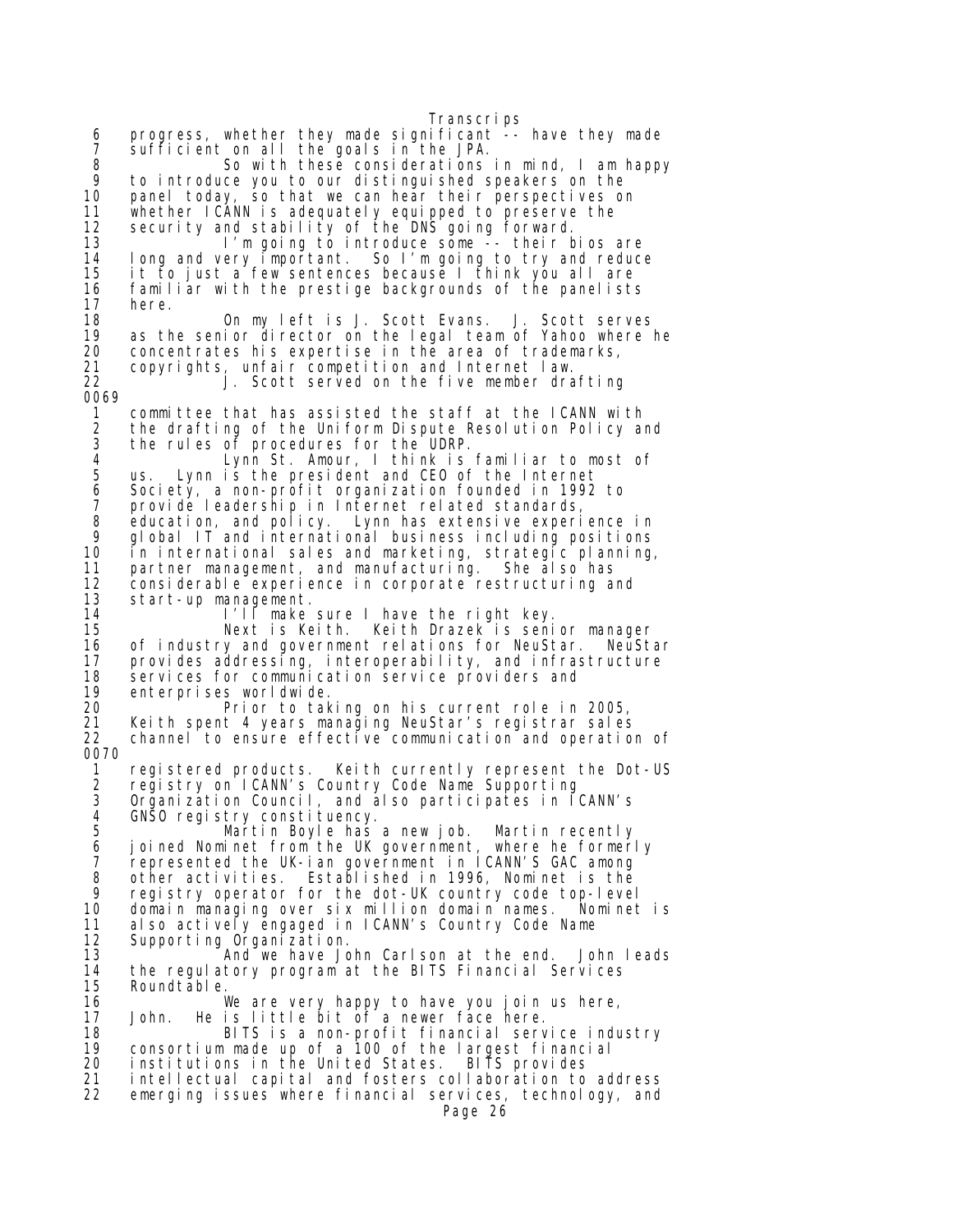1 commerce intersect. 2 John regularly engages experts and executives 3 from regulatory agencies and financial institutions on<br>4 information security, operational risk, vendor manageme 4 information security, operational risk, vendor management,<br>5 fraud risk, and business continuity planning issues. 5 fraud risk, and business continuity planning issues. 6 Again our format is going to be the same. We 7 are going to have presentations from each one of our<br>8 panelists, and we are going to go to our question and 8 panelists, and we are going to go to our question and 9 answer period. I read all of your comments except for<br>10 yours, which were rude comments, and they are all 10 yours, which were rude comments, and they are all 11 terrific, so you can feel free to summarize your comments 12 or engage in the topics of the panel whatever is your 13 preference. 14 MR. EVANS: I represent Yahoo, which is one of 15 the world's leading Internet brands. It has a history not 16 much older than ICANN. And in the 14 or 15 years since 17 its inception by graduate students, it has become one of 18 the world's most valuable brands, the most visited 19 website, and the greatest provider of e-mail services in 20 the world to Internet users.<br>21 We are very concer 21 We are very concerned about ICANN, not only because we have a valuable brand that we have to represent 0072 1 that is a huge asset of our company, in fact we have many 2 valuable brands, but also because our job as the most<br>3 visited Internet experience is to ensure that our use 3 visited Internet experience is to ensure that our users 4 are taken care of, and that they can have consistency and<br>5 a level of expectation when they come and visit our 5 a level of expectation when they come and visit our 6 properties. 7 And so we are greatly affected by domain name, 8 stability, security, policies, dispute resolution policies 9 that occur because our users are so greatly affected by 10 all of those policies. In going forward in this process, 11 I -- we want to acknowledge, as we did in our public<br>12 comments made through many of our trade associations comments made through many of our trade associations that 13 we actively participate in, that we do believe that ICANN 14 in 10 years has made wonderful strides. 15 Some of the most significant strides have been 16 made in the last 12 to 18 months, hazard to say in the 17 last 9 months. And that's where the problem comes in 18 whether those have been sufficient. There hasn't been 19 time to know whether they have been sufficient.<br>20 have tremendous concerns. have tremendous concerns. 21 We have seen budget increase, staff increase, with regards to contract compliance, but we've not seen 0073 1 yet any major enforcement of contracts by ICANN play out 2 to see how that is going to take place. Will there be 3 lawsuits filed? How is that going to play out in the 4 system? Will it be accepted by the contracting parties?<br>5 I mean, so that is a great concern for us in 5 I mean, so that is a great concern for us in<br>6 going forward that we know that it is sustainable throu 6 going forward that we know that it is sustainable through<br>7 private contract. That is an assurance we don't have yet 7 private contract. That is an assurance we don't have yet 8 because it is never been achieved. We've never seen that 9 take place. We know that they put in and are developing a<br>10 system to enforce contracts and it has begun the very 10 system to enforce contracts and it has begun the very 11 embryonic stages of enforcing some contracts with was 12 notifications to parties, but we've not seen any drastic 13 efforts done when somebody is not in compliance. 14 We are concerned with that because it does<br>15 affect competition in the marketplace with regards to affect competition in the marketplace with regards to 16 those that provide registration and registrar services to Page 27

0071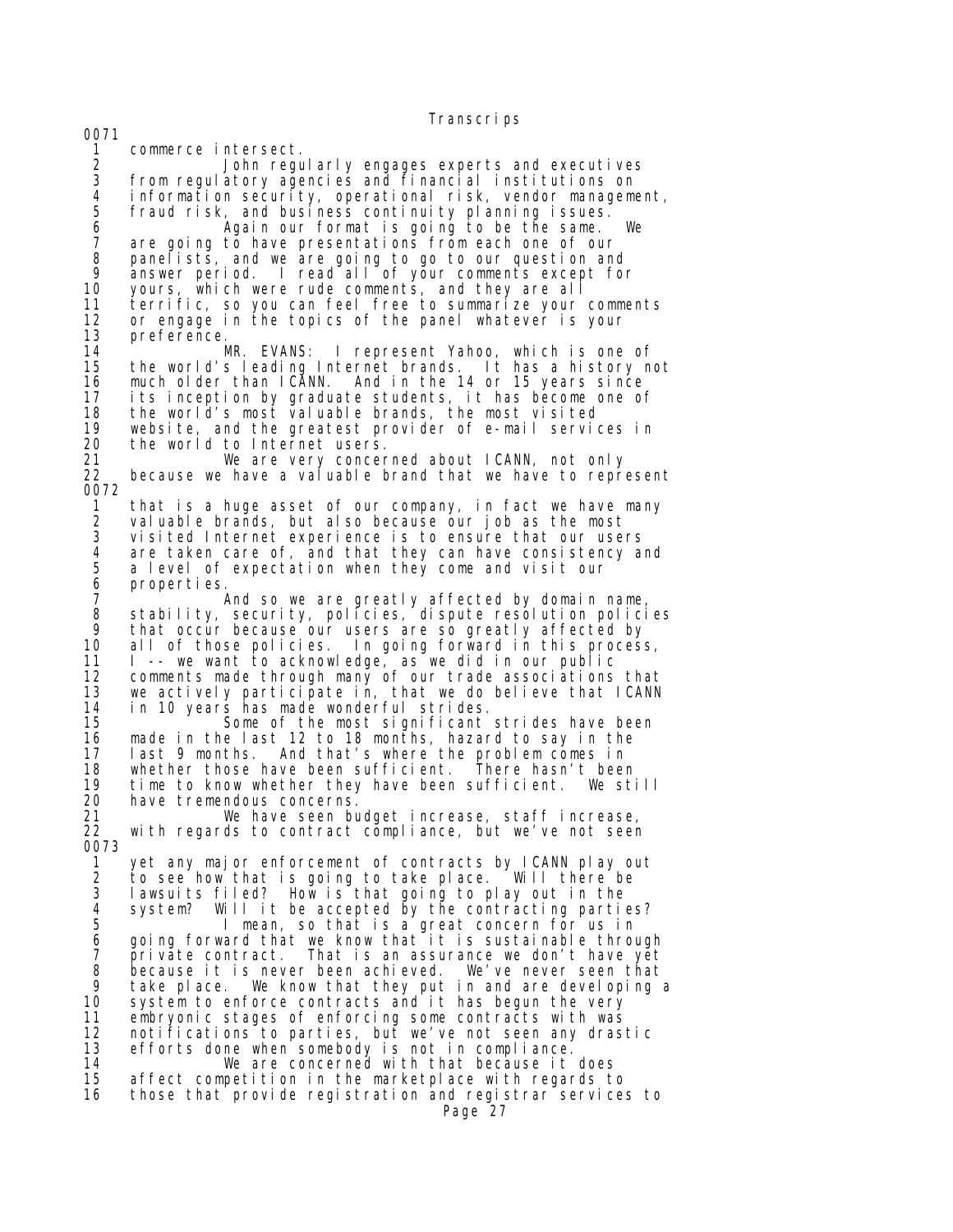17 companies and our users. So that is very important for us 18 that we need to see that the model is sustainable when the 19 contracts are enforced. And we have not seen that yet.<br>20 And that is something we are concerned with. 20 And that is something we are concerned with. 21 Another concern we have is we've heard a lot of talk today, and we have in the ICANN debate about private-0074 1 sector-led organization. And I think there needs to be a 2 great understanding or at least a common understanding of<br>3 what that means. As a business representative, I can tell 3 what that means. As a business representative, I can tell 4 you that many in the business community feel like we are<br>5 marginalized, that we are not heard, that our voices 5 marginalized, that we are not heard, that our voices 6 aren't heard, that ICANN is solely becoming a trade 7 organization for registries and registrars. 8 And the justification is, well, they're paying 9 our bills. And we take great umbrage at that given the 10 amount of budget, that my legal budget puts into 11 registering domain names, both to protect my brand and 12 protect my users from fishing, and farming, and scanning 13 pornography, that I write huge checks to registrars that<br>14 I'm not paving for the system. And when I allocate my 14 I'm not paying for the system. And when I allocate my 15 budget to fly to various and sundry venues around the 16 world to participate in the process, that my voice is not 17 being heard.<br>18 0r 18 Or when I spur fellow members of the industry to<br>19 submit comments to ICANN within a policy development 19 submit comments to ICANN within a policy development<br>20 process, and they received 75 comments from private process, and they received 75 comments from private 21 industry companies, which I've heard, we want to hear from 22 companies, not just trade organizations. And I see in a 0075 1 report a footnote that says, we receive 75 comment for 2 private industry. We assume this maybe because they have 3 very good lobbyists. 4 That is disheartening to private industry, that 5 in many instances my contacts are intellectual property 6 lawyers who then have to get involved in the government 7 affairs, people, the public relations people, their board 8 of directors to approve comments. They will be then on a 9 public record and then have them marginalized by a<br>10 footnote such as that. It's disheartening. footnote such as that. It's disheartening. 11 We are also very concerned about the continued 12 movement towards capture within the policy development 13 process by registrars and registries. There's been a lot 14 of lip service given to the fact that weighted voted has 15 been eliminated from the new reform process that the 16 Governance Committee has put forth.<br>17 However, the reality is w 17 However, the reality is when you do the math, registrars and registries continue to have majority voice 19 in policy development. And as my mother used to say, that 20 is sort of letting the fox watch the chicken house. 21 And we believe that policies to solve problems that are harming consumers and customers, that companies 0076 pass along to their customers and inflated costs because 2 the cost of doing business on the Internet is raised 3 because there are not solutions through the contracts with<br>4 ICANN, are being thwarted because private sector that has 4 ICANN, are being thwarted because private sector that has<br>5 to deal with these processes has an expense, huge expense 5 to deal with these processes has an expense, huge expense, 6 side, no revenue side, of the balance sheet, are not being 7 heard. 8 We are also concerned about transparency and 9 accountability. We do believe that ICANN has rolled out a process to deal with this particular issue. However, it Page 28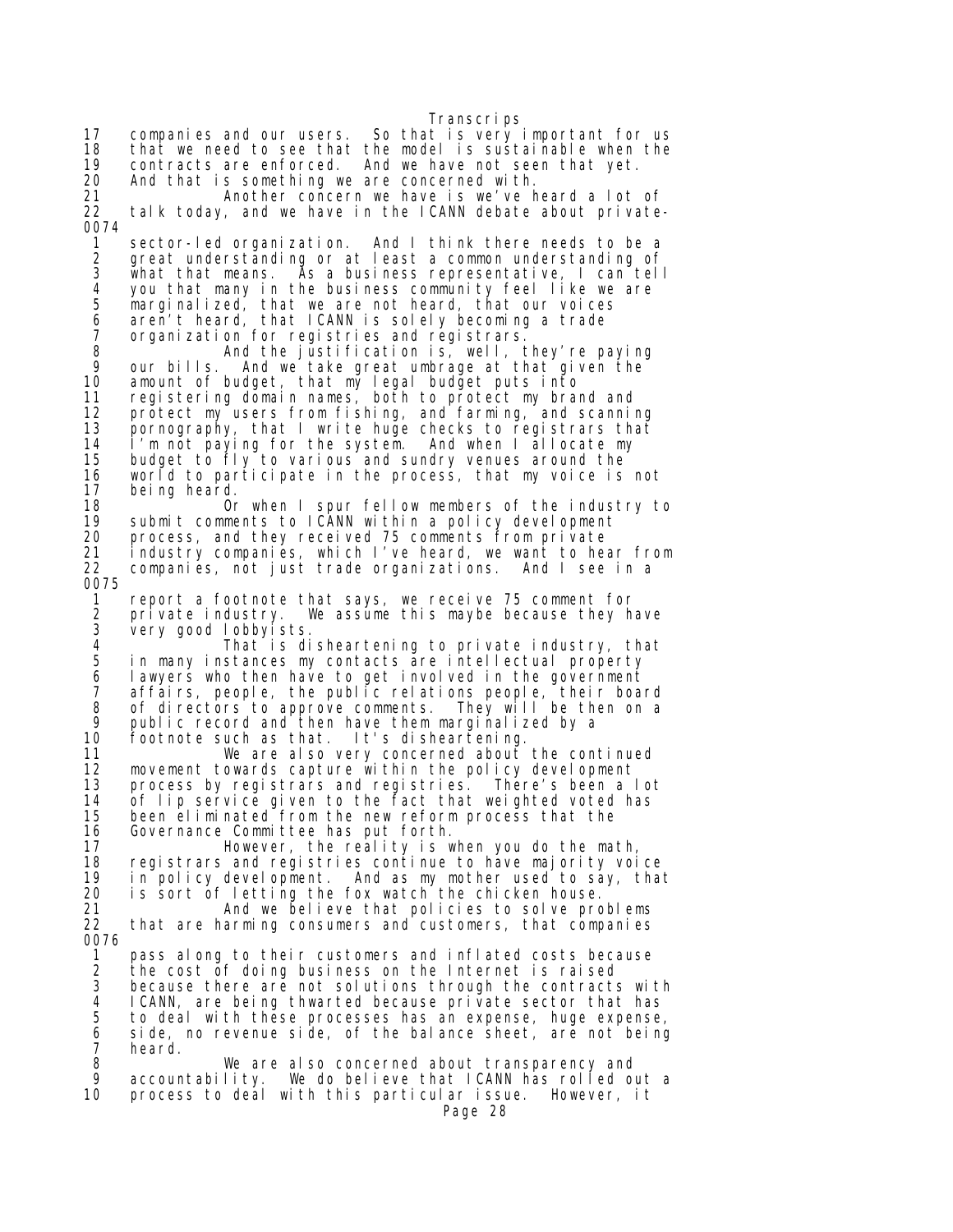Transcrips 11 is so infantile, it is difficult to say whether it is 12 sufficient. We do believe it's significant.<br>13 to see that it has been put in place, but we 13 to see that it has been put in place, but we do not know<br>14 what, if any, effect it will have and if the effects it 14 what, if any, effect it will have and if the effects it has will be pleasing to the stakeholder community. 16 We are also very concerned about some conflicts<br>17 of interests that occur on the board of directors We are 17 of interests that occur on the board of directors. We are<br>18 very, very concerned at that attorney's representing 18 very, very concerned at that attorney's representing 19 applicants to run registries that are seeking special<br>20 dispensation from contractual agreements with the boa 20 dispensation from contractual agreements with the board of<br>21 directors, have their attorneys sitting as a member of the 21 directors, have their attorneys sitting as a member of the board of directors. 0077 1 In my particular profession, that would be of<br>2 conflict of interest because under the ABA rules it is 2 conflict of interest because under the ABA rules it is the<br>3 appearance of impropriety, not an actual impropriety. In 3 appearance of impropriety, not an actual impropriety. In 4 sustainability, we wonder when you make difficult 5 decisions that affect the marketplace by granting to<br>6 someone in the competitive marketplace a special 6 someone in the competitive marketplace a special<br>7 dispensation, that arquably could put them in a 7 dispensation, that arguably could put them in a 8 competitive advantage to the nefarious people who want to<br>9 abuse that dispensation, that their -- there is appall 9 abuse that dispensation, that their -- there is appall 10 over that decision when that sort of conflict exists. And 11 we believe it. We believe it does. 12 Lastly, we are concerned that ICANN, whenever<br>13 ICANN matures itself within a particular decision-makin 13 ICANN matures itself within a particular decision-making<br>14 bottom-up process, whenever it gets itself matured where 14 bottom-up process, whenever it gets itself matured where 15 the parties have realized this is the universe that we are 16 going to have to cooperate and deal with and to make 17 decisions to recommend to the board of directors, that 18 system changes.<br>19 1t ev 19 It evolves. And again, the entire policy<br>20 development process revolved -- devolves into an ar 20 development process revolved -- devolves into an argument<br>21 over process, and substantive solutions cannot then be over process, and substantive solutions cannot then be 22 dealt with. And I think Mr. Metalitz brought that forth 0078 1 when he stated, "Here we are with several huge issues 2 facing the process with regards to abuses of contracts and<br>3 systems, and we are about to throw the policy developing 3 systems, and we are about to throw the policy developing<br>4 arm of this organization into an entire 18 month process. 4 arm of this organization into an entire 18 month process.<br>5 Well, all they will do is deal with developing further 5 Well, all they will do is deal with developing further<br>6 processes for a new process rather than substantive 6 processes for a new process rather than substantive<br>7 solutions." 7 solutions." 8 We appreciate the opportunity to appear here 9 today to tell you how business feels. We were very 10 concerned about the marginalization of businesses in a<br>11 private sector, which we believe includes all voices, 11 private sector, which we believe includes all voices,<br>12 commercial, non-commercial, registries, registrars wi 12 commercial, non-commercial, registries, registrars with 13 equal voices, so that a consensus model policy can be 14 reached. Thank you. 15 MS. St. Amour: Thank you for the opportunity to 16 speak here today. In 2006, the Internet society or ISOC<br>17 as are more commonly known, made a contribution to the 17 as are more commonly known, made a contribution to the<br>18 Department of Commerce notice of enquiry at that time. 18 Department of Commerce notice of enquiry at that time. We 19 urged the government of the United States to take a more 20 hands-off approach in its relationship to ICANN consistent 21 with the original intent of the whitepaper and to give<br>22 ICANN more freedom following the private sector model I CANN more freedom following the private sector model that 0079 1 had been nurtured since its creation.<br>2 50 ISOC was pleased to see 2 So ISOC was pleased to see that the approach the<br>3 DOC took for the JPA following those public consultations 3 DOC took for the JPA following those public consultations<br>4 addressed many of the concerned expressed by LSOC and addressed many of the concerned expressed by ISOC and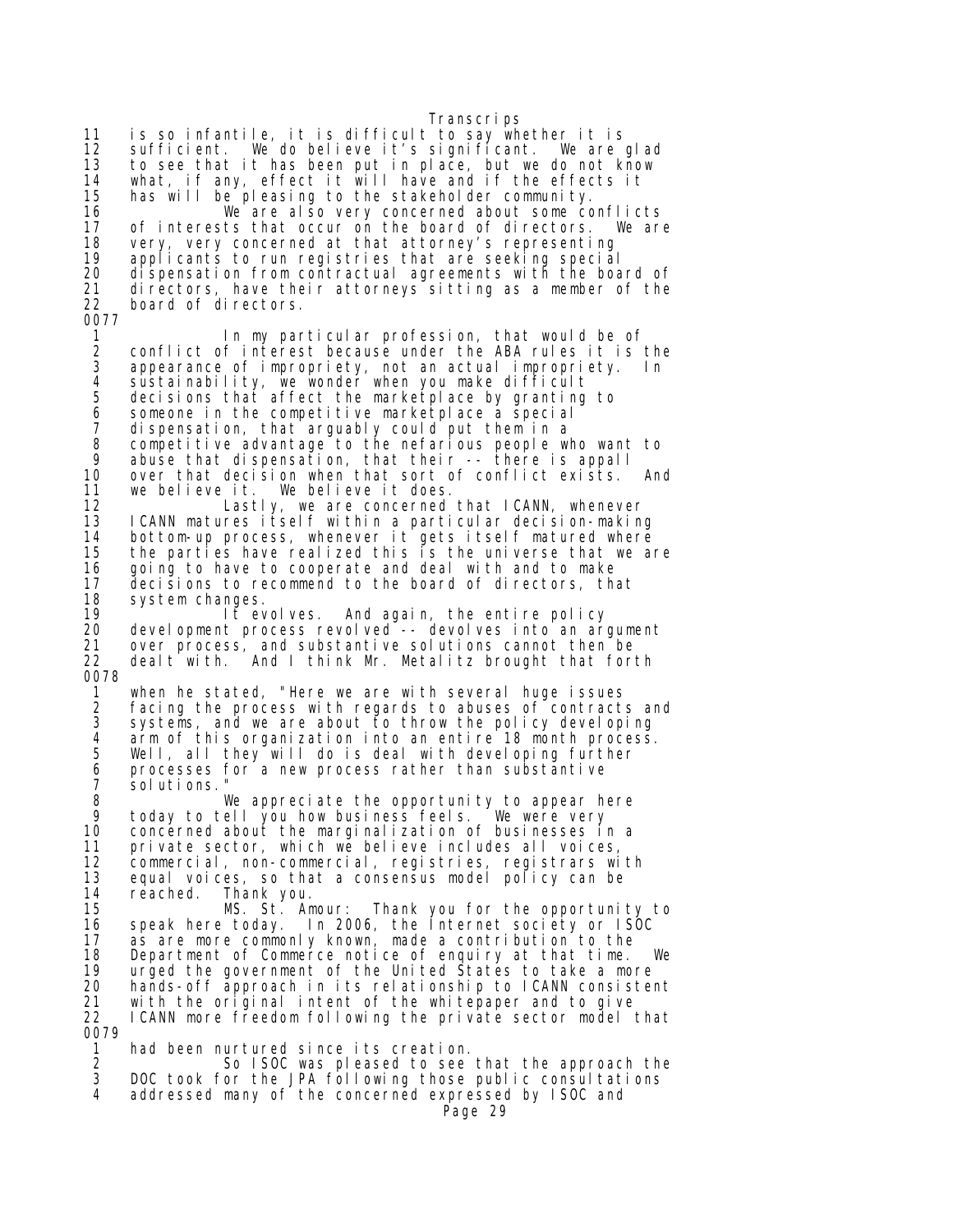Transcrips 5 other participants. The joined project agreement does 6 represent a more hands-off approach in the government's 7 relationship to ICANN.<br>8 **Indeed**, the 8 Indeed, the undertakings made in the JPA were 9 not requirements imposed by the U.S. government, but were 10 taken freely by the ICANN board of directors. At this 11 midpoint in the JPA, ISOC believes that ICANN has made 12 remarkable progress in meeting its commitments. And we commend ICANN for laying these out so clearly in their 14 submission.<br>15 I ICANN is also to be commended for the energy and 16 commitment they have shown. However, at this point in 17 time, two key points were on further consideration. The 18 first, implementation, and the second, planning for the 19 post-JPA period. 20 A few comments on implementation. Again in ISOC's view, and it is expressed by many of the comments 22 that were submitted and many of the comments here today, 0080 1 ICANN has made significant progress in the development of 2 new processes, procedures and mechanisms, particularly to<br>3 improve transparency and accessibility in its processes. improve transparency and accessibility in its processes. 4 Now, as the JPA draws to a close, ICANN needs to 5 demonstrably align these advancement to the satisfaction 6 of the global Internet community with, one, a clear 7 statement of their support for and intent to move to a<br>8 private sector model, and two, a clear, open, and 8 private sector model, and two, a clear, open, and 9 transparent process for planning the transition to such<br>10 model. 10 model.<br>11 To not do so, frankly, makes a mockery of the 12 progress made today to reach transparency and would 13 contradict the Internet model and the ICANN model that the 14 many Internet organizations have supported and worked for, 15 for well over 10 years. This should not be thrown out for 16 some flavor of the month or in response to some<br>17 geopolitical pressures. And ISOC does not belie And ISOC does not believe that we 18 need to search for a different model.<br>19 19 Second, a few comments on p 19 Second, a few comments on planning for the post-JPA. ISOC continues to be concerned by the question of 21 whether the current governance model is appropriate to 22 address the full range of ICANN's responsibilities. Is 0081 1 there adequate and appropriate participation from all the 2 required communities is a question that we hear phrased 3 often. 4 The original constituency model was conceived to<br>5 attain inputs, but the current model does not always 5 attain inputs, but the current model does not always<br>6 provide the necessary range of stakeholders perspect<br>7 In fact, the increasing preponderance of views provide the necessary range of stakeholders perspectives. 7 In fact, the increasing preponderance of views 8 representing specific economic interests creates a danger 9 that ICANN's process may not be sufficiently inclusive in 10 future. 11 ISOC joins many other organizations in<br>12 recommending that ICANN expend further efforts in recommending that ICANN expend further efforts in a review 13 of their consultation and decision-making in order to 14 ensure adequate input from all appropriate quarters as well as to review its policy and policy development 16 processes to avoid what seems now to be a real possibility 17 of capture. No one stakeholder should have dominant 18 control. 19 I just like to make a sidebar note that ISOC<br>20 Strongly supports the Internet Architecture Board's strongly supports the Internet Architecture Board's 21 contribution to this notice of enquiry. That concerns the Page 30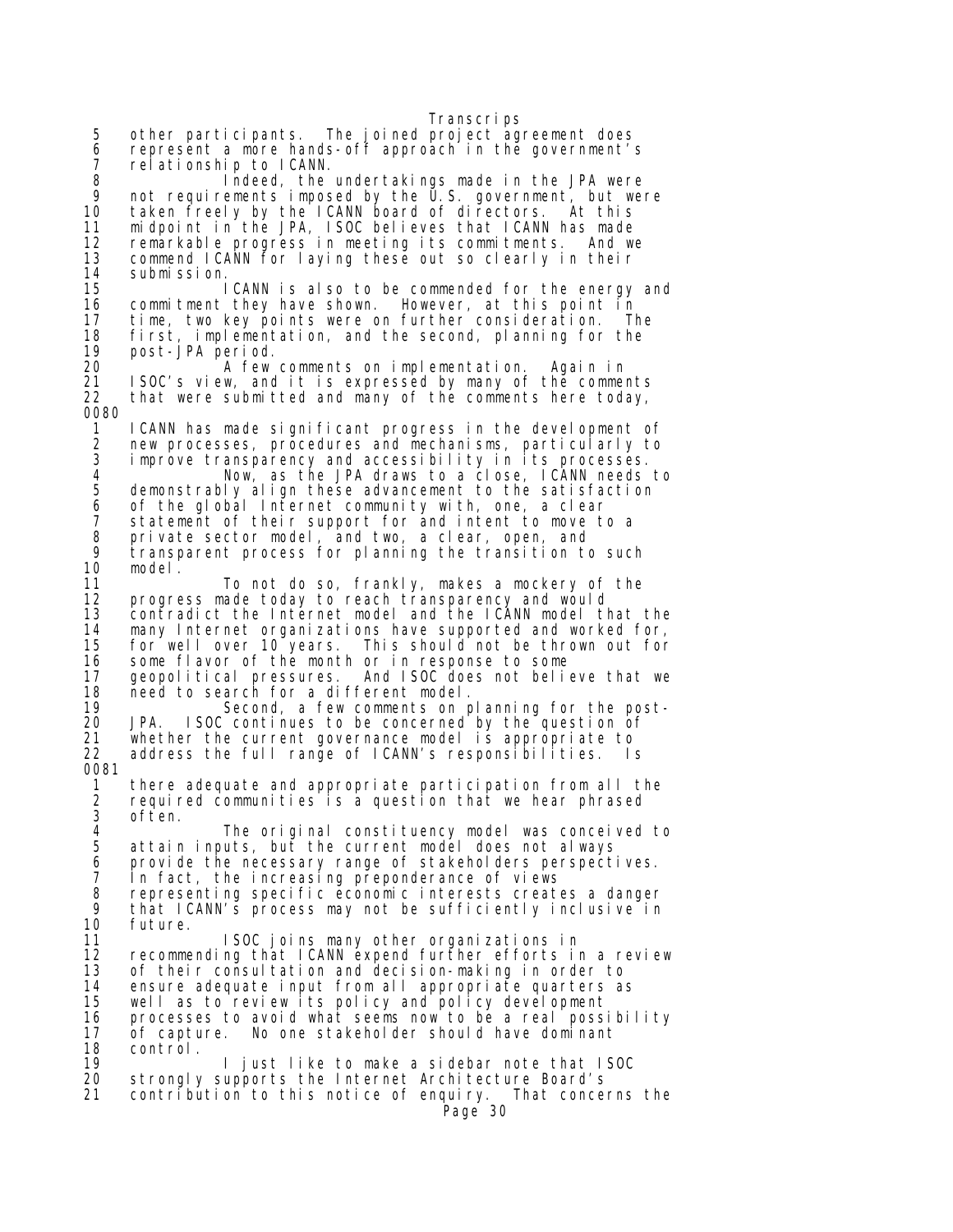Transcrips 22 IETF role vis à vis the protocol parameter assignment 0082 1 function done within IANA. And before completing the 2 transition to a full private sector model, we would like 3 to see the rightful role of the IETF be clearly 4 articulated and addressed. 5 But to reiterate. We are eager to see ICANN<br>6 transition to a private sector model involving all 6 transition to a private sector model involving all 7 stakeholders. We believe that having a clear community- 8 agreed organizational endpoint is critical to ICANN's 9 fūture success. And we would like to see ICANN state this<br>10 unequivocally as an endpoint. unequivocally as an endpoint. 11 We strongly urge ICANN to develop, consult, and 12 articulate an organizational and governance model of ICANN 13 post-JPA. This endpoint should be developed through an 14 open, inclusive and transparent process drawing on the last of the version. We<br>15 considerable expertise available to the organization. We considerable expertise available to the organization. 16 are proceeding on the assumption that governments will 17 continue to provide advice, but not oversight. 18 In addition, we would like to see the U.S.<br>19 oovernment start taking steps now to ensure that the 19 government start taking steps now to ensure that they are<br>20 ready to conclude the JPA in 18 months. 20 ready to conclude the JPA in 18 months. 21 In closing, ISOC stands ready to support ICANN 22 as they take the next critical step in the evolution of 0083 1 this critical supporting organization in the Internet's 2 development. I thank you again for the opportunity to 3 comment. 4 MR. DRAZEK: Excuse me. So my name is Keith 5 Drazek. I work for NeuStar. NeuStar is the registry<br>6 operator for the Dot-Biz gTLD, under contract with IC 6 operator for the Dot-Biz gTLD, under contract with ICANN. 7 I won't go over all of the points that we included in our 8 letter, but I would like to touch on a few of the, kind 9 of, the highlights, and then we can save some of the 10 specifics for the Q and A session.<br>11 NeuStar supports ICANN's NeuStar supports ICANN's ongoing mission to 12 ensure the security and stability of the Internet under 13 private sector management.<br>14 progress has been made by I 14 progress has been made by ICANN and the community in each<br>15 of the 10 responsibilities outlined in the JPA. of the 10 responsibilities outlined in the JPA. 16 **In anticipation of further concrete steps and**<br>17 **progress over the next 18 months to move ICANN** closer to 17 progress over the next 18 months to move ICANN closer to<br>18 those key goals, NeuStar recommends that ICANN, the ICANN 18 those key goals, NeuStar recommends that ICANN, the ICANN<br>19 community, and the U.S. Department of Commerce begin work community, and the U.S. Department of Commerce begin work 20 to develop a joint transition plan that outlines a path to 21 independence. The final transition plan must ensure that<br>22 ICANN continues its maturation into an organization that ICANN continues its maturation into an organization that 0084 1 can resist internal and external pressures to move away 2 from the critical model of independent private sector 3 management. 4 We believe the criteria outlined in the JPA<br>5 provide a good baseline for measuring ICANN's progress 5 provide a good baseline for measuring ICANN's progress and<br>6 sustainability. However, within that existing framework, 6 sustainability. However, within that existing framework, 7 we believe there is room for measurable objective criteria 8 that would provide ICANN a clear target that once reached 9 would trigger a transition from the current status. And<br>10 we believe that the criteria -- that criteria should be 10 we believe that the criteria -- that criteria should be 11 developed cooperatively by NTIA, ICANN, with input from 12 the broader Internet community.<br>13 MeuStar believes that 13 NeuStar believes that the technical security and stability of the DNS depends upon the viability and 15 sustainability of the ICANN model, which is private sector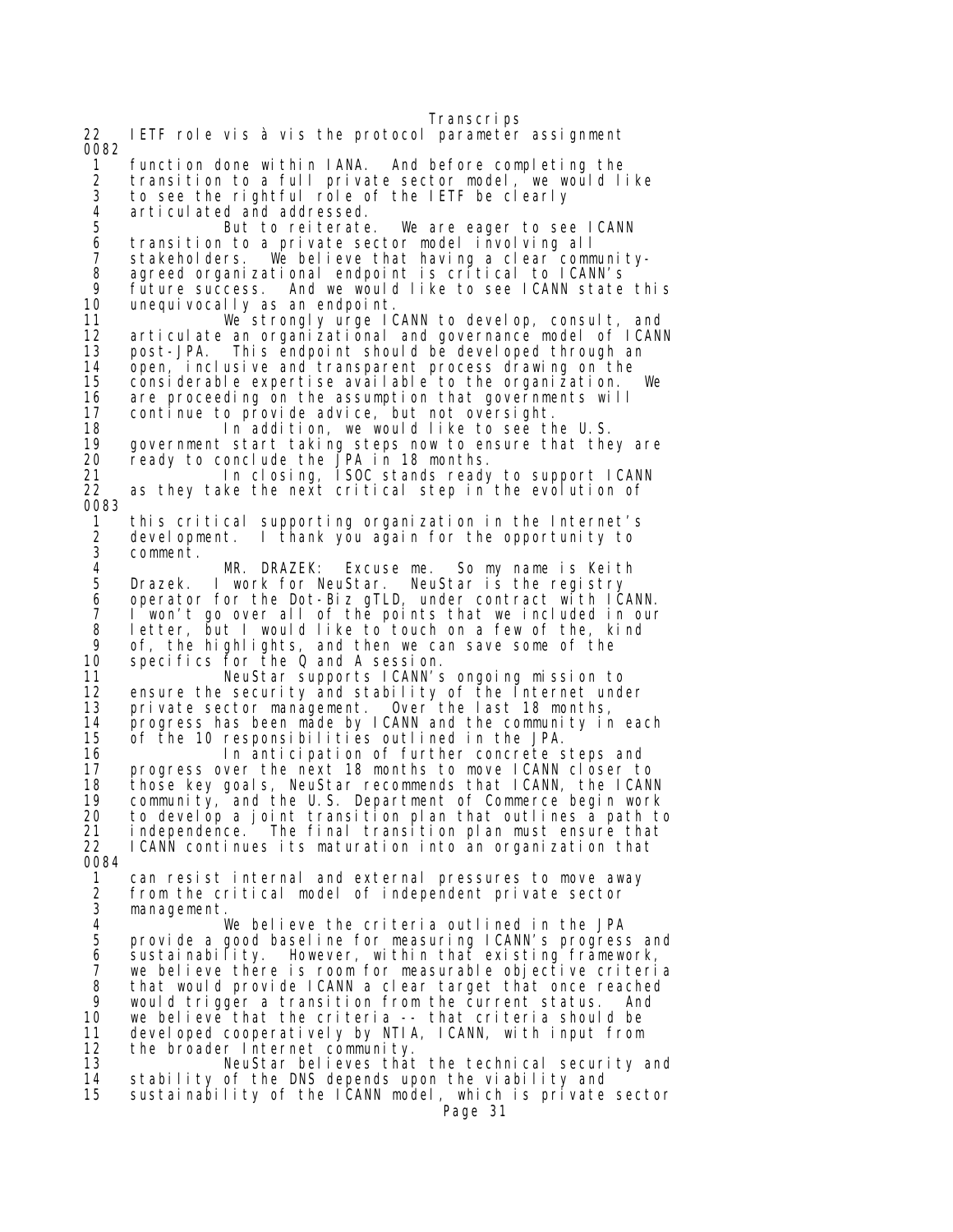Transcrips 16 leadership, accountability and transparency, 17 representative consensus-based policy development. And I 18 look forward to the Q and A session when we can get into 19 some other more details. 20 MR. BOYLE: Thank you. When Meredith introduced 21 me, she didn't actually say that my recent transfer to 22 Nominet was actually Monday this week. 0085 1 (Laughter)<br>2 MR. BOYLE: 2 MR. BOYLE: Lesley Cowley, the CEO of Nominet 3 was supposed to be occupying this seat but sends her 4 apologies. She is unwell, and I would refer you to the 5 posting that she made to this process. I'm not going to 6 try and summarize that process in detail, but I think I 7 would like to pullout just a few highlights. In<br>8 particular things -- and echoing the comments tha 8 particular things -- and echoing the comments that has 9 been made by a number of people on this panel and on the<br>10 previous panel, there has been a good progress. There's previous panel, there has been a good progress. There's 11 obviously and always scope for any organization to 12 continue to improve and to continue to respond to the 13 pressures on it, the pressures that come particularly in this sector where there is so much change and innovation. 15 But I think we've got to also put it into the 16 context of international expectation that this process is 17 a one-way street, it is moving forwards. We've gone 18 through the MOU process, we now in the JPA process, and I<br>19 think everybody expects that that should be leading to think everybody expects that that should be leading to 20 some sort of completion of that privatization process, a 21 process that we strongly support. But the critical thing is, a number of people 0086 1 have said, is to plan and establish the right framework 2 for that process to go ahead. And I'd like to sort of 3 throw an additional level in here, and that is really of 4 the improvement of the international trust and the<br>5 accountability of an organization that is still qui 5 accountability of an organization that is still quite<br>6 heavily routed in the United States in spite of quite<br>7 considerable efforts to widen its responsiveness. heavily routed in the United States in spite of quite 7 considerable efforts to widen its responsiveness.<br>8 And as it does that, as it manages to s 8 And as it does that, as it manages to serve the 9 wide community, then I think we will see an improvement in 10 the way that ICANN is trusted. So the question is how do 11 you get there? I think there are -- over the last 5 years<br>12 perhaps there are a number of principles that have become perhaps there are a number of principles that have become 13 very, very clear, the principles in whitepaper, the U.S. 14 government's in June, 2005, have had four principles that<br>15 they put on the table that I think are actually very they put on the table that I think are actually very 16 useful for us all. And in fact, then the world summit and the 18 information society also identified some principles that 19 certainly the U.S. government as the UK government has<br>20 signed up to and where ICANN was very heavily involved 20 signed up to and where ICANN was very heavily involved in<br>21 steering that process as well. 21 steering that process as well.<br>22 The (inaudible) thei The  $(inaudible)$  their mind, of course, is that 0087 1 ICANN is not treaty the organization. And we should not 2 see it as being a treaty organization. And this is going 3 to become more and more difficult for the organization as<br>4 its gets out into that wider international community. It 4 its gets out into that wider international community. It<br>5 is got to live in a world where laws are not the same. 5 is got to live in a world where laws are not the same. 6 And I'm reminded of the conversation earlier, in the 7 previous panel, on privacy laws, and -- which is something 8 that we are going to have to address.<br>9 10 to now the United States Up to now the United States government has been Page 32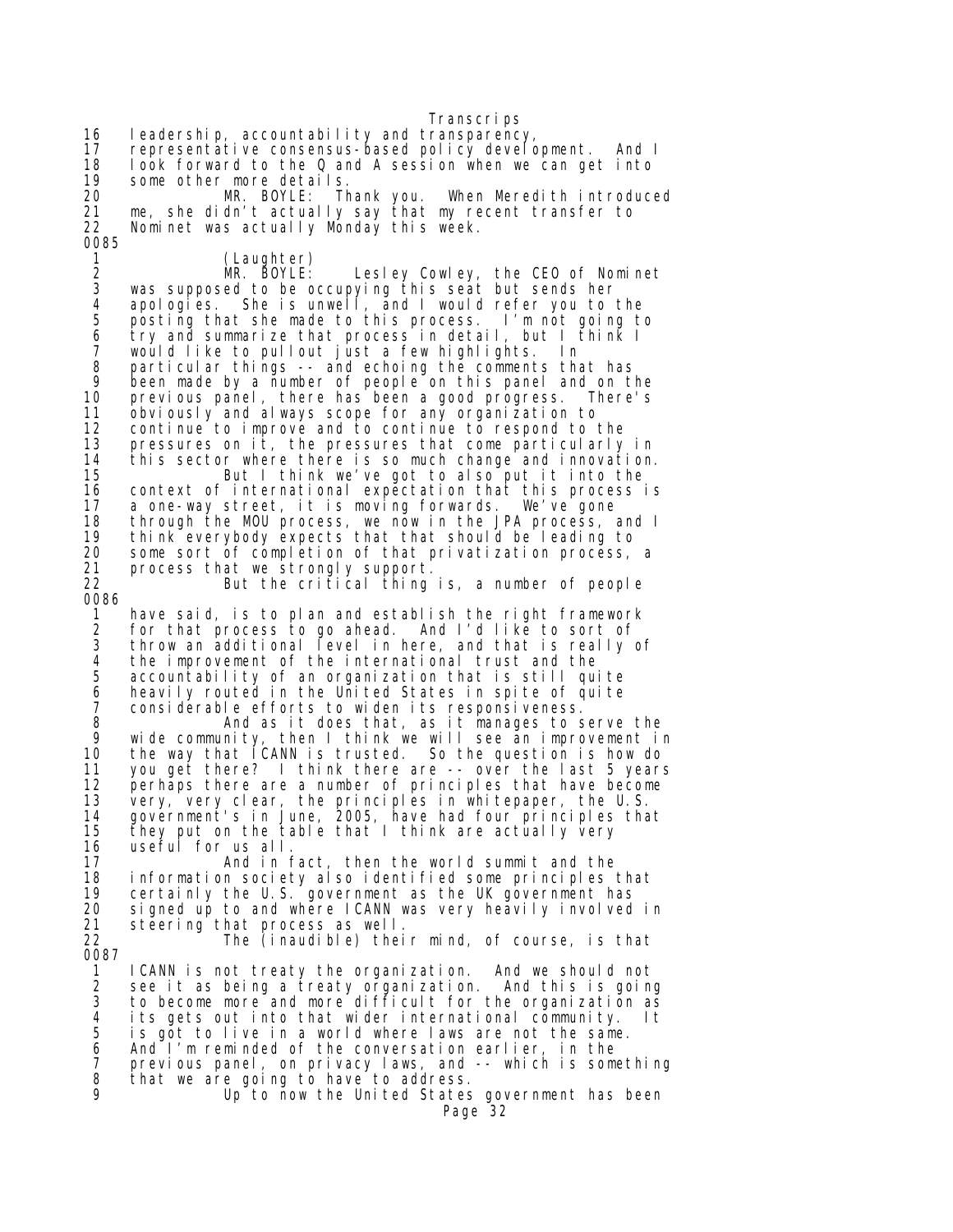Transcrips 10 the guardian. What do we do post-JPA and what is quite 11 fundamental is that we can't move from, and I'm not sure 12 whether I dare to say this in United States government<br>13 building, but the United States in the role of a benign 13 building, but the United States in the role of a benign 14 dictator what I would not like to see is handing over that 15 oversight role to what might turnout to be a malign 16 oligarchy.<br>17 17 And part of the problem there is that level of 18 accountability -- ICANN is not a conventional 19 organization, it's not got shareholders, it's not got<br>20 clearly defined membership, and therefore there is alm 20 clearly defined membership, and therefore there is always<br>21 a risk that things will be captured, which is why I would a risk that things will be captured, which is why I would 22 go back and refer very clearly to having defined 0088 1 principles and processes. And the fact that these are 2 seen, understand -- understood and accepted and that the role of the board is actually find important in trying to 4 make sure that the management is held quite firmly to 5 account for that. And in that process obviously then there is the 7 input from the supporting organizations and the advisory 8 committees. And here again, the participation, and as our 9 colleague from Yahoo has just said, that very important 10 level of getting that wider involvement. This isn't just 11 about domain names. This is about that which underpins<br>12 the Internet and the economy. 12 the Internet and the economy.<br>13 60 planning for the So planning for the future, I see very clearly 14 ICANN has got a very significant role. And it is ICANN's role over the next 18 months to develop a framework for 16 post-JPA existence. And it's going to do that by building consensus with the international community and validating 18 it with them and engaging with that wider community. And 19 as they say, I think only ICANN can do that. 20 The second thing that I can see firmly in place<br>21 Treally is -- again, it's not the right place to be saying 21 really is -- again, it's not the right place to be saying this, but the job for NTIA. And I'd say this, and it's 0089 1 actually a comment by -- made by Suzanne Woolf in the 2 first panel, and it's that four-letter-word-IANA, and the 3 importance of being able to preserve security and 4 stability in post-transition environment.<br>5 1 know that the IANA role is no 5 I know that the IANA role is not on the table in<br>6 this particular discussion, but it's the way in which that 6 this particular discussion, but it's the way in which that 7 oversight of ICANN in managing that function is carried 8 out. And I see the problem is being that of having extra 9 levels, extra layers in the process that will then get in<br>10 the way as a barrier to automation of the process. A 10 the way as a barrier to automation of the process. A 11 barrier to the introduction of DNSSEC and the signing of 12 the routes. And so I think this is something that perhaps 13 NTIA could establish a multi-stakeholder dialogue to try 14 and work out how it couldn't (ph) make its touch on that process that much lighter. 16 So (inaudible) in mind, I've well exceeded any fair allocation of time. If I just identify the way 18 forward, it is that setting the criteria, a lot of the 19 criterion in place, the commitments, the engagements to<br>20 the global community, the definition of very clear 20 the global community, the definition of very clear<br>21 processes, the recognition of the limits and the 21 processes, the recognition of the limits and the 22 responsibilities of others, and making sure that people 0090 1 are firmly signed up in that. 2 There is the question of delivery. And ICANN is very odd body because it's been set up -- essentially it's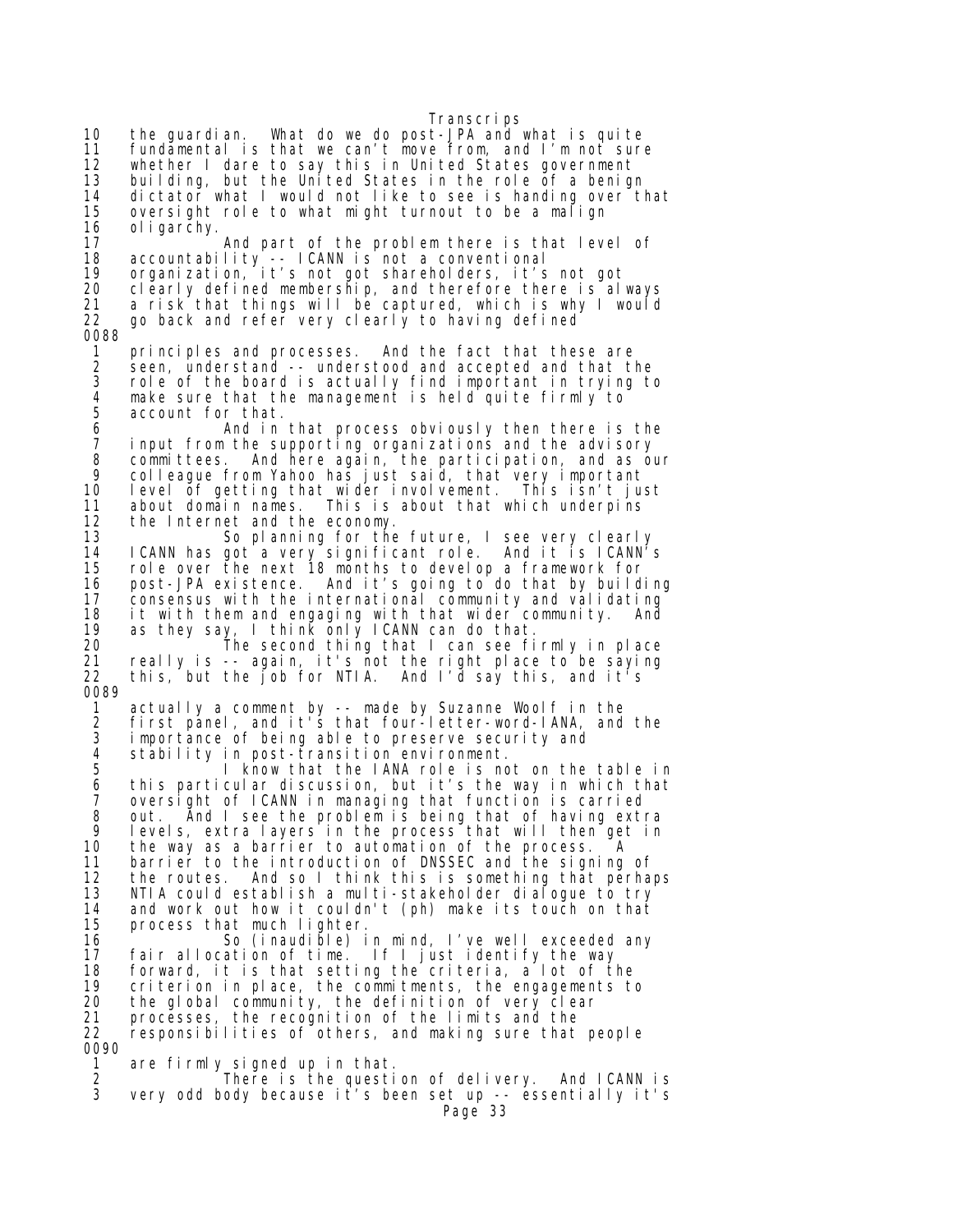Transcrips 4 a process, and yet everybody really would want to make<br>5 sure it's about what it actually achieves, and it's the 5 sure it's about what it actually achieves, and it's the 6 introduction of internationalized domain names. If we 7 don't do this, then the system is really broke. Getting 8 new gTLDs, and new gTLDs working in different legal 9 frameworks, there are not many gTLDs that are run from 10 outside the United States, and even fewer that are run 11 outside the Western World.<br>12 And then lastly, And then lastly, the framework of accountability 13 and the board holding the responsibility and 14 accountability and how it defines that accountability and And this, I think, really 16 presents quite a major challenge to ICANN and to NTIA for 17 the next 18 months. Thank you. 18 MR. CARLSON: Very well. Thank you very much 19 for inviting me to participate. I think the best way for<br>20 me to start -- and I think it's the educational having 20 me to start<sup>7</sup>-- and I think it's the educational having<br>21 Iistened to the other speakers, that where you stand 21 listened to the other speakers, that where you stand 22 depends on where you sit. And from my perspective, where 0091 1 I'm sitting and I'm standing is representing the financial<br>2 services industry, which really has not been a key player 2 services industry, which really has not been a key player<br>3 within the inner workings of the ICANN. 3 within the inner workings of the ICANN. 4 But we feel, we certainly have a stake in this 5 game in terms of the impact that what -- the actions that<br>6 ICANN takes, the role that the registrars play in dealing 6 ICANN takes, the role that the registrars play in dealing 7 with some of the negative consequences, some of the bad<br>8 actors around the globe that are trying to perpetrate 8 actors around the globe that are trying to perpetrate<br>9 fraud and identity theft and other types of challenge 9 fraud and identity theft and other types of challenges<br>10 that are really facing the financial services industry 10 that are really facing the financial services industry. 11 Clearly the Internet is a major delivery channel 12 for the financial services industry. It's also a major 13 factor for how new types of fraud are being perpetrated. 14 So our recent engagement with ICANN has really come 15 through the work of the Whois Taskforce in terms of 16 looking at and making changes to that. 17 We had some concerns with the way the process 18 was handled in terms of not having good analytics in<br>19 understanding the consequences of actions that were b 19 understanding the consequences of actions that were being 20 taken, of getting input from various parties, and in 21 moving that discussion forward so that all the different 22 players were truly represented in looking at the outcome 0092 1 of whatever actions that were taken. 2 We clearly understand that ICANN has a very 3 difficult challenge. We appreciate all the work that<br>4 ICANN has done in terms of trying to enhance 4 ICANN has done in terms of trying to enhance<br>5 accountability and transparency, and to focus accountability and transparency, and to focus on some of 6 the process issues. 7 The one concern that I have is that, that<br>8 process that was very difficult for a non-participa 8 process that was very difficult for a non-participant to<br>9 be engaged in. It's hard for someone from my point of 9 be engaged in. It's hard for someone from my point of<br>10 view to step in and say, how do I get involved without 10 view to step in and say, how do I get involved without dedicating my entire life to the series of meeting and the 12 series of conference calls to work on these issues? 13 And I have to hand it to those people to do it. 14 So I appreciate the work that they do, but it is not 15 practical from, at least from where I said, in terms of 16 engaging large finance institutions that are on the 17 frontlines of the identity theft and the fraud related 18 issues to work with ICANN in some of these issues. 19 And I think, this -- the security and stability challenges are just going to grow overtime as more Page 34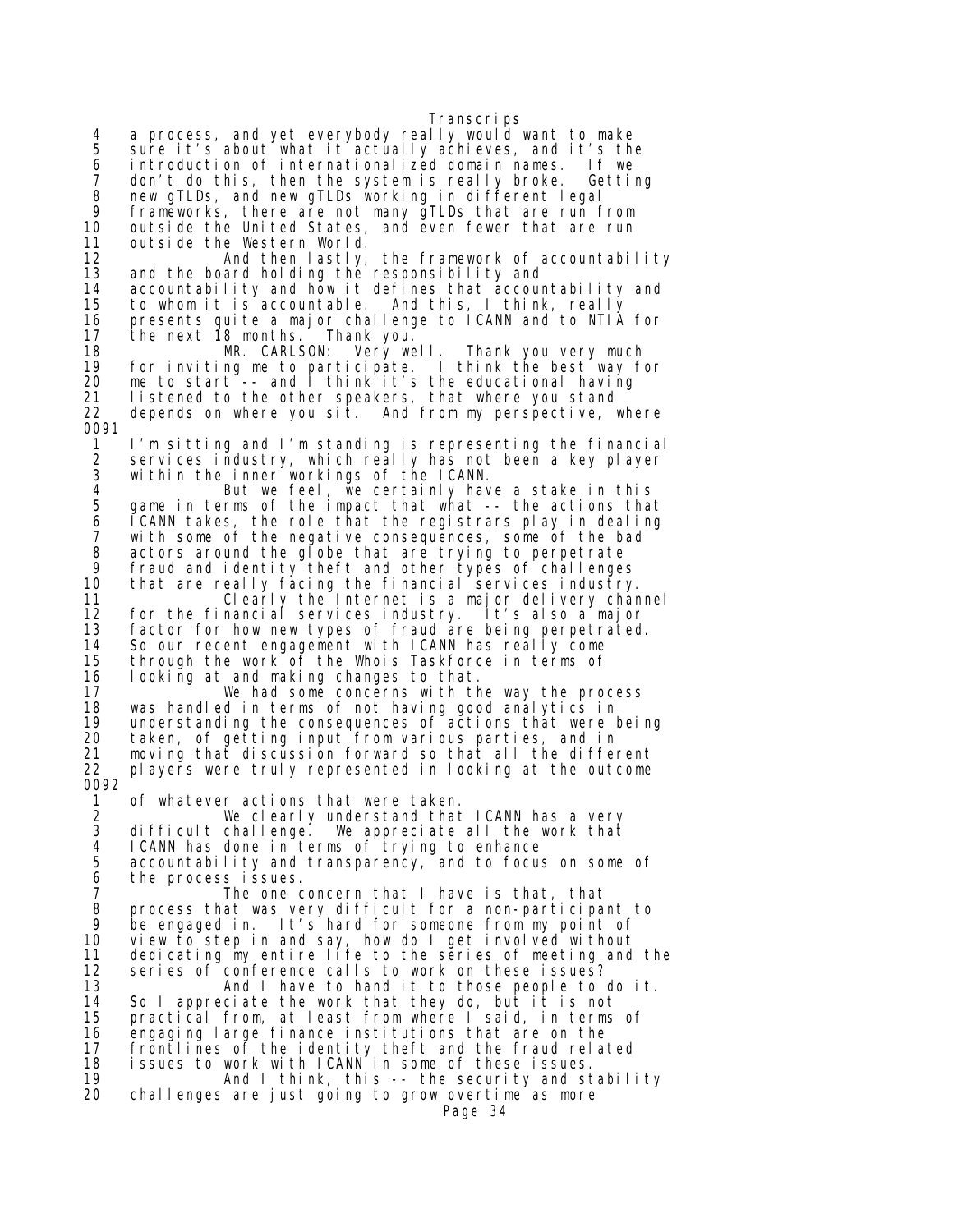Transcrips 21 activity, more commerce, and more brands are put on the 22 Internet, and we are relying upon this infrastructure. We 0093 1 are going to need a very good governance structure with 2 lots of transparency, lots of controls, checks and 3 balances to make sure it's meeting all the needs of the 4 various stakeholders.<br>5 So we appla 5 So we applaud the effort by both the Commerce Department in hosting these forums, but also Paul Twomey 7 and his staff at ICANN in terms of moving this dialogue<br>8 forward, and trying to think through some of these 8 forward, and trying to think through some of these<br>9 challenges in the road ahead. 9 challenges in the road ahead.<br>10 MS. BAKER: Well. I MS. BAKER: Well, I really want to thank all of 11 our panelists, great information, great perspectives. I'm 12 very grateful that you are here. I have so many 13 questions, but I'm going to mindful of the time to make 14 sure we have time for audience participation. So I'm<br>15 qoing to limit myself. going to limit myself. 16 Something that has come up a couple of times, it 17 came up in the first panel, I think, when Steve Metalitz 18 was speaking, Martin mentioned it just a minute ago, do you believe a specific criteria need to be developed 20 against which the continued progresses and sustainability 21 of ICANN could be accessed? And if so how should these 21 of ICANN could be accessed? And if so how should the<br>22 criteria be developed? And that's really an all-play 0094 1 question. 2 MS. ST. AMOUR: I have two short answers, I 3 guess. Yes, I do believe specific criteria should be 4 addressed, and I actually believe they should be addressed 5 through the ICANN community, and through the broader 6 Internet community, and if necessary and ICANN needs to 7 undertake targeted outreach to those other communities to 8 ensure they get the information they need to make sound<br>9 decisions, that they should feel free to do that and not 9 decisions, that they should feel free to do that and not<br>10 be held within some tighter balance. be held within some tighter balance.<br>MR. BOYLE: Yes, similarly 11 MR. BOYLE: Yes, similarly I agree with the need 12 for the right objective criteria that's -- I think, the<br>13 criteria l'm Looking at really is -- are all about tryin criteria I'm looking at really is -- are all about trying 14 to establish and ensure that accountability and ensure 15 that it is the right framework that it does allow the 16 business community to get its input in that does avoid<br>17 capture and does ensure that there is a process that Io capture and does ensure that there is a process that loops 18 back and holds the managements accountable for what it has 19 achieved.<br>20 20 And I see this is being quite fundamental in the 21 process. And it's a level that I don't think quite we've got in place. I think we probably do need to consider 0095 1 very much more carefully the role of the board in the 2 process. 3 MR. CARLSON: I would also add in terms of 4 setting the criteria, I think it's going to be very<br>5 important to make sure they're in response to emergi 5 important to make sure they're in response to emerging a<br>6 change in threats. So to be focused on the new risks that<br>7 are out there and the challenges that need to be So to be focused on the new risks that 7 are out there and the challenges that need to be<br>8 addressed, and also making sure that there is 8 addressed, and also making sure that there is 9 accountability all the way down the chain, that it's the - 10 - the companies, organizations that are under contract 11 with ICANN that they are following through on the 12 commitments, and that there is an enforcement mechanism to<br>13 deal with those parties that aren't living up to the deal with those parties that aren't living up to the 14 contract, because I think the point was well made that Page 35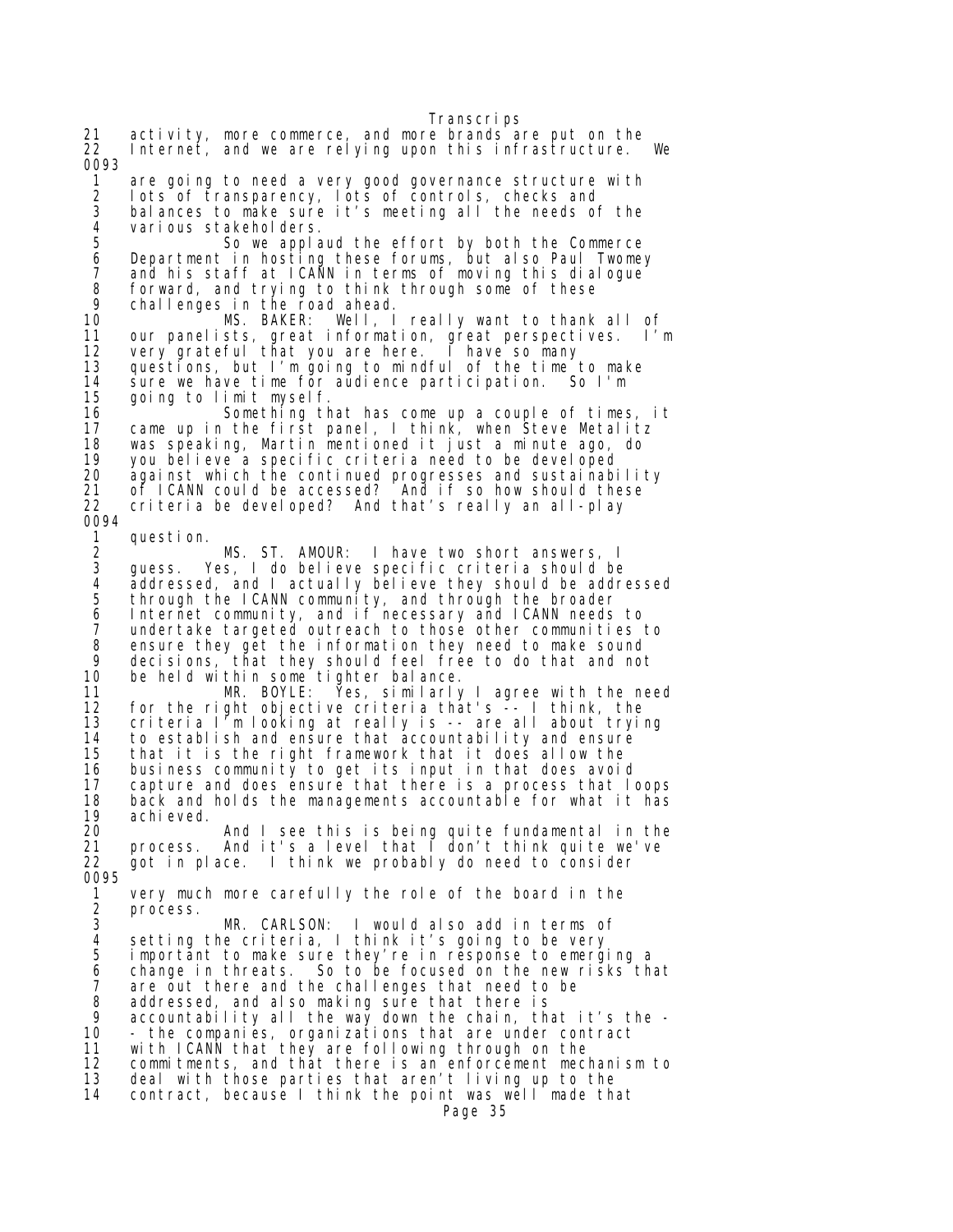Transcrips 15 that is a competitive disadvantage, and we need to make 16 sure that everyone plays by a level playing field. 17 SPEAKER: Okay, great. Just -- you got such a 18 fabulous vocabulary we (inaudible) you speak again. What 19 more can I can do to earn the confidence of the community 20 and enhance its credibility as an independent self-21 regulatory body?<br>22 MR. EVANS: Well, I think it was mentioned in 0096 1 this, the first panel on a couple of occasions that the 2 accountability mechanisms that are sort of built into 3 place all report back to the board. And so I think that 4 that is an area that drastically needs to be worked through with the community. 6 And while this 18 month is sort of a guidance 7 and role with helping assist, the Department of Commerce 8 can assist in guiding ICANN and putting together 9 mechanisms that will solve -- resolve those issues, I think that is hugely something that needs to be dealt 11 with. And until that loop gets brought back around, I<br>12 think that there is always going to be a problem. 12 think that there is always going to be a problem. 13 And, you know, I can tell you that there were 14 people that on substantive issues, I am on the very other 15 spectrum from them, but when I read their comments, that 16 we all had this dramatic thing running through the<br>17 comments. I take it from some of the more local no 17 comments. I take it from some of the more local non-<br>18 commercial interests that have not always been my gre 18 commercial interests that have not always been my greatest<br>19 fans, but we do agree that this is a huge problem that 19 fans, but we do agree that this is a huge problem that 20 needs to be resolved and is a hole in the mechanisms that<br>21 have been developed to-date. And I think that that is have been developed to-date. 22 going to have to be resolved. 0097 1 MS. BAKER: Anybody else have comments on this 2 one? 3 MR. DRAZEK: Sorry. I'd like to just list 4 through a couple of things. I mean, we've heard people 5 talk about contract enforcement and the lack of contract<br>6 enforcement. And I'd like to second some of the things<br>7 that John Nevett said earlier. And as a registry operat enforcement. And I'd like to second some of the things 7 that John Nevett said earlier. And as a registry operator 8 under contract with ICANN, John as a register -- represent 9 a registrar under contract with ICANN, it may seem maybe a 10 little unusual that we would be calling for better<br>11 contract enforcement. It's almost like, you know, contract enforcement. It's almost like, you know, come 12 and enforce your contracts with us. 13 It<sup>7</sup>s the parties in the process that are may be<br>14 not the good actors, you know, who are -- those who are, 14 not the good actors, you know, who are -- those who are, 15 you know, basically taking advantage of a lack of policing 16 and a lack of enforcement, that we've really think need to 17 be addressed. I mean historically -- and I will say that 18 ICANN, just in the recent months in the last year, has 19 taken some steps and some very positive steps to improve 20 its policing in enforcement. But it's not quite there 21 yet. Historically ICANN has taken a hands-off approach to<br>22 policing and enforcement. And I think that's one specific And I think that's one specific 0098 1 example of things that -- you know, something that could 2 be addressed.<br>3 MR. 3 MR. CARLSON: One thing I want to add, at least 4 again from where I stand, you know, financial institutions 5 are heavily regulated, and all regulators constantly say 6 to our finance institutions, "You must oversee your third- 7 party service providers, you must manage the risks that 8 are out there, you have to protect the privacy and Page 36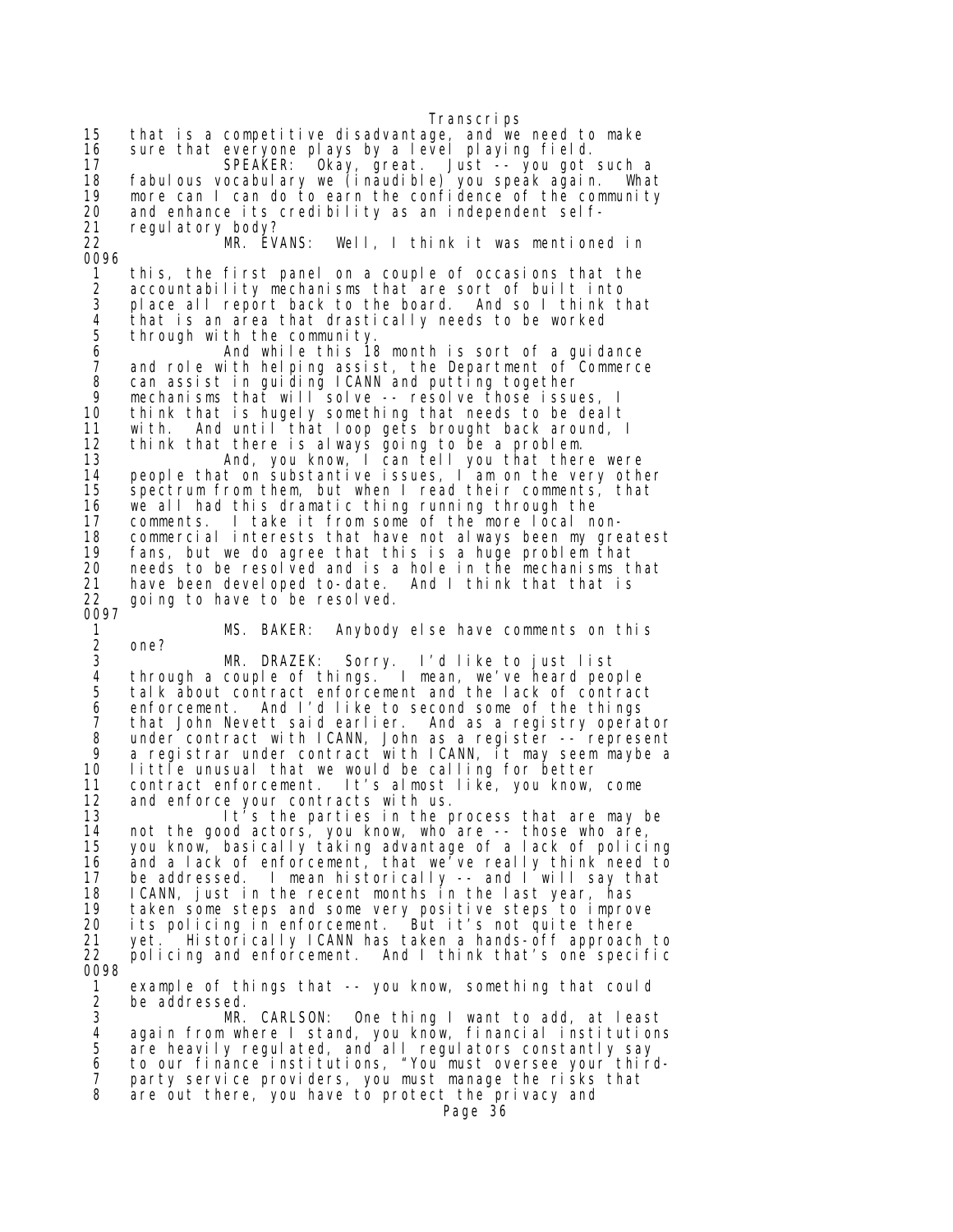Transcrips<br>And they′ve been increasing 9 security of the information."<br>10 requirements overtime very mud 10 requirements overtime very much in a risk-based approach. 11 What we can do is we can necessarily manage 12 those third-party vendors such as registrars that are --<br>13 they are not the good actors, that are creating some 13 they are not the good actors, that are creating some 14 problems in terms of providing the gateway, the access to 15 perpetrating fraud. So that really puts us at a 16 disadvantage in terms of how do we resolve these types of<br>17 problems. problems. 18 We then we work with law enforcement. Law 19 enforcement will have the same sort of constraints that we will have in terms of investigating and following up and<br>dealing with these issues. And there's a further wrinkle 21 dealing with these issues. And there's a further wrinkle 22 (inaudible), you also have the global nature of it. You 0099 1 have mentioned the laws, that you are going to be dealing 2 with multiple laws, and there are inherent conflicts in<br>3 that. 3 that. 4 There is also challenge in terms of working with<br>5 different government agencies and law enforcement agencies 5 different government agencies and law enforcement agencies 6 to resolve some of these issues. So whatever role ICANN<br>7 can play in order to ensure that the participants in the 7 can play in order to ensure that the participants in the 8 process are doing the best they can, will certainly help 9 in mitigating some of these new risks that we are having 10 to deal with.<br>11 MR. BOYLE: 11 MR. BOYLE: Thank you. And yeah, the law point is obviously fairly fundamental because you can't just 13 turn around somebody in a different jurisdiction and say 14 you have got to obey the law in California, it doesn't 15 matter what your own jurisdiction should be. And that 16 leads me to thought that's, bearing in mind there are lot 17 of jurisdictions out there we are seeing within the 18 country code domains, that the registries and registrars 19 live within that legal base. 20 And many of them manage too without being havens of cyber crime. And I think that perhaps gives us a clue 22 as to what we should be trying to do, of looking at 0100 1 putting the safeguards in place that allow the protection 2 of personal privacy but they don't then disadvantage the 3 commercial operators in the space and make it easier for 4 people to do the cybersquatting or the fishing or any of 5 the other abuses.<br>6 So I tl 6 So I think this is somewhere where ICANN can 7 actually, by using that and enlarging that 8 internationalization role of understanding what the space 9 looks like, and then starting to make sure that people are in other countries taking their roles and responsibilities 11 and taking them seriously. 12 MS. BAKER: I think that leads me to my next 13 question, because that's part of -- that's been part of an 14 answer here, but also I'd like to go a little bit further with this. What are the internal and the external 16 pressures on the ICANN model that need to be addressed by 17 the community? And Lynn you had mentioned geopolitical in 18 your remarks. And so maybe you might want to start to 19 supplement.<br>20 M 20 MS. ST. AMOUR: So in particular, ICANN has felt 21 a lot of pressure, other parts of the Internet model and 22 Internet community have also felt a lot of pressure from 0101 1 other governments. As the Internet has become ever more vital and ever more critical in our day-to-day lives, it's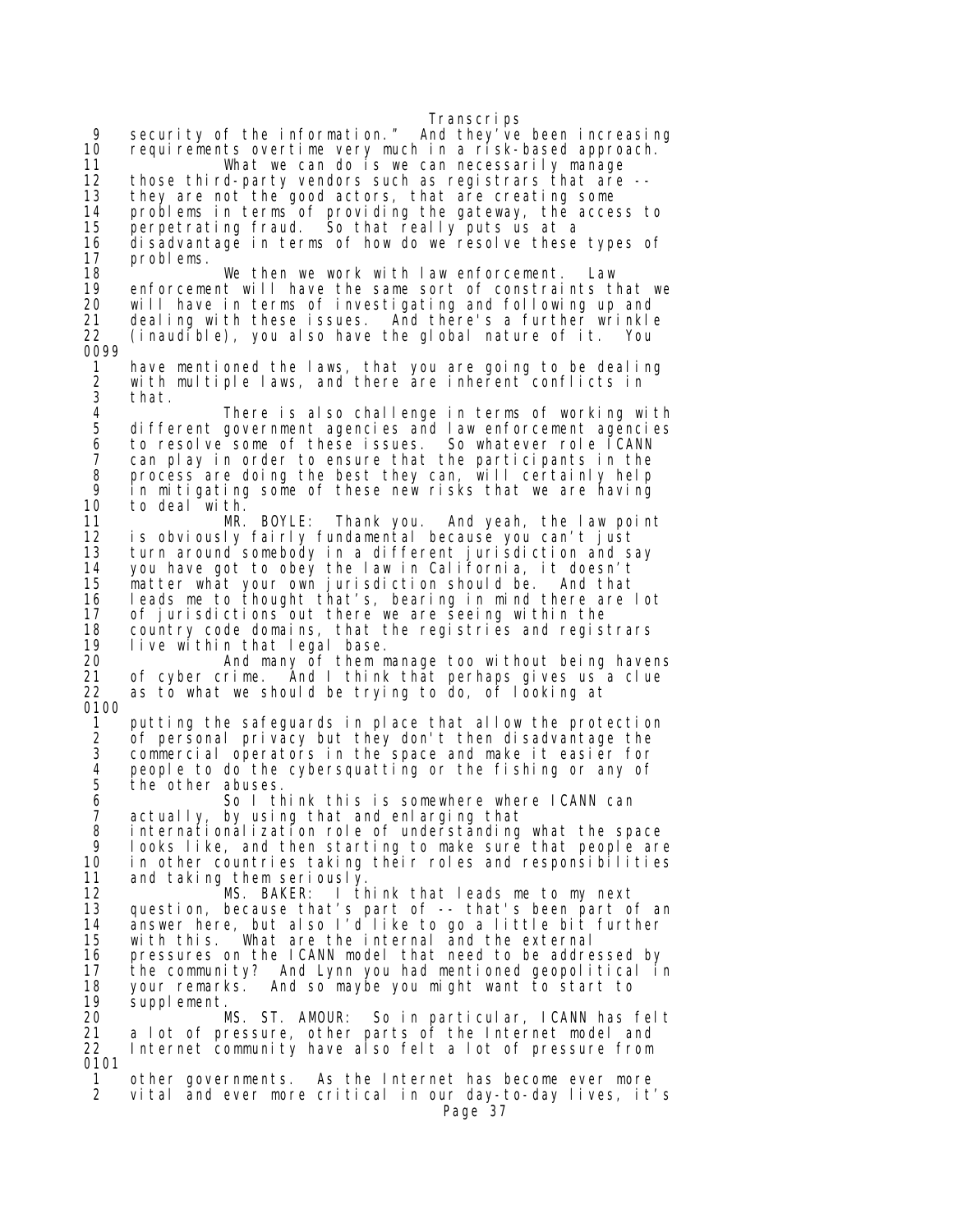Transcrips 3 at one level natural that governments would want to get 4 involved with the increasing problems with spam and 5 fishing and cyber crime. Equally, that's another reason 6 why governments would want to get involved. 7 And most of the solutions to those problems 8 though don't come from government and we don't believe 9 come from regulation, the way the Internet has developed<br>10 over the last 30 years is through innovative, 10 over the last 30 years is through innovative,<br>11 collaborative efforts. collaborative efforts. 12 And the reason we feel so strongly that ICANN 13 should continue to follow a private sector model as 14 opposed to any other quasigovernmental or 15 intergovernmental organization, it's because we believe at 16 a very fundamental level that that is where the strength 17 of the Internet comes from. And where problems facing the 18 Internet, it will be addressed today. 19 So I think it's impaired upon ICANN, it's also 20 impaired upon many of the other Internet bodies, whether 21 they are regional Internet registries or the IETF, ISOC, 22 that we continue to espouse that model, work together in a 0102 1 collaborative manner to address any of the future problems 2 that come up with the Internet. 3 So I think those are some of the pressures that 4 -- that it's very, very hard to ignore. They are pretty 5 pervasive. We've all been active in the World Summit on<br>6 the Information Society and the world Internet governance 6 the Information Society and the world Internet governance 7 groups, the current Internet governance forum. It's also 8 fairly clear that those pressures aren't going to go away. 9 I just keep holding on for a generational change in 10 government basically. 11 But then again I think if ICANN can continue to<br>12 evolve as it has, it can strengthen a lot of its 12 evolve as it has, it can strengthen a lot of its 13 processes, it can built a strong governance model, it can 14 work very collaboratively with Internet organizations and appropriate stakeholders, then I think that they can truly 16 be as strong as they need to be and as well respected and<br>17 credible as they need to be, and can stand alone as a 17 credible as they need to be, and can stand alone as a 18 private sector model. But I do believe that's one of the 19 more important pressures. 20 MR. DRAZEK: Okay. I think, you know, one of 21 the other pressures, and I think it's an internal pressure 22 that ICANN -- that I expect ICANN to face in the coming 0103 1 years is the budgetary pressure. And unlike a lot of 2 organizations that have budgetary pressures to keep costs<br>3 down, ICANN's budget has increased exponentially over 3 down, ICANN's budget has increased exponentially over<br>4 recent years. And as far as I can tell in our evalua 4 recent years. And as far as I can tell in our evaluation 5 there is -- it doesn't show that there is any likelihood 6 that that's going to stop. 7 So ICANN is going to have a lot of money to 8 spend, and I think that it's going to have internal 9 pressures to kind of justify the money that it's bringing<br>10 in. And I think that's both positive and potentially in. And I think that's both positive and potentially 11 negative. And really what that gets me to is the need for 12 transparency in the budget process, in ICANN's budgetary<br>13 process. 13 process.<br>14 14 Again, you know, I don't want to sound like a 15 broken record, but I think ICANN has made a lot of 16 progress in that in recent months, but there is still some<br>17 work to do. work to do. 18 MR. EVANS: To be fair though, you have to 19 realize that ICANN was woefully under-funded from day one. Page 38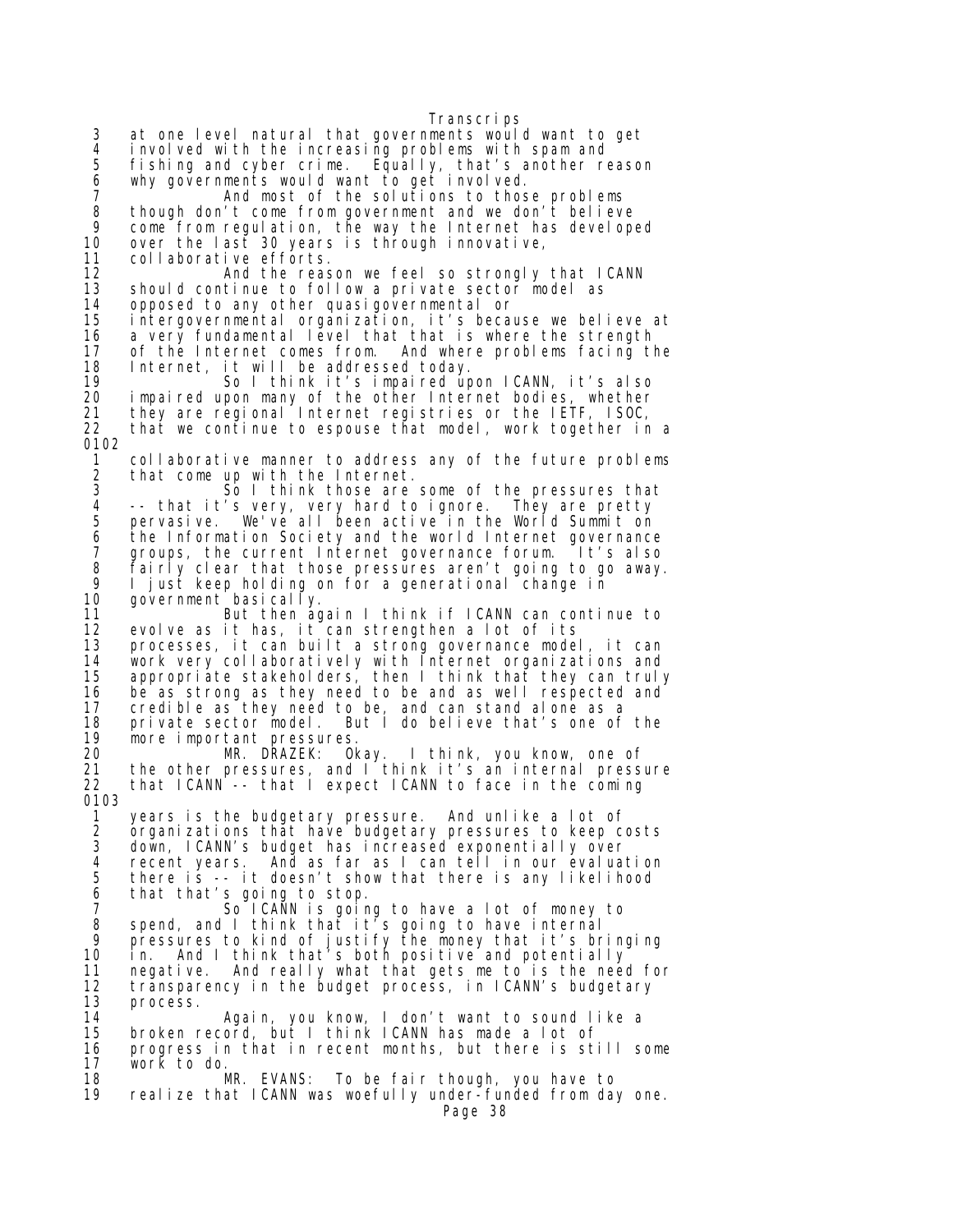20 So to say now that they may have -- we don't know where 21 their budget is, I do think that there needs to be<br>22 controls to make sure that they can -- that it's no controls to make sure that they can  $-$  that it's not used 0104 1 to let this budget just get out of hand. 2 But I do believe that we aren't sure yet what 3 that budget needs to be, because they were so woefully<br>4 under-funded for so very long. I mean, many of the 4 under-funded for so very long. I mean, many of the<br>5 reasons we've seen in the last 12 to 18 months prog 5 reasons we've seen in the last 12 to 18 months progress is 6 because they finally have money to hire staff to spend 7 time tackling issues, that the volunteer community didn't 8 have the time to do more than identifying issues and give 9 a broad-based idea of what the solution should be without 10 any drill down to how that would be implemented or what 11 affects would be or studying what it would be. And we're 12 just getting to a point with that's taking place. 13 So I just want to make sure that we're fair to 14 realize that is a reality. It does seem like it's grown 15 huge. But when you are so woefully under-funded from the 16 beginning, how do we know if it's just getting to where it 17 needs to be or not? But I do believe checks need to be in<br>18 place to make sure that question is being asked. 18 place to make sure that question is being asked. 19 MR. DRAZEK: Yeah, I absolutely agree with that. 20 And again, transparency is the key. 21 MS. BAKER: Gosh, I have so many questions.<br>22 Okay, I'm going to rap up here in a minute. I think Okay, I'm going to rap up here in a minute. I think in 0105 1 fairness to Lizo (phonetic) who asked this question and to 2 the first panel, which really sounded like a great<br>3 question, as the second panel, is there --let's ta 3 question, as the second panel, is there --  $1e^+$ 's take a<br>4 moment to talk about the long-term vision for ICANN and 4 moment to talk about the long-term vision for ICANN and 5 how to really ensure the private sector leadership. I 6 know we've touched on it, but do you have any additional 7 comments to -- vision of -- the long-term for ICANN? 8 MR. CARLSON: I would just say, I don't have a 9 vision. And obviously, ICANN is a unique organization, 10 and it's got unique responsibilities. But I think the one thing that I'm willing to commit is to participate in an 12 ongoing process to sort of figure out what is the right<br>13 mechanism to get the support that they need to have the mechanism to get the support that they need to have the 14 transparency, to have the good governance. All those 15 different elements that I think will garner the title 16 support and the structure that is going to satisfy as many 17 stakeholders as possible. 18 I'm not saying that's going to be an easy job 19 given all the different competing interests that are out 20 there, but one thing, I think, we would certainly like to 21 see is if the private sector model is to really be more 22 than just words, then it really needs to be structured 0106 1 such a way to get as many stakeholders involved in the 2 process, in an easy-to-use process, to provide input and<br>3 to make the organization stronger to deal with the 3 to make the organization stronger to deal with the 4 emerging risks that are today as well on the horizon, and 5 to have the financial resources to make sure that it's on<br>6 sound footing.<br>7 MR. BOYLE: Likewise I don't think I have the sound footing.<br>MR. BOYLE: 7 MR. BOYLE: Likewise I don't think I have the 8 magic vision for the future, but I think there are 9 certainly some areas, which have to be addressed and have 10 to be seen as top of ICANN's priority. The one is the 11 increasing improving competition. But associated with that and the internationalization of the management of the 13 domain names space, really is the -- improving the Page 39

Transcrips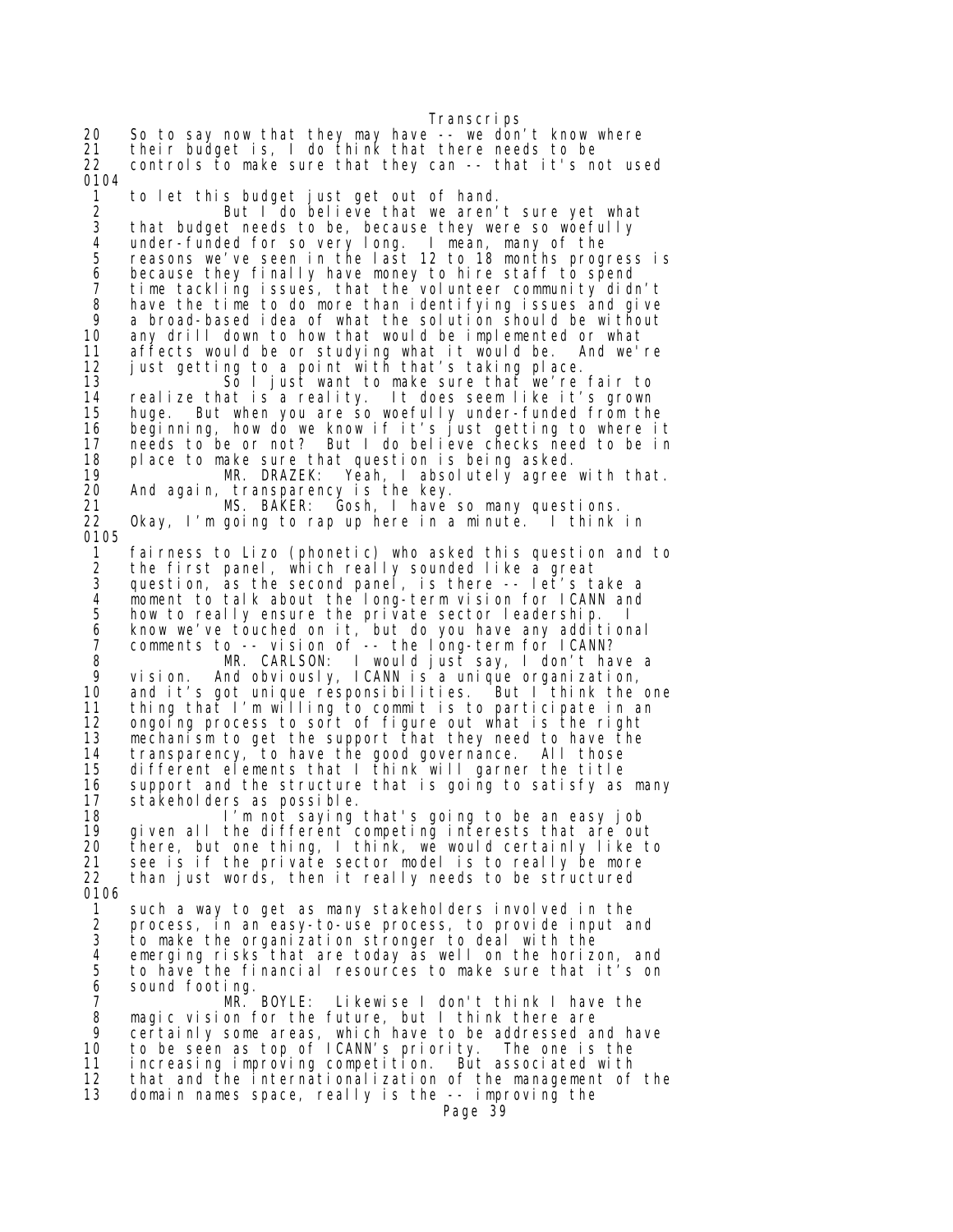Transcrips 14 international participation and the diversity of the 15 space.<br>16 16 In particular, as I mentioned earlier, the<br>17 internationalized domain name systems, but also actua 17 internationalized domain name systems, but also actually 18 the ability for people to get -- from developing countries 19 to get involved in the process is actually fundamental. 20 If we don't get these people engaged in the process, then<br>21 we are failing to look at the next billion and the two 21 we are failing to look at the next billion and the two<br>22 billion users after that, absolutely fundamental impro billion users after that, absolutely fundamental improving 0107 1 that diversity. Thank you. 2 MS. ST. AMOUR: Just one quick comment. With 3 respect to the endpoint, the vision, a lot of ICANN's 4 activities and a lot of focus in the world, and I look 5 towards ICANN as around and security and stability of the 6 Internet. Security and stability of the Internet is very, 6 Internet. Security and stability of the Internet is<br>7 very broad and certainly encompasses more than just<br>8 ICANN's set of responsibilities. 8 ICANN's set of responsibilities. 9 The -- and there's probably a lot more we can 10 actually say in that particular topic, but the point that 11 I'd actually like to make is that I think it's equally<br>12 important as we go forward in the next 18 months in the important as we go forward in the next 18 months in the 13 JPA, that we actually focus on the stability and long-term 14 viability of ICANN. And that's what a lot of the comments 15 have been about, both, today and in the submissions to-<br>16 date. 16 date.<br>17 But you know, it might be more appropriate to 18 draw some parallels to some of the activities within ICANN<br>19 and some of the processes that happen within the ICANN 19 and some of the processes that happen within the ICANN 20 community that focus on security and stability. And we 21 are doing that in the context of security and stability of 22 ICANN, as an institution and as an organization as opposed 0108 1 to security and stability of the DNS. 2 MR. EVANS: I think that there needs to be<br>3 within the ICANN system a realization of reality at s 3 within the ICANN system a realization of reality at some 4 points. You know, it's all well and good to bring 5 everyone to the table in every jurisdiction and open up 6 and say we want to have registrars and registries in every<br>7 jurisdiction. But the reality is if there are havens for 7 jurisdiction. But the reality is if there are havens for 8 particular malpractices going on, the reality needs to be 9 seen, then ICANN needs to say that laws are being abused 10 and there are malpractices, and the best practices are not 11 been followed in these jurisdiction, and they need to not 12 bound to the political pressures. 13 With regards to another reality, someone mentioned 14 today that there were like 850 something registrars to 15 choose from. Well, if you get to checking all the 16 corporate connections, I would hazard to say that they are 17 like a 198 separate entities that are actually out there, 18 or, you know, it's not -- it's large as it seems because<br>19 they are all separately connected. 19 they are all separately connected.<br>20 And so I think ICANN nee 20 **And so I think ICANN needs to make policies that**<br>21 **The realize and recognize that reality when they do contract** realize and recognize that reality when they do contract 22 enforcement so that portfolios don't run from one 0109 1 particular bad actor who is actually 12 bad actors that<br>2 there -- and I think there are steps being taken that 2 there -- and I think there are steps being taken that<br>3 realize this reality. 3 realize this reality. 4 But I think sometimes, in answer to the<br>5 geopolitical pressures is, you have to balance th geopolitical pressures is, you have to balance that with 6 reality and be able to articulate within that pressure cooker why certain things are, because we are all looking Page 40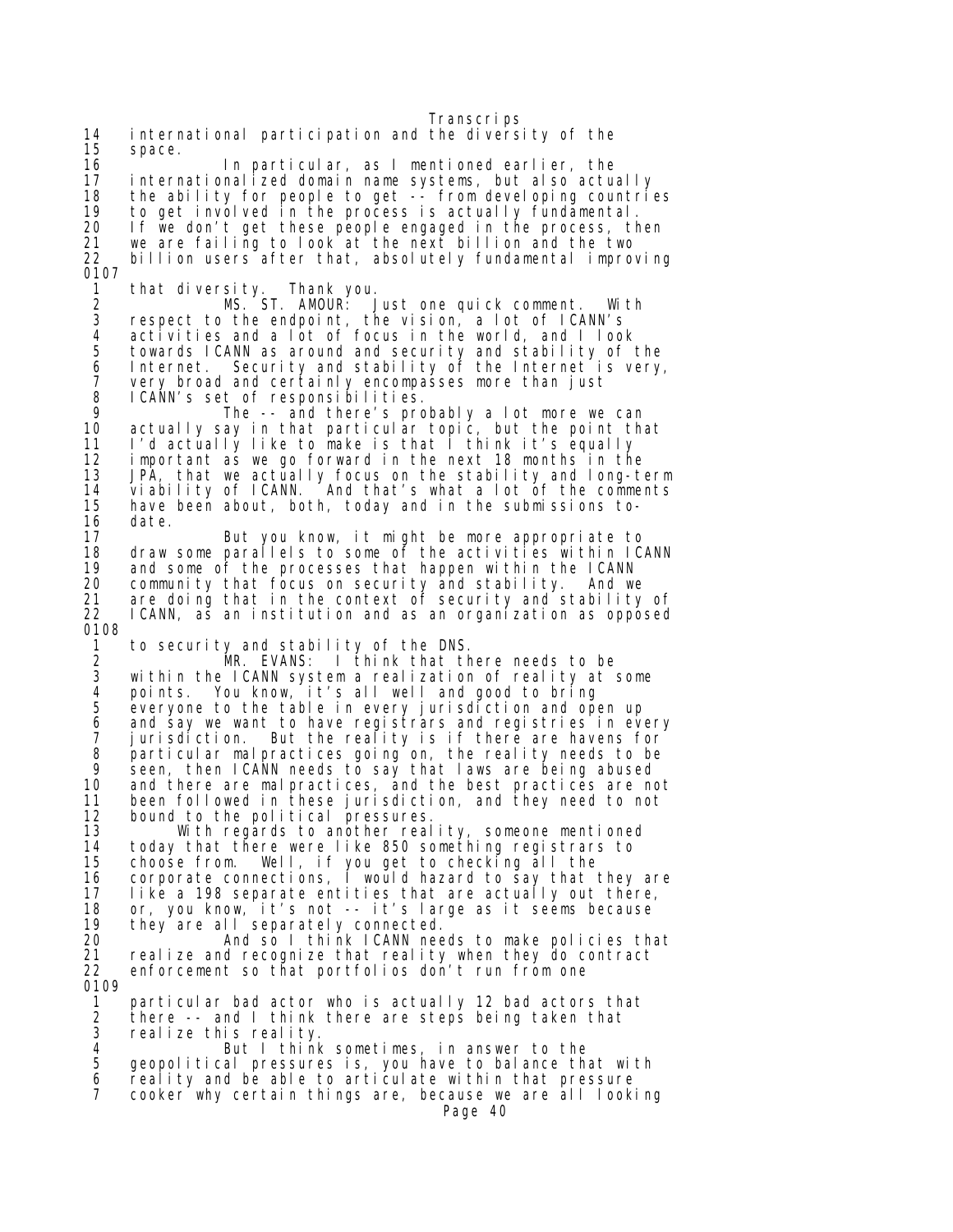Transcrips 8 for best practices, because the best practices creates a 9 very vibrant competitive marketplace for the good actors,<br>10 which is what ICANN is trving to encourage. 10 which is what ICANN is trying to encourage.<br>11 SPEAKER: Okay. Why not turn it 11 SPEAKER: Okay. Why not turn it up to the 12 floor? 12 floor? 13 MS. BURR: My name is Becky Burr. I will start 14 with my standard disclaimer, which is that this is  $15$  probably all my fault. probably all my fault. 16 (Laughter)<br>17 MS. BURR: 17 MS. BURR: Nonetheless -- I, in preparing for 18 this recalled that in 2002, ICANN's Committee on Evolution 19 and Reform asked me to draft the implementation for its -- 20 the accountability section of its blueprint for reform. 21 So I went out and I consulted with my colleagues and 22 members of the community and I reported back in my interim 0110 1 report, sorry, the blueprint is not going to work. You 2 have inappropriately limited role of the ombudsman, and he 3 is not sufficiently independent. You've given the manager 4 a public participation, a non-sustentative role. You have 5 not created a broad enough mandate for independent -- for<br>6 reconsideration on the board. And you need to have a<br>7 standard against which independent review is going to be 6 reconsideration on the board. And you need to have a 7 standard against which independent review is going to be 8 judged by a persistent group of highly qualified people. 9 The Evolution Reform Committee came back and 10 said, thanks, but you know, we really wanted you to stick to the blueprint. And the board said it would listened to 12 all your good idea. So you know, stick to the blueprint. 13 So when I submitted the final report, I noted that -- that 14 this was limited to the blueprint that had been provided,<br>15 that it was inadequate to provide real accountability to that it was inadequate to provide real accountability to 16 I CANN.<br>17 And then I provided some additional 18 recommendations. Although, I may have been thinking about 19 other things in 2002, I was struck by the degree to which<br>20 the recommendations for additional work are still the recommendations for additional work are still 21 appropriate today. And specifically it's that ICANN has<br>22 to ensure meaningful accountability with respect to 22 to ensure meaningful accountability with respect to 0111 1 mission creep, in other words the blueprint lacks the<br>2 mechanism providing accountability with respect to 2 mechanism providing accountability with respect to 3 revisions that expand the scope of ICANN's mission. 4 ICANN lacks an accountability mechanism to check misuse of authority to determine whether or not a 6 particular action would constitute or require the 7 development of policy. Accountability mechanisms cannot 8 work if they do not have a workable standard of review 9 against which actions can be measured, and that the 10 reasonable judgment of the best interest of the ICANN 11 community standard was inadequate. 12 I think we are still there. I think that ICANN<br>13 has done tremendous work in terms of getting some 13 has done tremendous work in terms of getting some 14 organizational stability, getting transparency, but 15 transparency and accountability are just not the same. 16 And the result today is that if you want a dispute, if you 17 really want to have to, you know, get to the bottom of 18 something, you have to engage in a extremely expensive 19 international arbitration process, hundreds of thousands 20 of dollars worth of expense. 21 and that's only if you have a basis on which to<br>22 aet there, and the basis on which you can get there are get there, and the basis on which you can get there are 0112 1 limited. So my wish for ICANN, my long-term vision for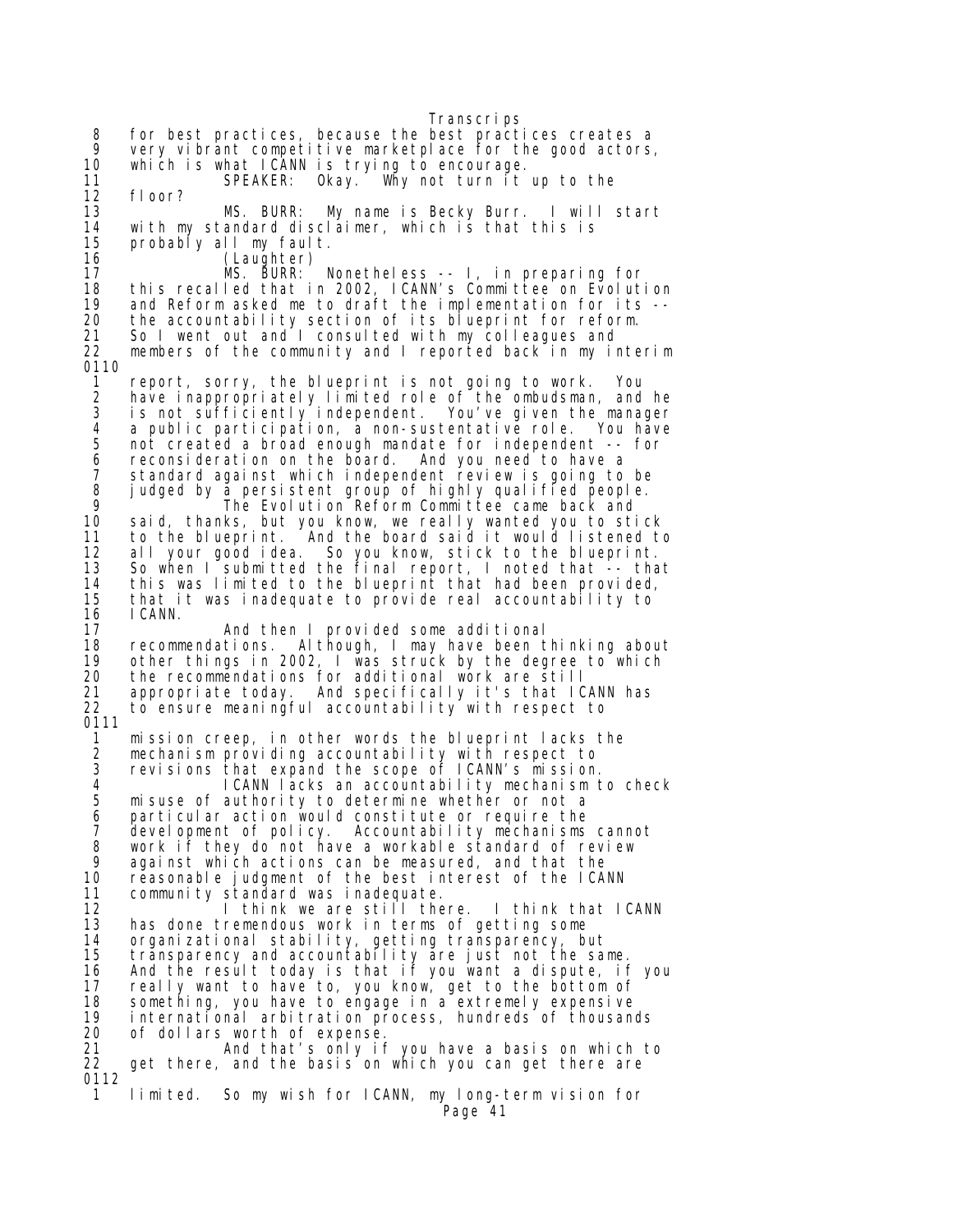Transcrips 2 ICANN, is that it address in particular, and urgently, the<br>3 absence of meaningful accountability. 3 absence of meaningful accountability. 4 MR. GOLDSTEIN: Okay, from this side of the<br>5 house, I'm Steve Goldstein. I am I think the only vo 5 house, I'm Steve Goldstein. I am I think the only voting 6 board member from ICANN here today, although our CEO Paul 7 Twomey is an ex-official voting board member. There are 8 several points that came up that I would just like to<br>9 address briefly. One is that a misunderstanding repea 9 address briefly. One is that a misunderstanding repeated becomes a fact in a lot of peoples mind. So I'd like to 11 get at that. 12 There was a misunderstanding about all disputes 13 or all disagreements are resolved by the board. That is 14 not true. The IRP, the Independent Review Procedure, is 15 delegated to the International Arbitration Association, 16 and in fact, there are special entrance points in the 17 International Arbitration Association that recognize an 18 ICANN complaint. So that's number one. Number two, the Add Drop Grace Period. At our 20 three big meetings, the board adopted a new way of meeting 21 with the constituencies. Instead of the whole board<br>22 sitting en banc with each constituency and not really sitting en banc with each constituency and not really 0113 1 getting much done other than a proclamation from the chair<br>2 and the CEO and the board chair, we've broken up into 2 and the CEO and the board chair, we ve broken up into<br>3 smaller groups and each group visits for longer period 3 smaller groups and each group visits for longer period<br>4 with each of the constituency -- with a constituency. 4 with each of the constituency -- with a constituency.<br>5 And I have the pleasure of meeting with the 5 **And I have the pleasure of meeting with the pleasure of standing the constituency** at our last meeting, and a 6 registrars of constituency at our last meeting, and a 7 very, very -- two very fine papers were presented by the 8 registrars, and one gave 10 very, very good reasons for 9 maintaining the Add Drop Grace Period. 10  $\sim$  So I think it's really tasting in other abuses 11 that we have to deal with, but not the Add Drop Grace<br>12 Period itself. So we are getting the word -- you know Period itself. So we are getting the word -- you know, 13 the board is not just sitting and making pronouncements<br>14 from the top panel, we are indeed dealing with the botte 14 from the top panel, we are indeed dealing with the bottom-15 up. 16 In terms of transparency in the budget process, 17 this year for the very first time, our operational plan 18 and trail budget first draft of the budget have been 19 presented together for public comment. The budget will be 20 refined as a result of public comment. But for the very 21 first time you get to see the proposed draft budget, if<br>22 vou will, and the operational plan at the same time. Am you will, and the operational plan at the same time. And 0114 1 they are on the web now, okay? 2 And by the way, when I came to the board, I was 3 the one who had absolutely insisted that we have a 4 simplified method of showing our income and our 5 expenditures by things like bar graphs and pie charts.<br>6 And they are now there on the web as well. 6 And they are now there on the web as well. 7 So if you want just a brief capsule in what's<br>8 there, where our income is coming from or how the play i 8 there, where our income is coming from or how the play is<br>9 qoing, it's there on the web. As by the way, our page is 9 going, it's there on the web. As by the way, our page is 10 showing our progress for all the key initiatives which are 11 going on with timelines. They are all there, okay. 12 The board itself has begun to undergo training 13 in for its members in things like governance. And in 14 fact, several of us are enrolled in a course, which is to 15 begin in the 1st of April or the first course, who 16 enrolled in, will begin in April by the National<br>17 Association of Corporate Directors. That course Association of Corporate Directors. That course will be 18 here in Washington.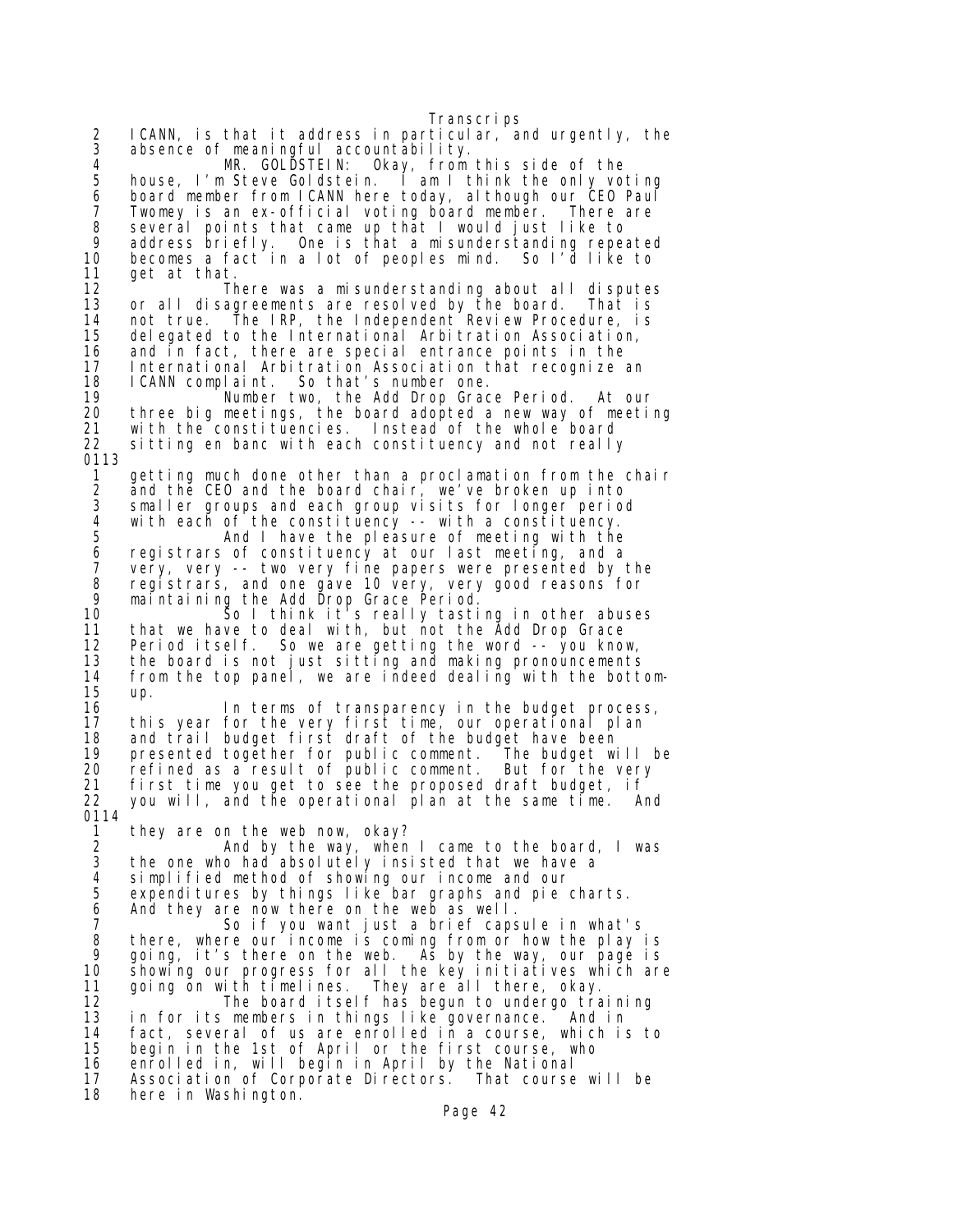Transcrips 19 And the one other thing, as we talk about 20 internationalization, as we get ready for things like the 21 IDNs, the Internationalized Domain Names and so forth, we<br>22 must somehow increase our international footprint to be must somehow increase our international footprint to be 0115 1 able to deal with those realities. And we are indeed 2 looking at setting up offices or subsidiary organizations 3 in different parts of the world to be able to handle that.<br>4 Now, if you look at our budget, you will see 4 Now, if you look at our budget, you will see 5 that over a 3-year-period, there is about \$14 million 6 earmark for the new gTLDs and IDNs. This is going to be a 7 big undertaking. And we have to get ready to do it, it's 8 not going to just -- we can't do it with the existing 9 staff. 10 So we are getting ready to do that, and we are 11 getting ready to internationalize, and to internationalize<br>12 even further in a very well planned way. Thanks. even further in a very well planned way. Thanks. 13 MS. BAKER: Okay, thanks. I may deduct that 14 from Paul's time at the end. Just kidding, Paul. Go 15 ahead (inaudible).<br>16 MR. MEIJER: 16 **MR. MEIJER: Thank you. My name is Roelof**<br>17 Meijer. I'm the CEO of SIDN. SIDN is the registry t Meijer. I'm the CEO of SIDN. SIDN is the registry for 18 .nl, the Dutch country code-top level. With about 3 19 million domain names, we are about -- we are the fourth 20 largest country code top-level in the world. 21 We've been supportive for ICANN and also the<br>22 ccNSO since their inception. And it's our opinion that  $ccNSO$  since their inception. And it's our opinion that 0116 1 over the last few years ICANN has realized significant<br>2 orogress in becoming a truly transparent, international 2 progress in becoming a truly transparent, international,<br>3 private sector organization accountable to its diverse 3 private sector organization accountable to its diverse<br>4 stakeholders. 4 stakeholders.<br>5 Doe 5 Does that mean that we feel that ICANN is 6 perfect? No, it doesn't mean that. And I think it's not 7 really the question we should seek to answer. I think we<br>8 should try to focus on the answer, if ICANN progresses -- 8 should try to focus on the answer, if ICANN progresses -- 9 continues to progress on the track it is on now, do we at<br>10 the end of the present GPA need another one for 10 the end of the present GPA need another one for<br>11 supervision by the U.S. Government? 11 supervision by the U.S. Government?<br>12 And my strong answer to t 12 And my strong answer to that question is "no." 13 And therefore, I think that ICANN, the NTIA, and the ICANN 14 community together should, from now until September next 15 year, work on the plan and that process also to realize 16 that plan that will lead to a post-GPA forum. 17 **And I think today already we've heard a lot of** 18 ingredients that should be in that post-GPA forum. I<br>19 would like to stress my opinion and also the IANA. 19 would like to stress my opinion and also the IANA, although I know it's not on the table today, should be 21 part of that discussion and part of that forum. Thank 22 you. 0117 1 MR. COHEN: Hi, sorry. My name is Nat Cohen.<br>2 I'm the president of a company called Telepathy, which 2 I'm the president of a company called Telepathy, which is<br>3 here in Washington, D.C. And we own a domain, a generic 3 here in Washington, D.C. And we own a domain, a generic 4 domain portfolio. So we are a registrant, we own lots of 5 generic domains, so we're in that -- the registrant<br>6 community. 6 community. 7 We spent over a million dollars a year buying<br>8 generic domains and the generic domain -- the value of 8 generic domains and the generic domain -- the value of<br>9 deneric domains I would assume is probably porth of a 9 generic domains, I would assume, is probably north of a 10 billion dollars, if you take into account the other ccTLDs 11 as well. When I say generic domains, I mean non-branded 12 domains like cats.com, dogs.com, chairs, flags.com. Also Page 43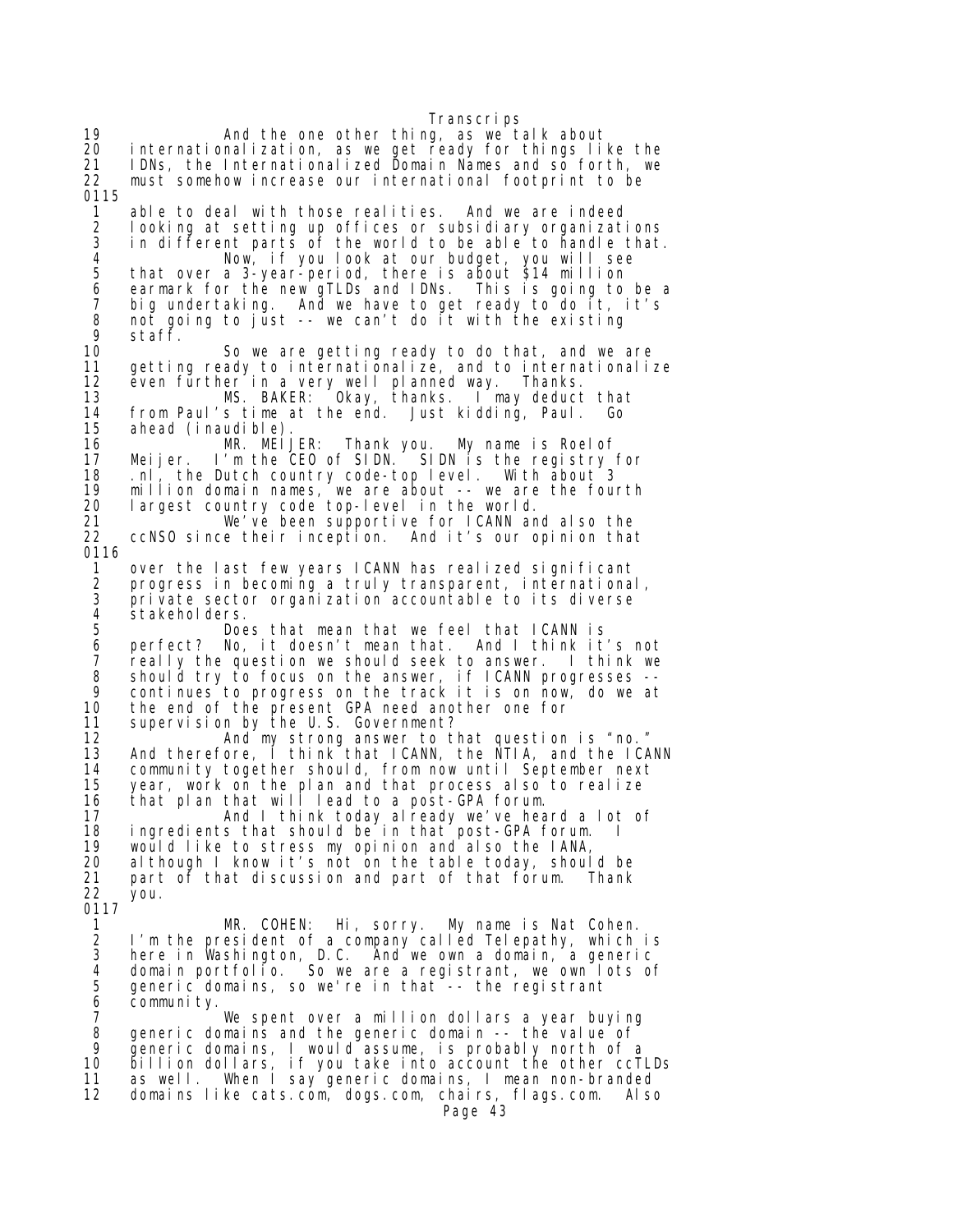13 domains like red.com, blue.com, window.com. 14 Some of these domains and words are trademarked 15 by companies. They have trademark uses some of them. But<br>16 they also have non-trademark uses. And there is a --16 they also have non-trademark uses. And there is a -- 17 there can be conflicts of interest on different 18 perspectives on how those names should be used or 19 allocated. 20 And those are -- that's one of the areas that I CANN has a responsibility for. So even though the ICANN 22 -- or even though the Internet started off as a non-0118 1 commercial, I guess, nuclear attack communication device 2 as we were talking about last night, it's now -- there's 3 now a lot of business interests that are involved in ICANN 4 and that ICANN oversees, and that are affected by ICANN 5 decisions. 6 The registrant community being the one -- one of 7 the ones most affected by ICANN decisions, because the 8 domains that we're acquiring are not -- we don't have 9 property right in them, I guess we have contract rights,<br>10 or that may be open to discussion. 10 or that may be open to discussion.<br>11 **And those rights can be** And those rights can be changed by ICANN, the 12 UDRPs can take domains away from us through arbitration; 13 the fees be paid to renew those domains are set by ICANN.<br>14 So we are quite vulnerable or at the mercy of ICANN's 14 So we are quite vulnerable or at the mercy of ICANN's<br>15 decisions in a lot of ways. The question, you know. 15 decisions in a lot of ways. The question, you know,<br>16 looking -- as we are talking about the future of IC looking -- as we are talking about the future of ICANN and 17 looking at it as a private organization, thinking ahead a 18 few years, I mean, with the fear that I have and I think 19 others who do what I do have is that it don't -- that does 20 not turn into in the vivid phrase of the gentleman from 21 Nominet, like a malign oligarchy that there is -- I mean,<br>22 I'm heartened to hear lots of people from all sorts of I'm heartened to hear lots of people from all sorts of 0119 1 perspectives talking about the issues of accountability,<br>2 legitimacy, transparency. 2 legitimacy, transparency. 3 I don't envy ICANN's tasks. It is -- there 4 seems to be bit of a paradox at the heart of ICANN, which<br>5 is it's a private organization were a public mandate, yet 5 is it's a private organization were a public mandate, yet 6 it doesn't have a public -- you know, the public does not 7 really have a role in choosing the ICANN members. 8 But the underlying question for all this is in 9 looking ahead to the future of ICANN, is it going to 10 require a fundamental change to the ICANN structure to 11 accomplish the objectives that this panel and a lot of 12 other panels have talked about, as far as meeting the<br>13 goals of accountability and transparency. 13 goals of accountability and transparency. 14 Because there is going to be lots of conflicts 15 of interest, you know, a lot of winners and losers, and 16 the legitimacy of those decisions that come out of ICANN 17 are going to depend on each side having a fair say in 18 that, and we have 8 out of 15 people who is a little bit 19 unclear where they're -- how they are being appointed, and<br>20 they are not really elected, making these decisions. they are not really elected, making these decisions. 21 So I'll stop it there, and just ask about the structure of ICANN and how it can -- in going forward in 0120 1 the future accomplish those goals given its current<br>2 structure.<br>3 MR. BOYLE: Well, where angels fear. I ha structure. 3 MR. BOYLE: Well, where angels fear. I haven't 4 got an answer to this. This is why I suggested that this<br>5 is very significantly the role for ICANN to lead in the 5 is very significantly the role for ICANN to lead in the 6 next 18-month process of how properly to engage with the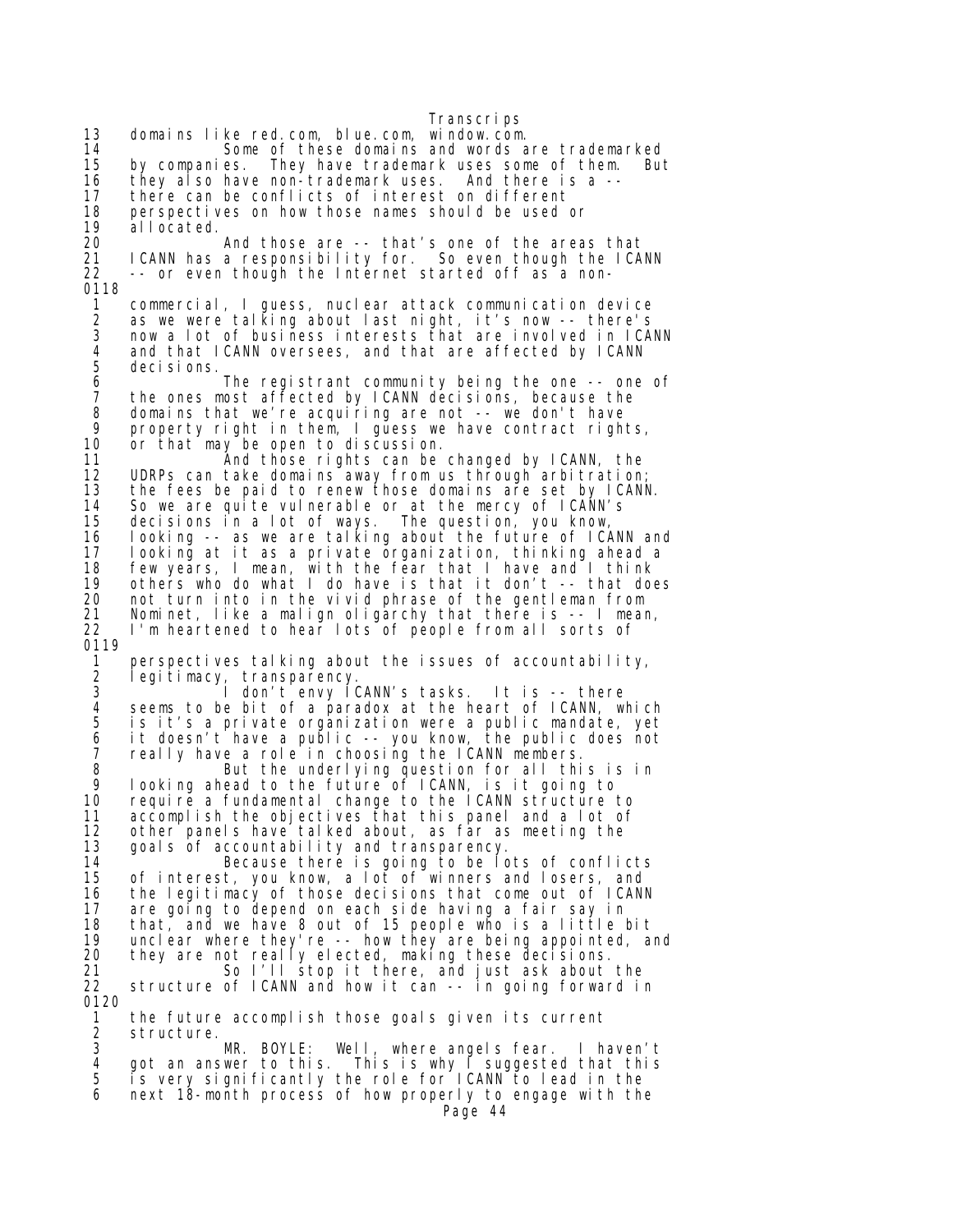Transcrips 7 full community, how to ensure that that accountability is 8 put into place. 9 I think probably there are thousands, if not 10 millions of people out there in the community all ready to<br>11 draw up accountability structures for ICANN. It's 11 draw up accountability structures for ICANN. It's 12 probably is -- it's probably got the consensus of one 13 person for most of these. I think the real challenge for 14 ICANN is to start sketching out that framework of accountability, of making sure that it -- to steal 16 somebody else's catchphrase -- doesn't have evil. 17 That process has to be not only proposed, but 18 there is a consensus built up around that approach in such 19 a way that there is a good justification for that 20 framework. And obviously, that has to include some sort 21 of -- going back to other comments, some sort of fair and 22 just appeals process for when inevitably people are going 0121 1 to feel deeply aggrieved. 2 MS. BAKER: That's a good question, and a good 3 answer. We have five folks at the mic. So I'm going to 4 see if we can get through you all. We are going to run<br>5 over time, but we took a break, so hopefully you can sta 5 over time, but we took a break, so hopefully you can stand 6 it. But let's try and keep the questions and -- as -- or 7 your comments as<br>8 MR. BOY 8 MR. BOYLE: Succinct.<br>9 MS. BAKER: -- succin 9 MS. BAKER: -- succinct as possible, thanks. J. Scott, that's a word you would 11 use. Mike Filage (phonetic), speaking in an individual 12 capacity. I'd like to thank the NTIA for having the 13 opportunity to have this forum, and talk about some very 14 important issues. Just a couple of points and I will make 15 these short. 16 In -- when I read ICANN's original submission to<br>17 the NTIA. I began writing sort of a response trying to 17 the NTIA, I began writing sort of a response trying to 18 come up with responses. When I got to 10, 12 pages, I 19 said, no one is going to read this. So this microscopic 20 approach to responding is not the good way. So I said,<br>21 "What's a more macro-level approach?" "What's a more macro-level approach?" 22 And the question that I have that I'd like the 0122 1 panel to perhaps answer is if ICANN is truly an open, 2 transparent, bottom-up, consensus-driven organization, isn't something as substantial as saying mission complete 4 in connection with the JPA something that it should have<br>5 consulted with the community, prior to the board adopting 5 consulted with the community, prior to the board adopting<br>6 and approving the submission? 6 and approving the submission? 7 Soil think if ICANN would have done that, it<br>8 would have been able to work with the many panelists w 8 would have been able to work with the many panelists who 9 have said, ICANN is doing a good job, it's heading in the 10 right direction, but perhaps it could have refined, and if 11 you will, been in a better position than it is here today 12 with some of the panelists raising concerns. 13 The second point has to do with a challenge.<br>14 And this is a challenge, I think, that goes out to the And this is a challenge, I think, that goes out to the 15 ICANN board. We already are talking about what the post-16 JPA environment is going to be. And I think you have one 17 of two paths that you can follow.<br>18 Path one is one where I 18 **Path one is one where ICANN staff, with its**<br>19 **consultants and its outside attorneys**, come up with a 19 consultants and its outside attorneys, come up with a 20 post-JPA vision, which is approved by the board and then 21 floated to the community. Or, if you will, option two is 22 the ICANN staff board can work with the community in 0123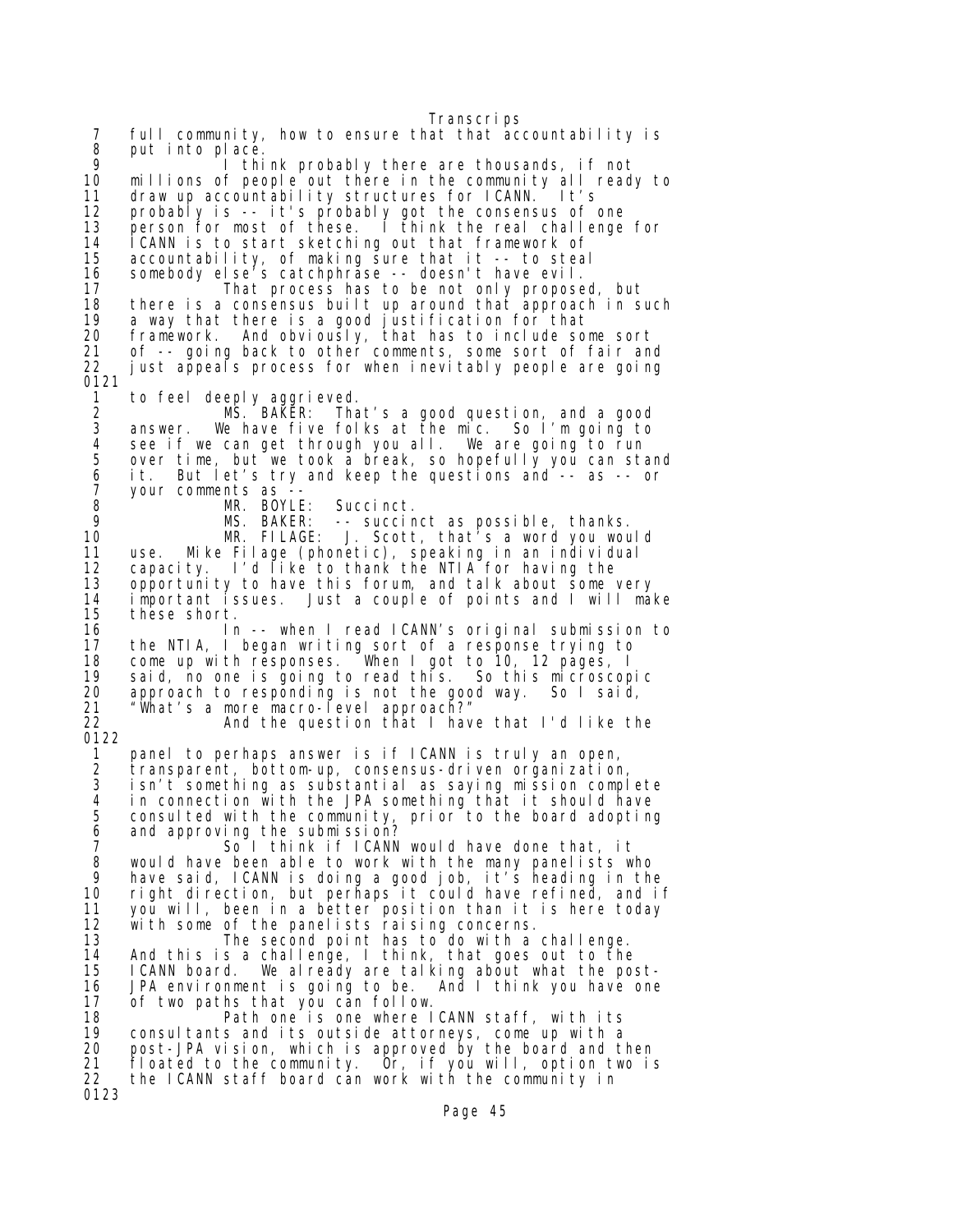Transcrips 1 drafting that policy.<br>2 And I think<br>3 the future. I think 2 And I think you -- this session is looking to 3 the future. I think we need to look to the past and sort<br>4 of what Stuart Lynn did, when he came up with the ICANN 4 of what Stuart Lynn did, when he came up with the ICANN<br>5 evolution and reform. That was a very noisy, painful 5 evolution and reform. That was a very noisy, painful 6 process. But what happens is at the end of it there was 6 process. But what happens is at the end of i<br>7 buy-in from all the people that participated.<br>8 6 1 think that really is a challen 8 So I think that really is a challenge of how we<br>9 qo about creating that post-JPA environment. So again. I 9 go about creating that post-JPA environment. So again, I<br>10 would submit that option two is the better. And my third 10 would submit that option two is the better.<br>11 final point is in how to get forward to getti 11 final point is in how to get forward to getting to that 12 post-JPA environment. This is a challenge, I think, both 13 to the NTIA, or the U.S. Government, and ICANN. 14 Right now the U.S. Government in a post -- in a 15 post-JPA environment, there is going to have to be a legal 16 construct between ICANN and the USG, because the USG has a 17 couple of assets known as .us, which is a ccTLD, and it 18 also is the administrator or overseer for three gTLDs,<br>19 .mil. .gov. and .edu. 19 .mil, .gov, and .edu. 20 I think what would be very helpful for the<br>21 international community is to see the USG and ICANN 21 international community is to see the USG and ICANN come up with a construct that works for both organizations. 0124 1 One in which ICANN's roles and responsibilities can be 2 acknowledge, while at the same time protecting the 3 sovereign interest, and if you will, concerns of the 4 United States Government. 5 And if in fact we can get to these agreements, I 6 think it will set a benchmark for some of the other 7 government that have not yet bought into the ICANN process 8 to come. So that's sort of a challenge to both ICANN and 9 the USG. Thank you.<br>10 MR. LODICO: 10 MR. LODICO: Thank you, my name is Phil Lodico 11 and I'm with FairWinds Partners. And I'll keep this a 12 brief question. And I think that timing is bit of a 13 follow-up to your question in point. I think that when I 14 think about ICANN and the issues that Internet users face, 15 one of the structural concerns and issues facing the long-16 term viability of ICANN, is this inherent structural biased 17 over voting rights. over voting rights. 18 My question is very basic. Does the panel and 19 you people believe that in ICANN's current structure, this 20 is you would be able to be addressed? Could -- can ICANN 21 address this inherent bias, which needs to be fixed in 22 order to move forward with policy development? 0125 1 MR. EVANS: I think the board needs to listen<br>2 carefully to the comments that were submitted, because I 2 carefully to the comments that were submitted, because I 3 think it's clearly been articulated what those problems 4 are, and what they need to do to try to resolve this 5 situation. They've had two rounds of comments, one was<br>6 when weighted voting went to win, and one is when the<br>7 reform process that we're currently in and has (inaudib) when weighted voting went to win, and one is when the 7 reform process that we're currently in and has (inaudible)<br>8 come through. 8 come through.<br>9 And 9 And those concerns have been raised. So I 10 believe they've heard. The question is will they listen<br>11 and act, realizing private sector leadership means more 11 and act, realizing private sector leadership means more<br>12 than, I think, it's being interpreted as today. 12 than, I think, it's being interpreted as today. 13 SPEAKER: Hi, two quick comments. I wanted to 14 respond to Steve's comments about independent review. It is indeed an independent external body that conducts the 16 independent review. But in order to get to the 17 independent review, first you have to come up with the -- Page 46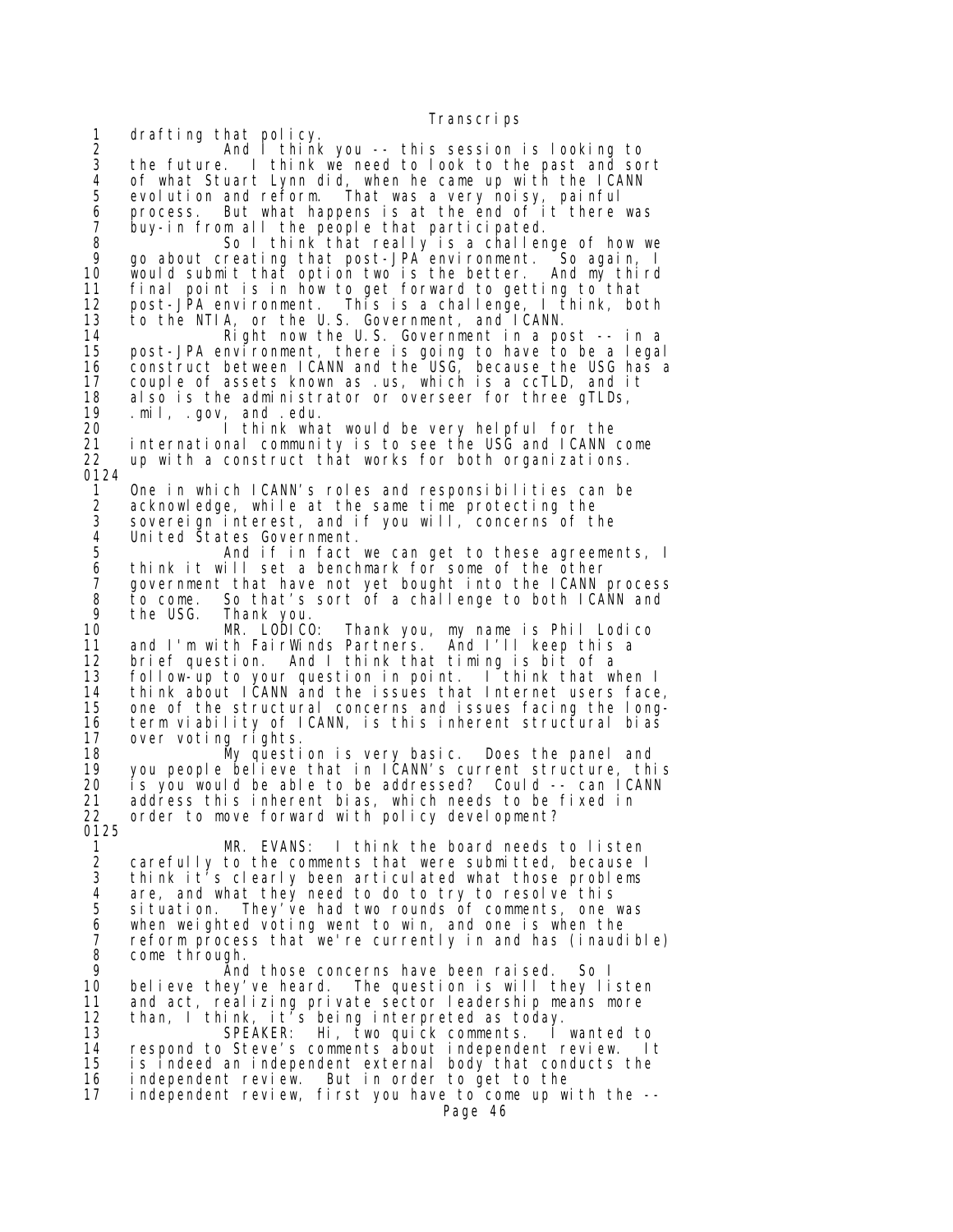Transcrips 18 you know, at minimum \$150,000 worth of arbitrator's fees. 19 It's not fees for your own lawyers, arbitrator's<br>20 fees. And in the end. the by -- what the panel produces 20 fees. And in the end, the by -- what the panel produces 21 is a recommendation that goes back to the board. Now, I 22 will concede it would be silly for the board to ignore the 0126 1 recommendation of this panel, but it is a recommendation, 2 and there is lots of latitude.<br>3 And the second -- my 3 And the second -- my second point is, goes to 4 Lynn's point about private sector leadership. The reason 5 I feel that accountability is so critical, is because with<br>6 a real accountable framework, ICANN has the mechanism to 6 a real accountable framework, ICANN has the mechanism to start to -- was just the urge to be all things to all .8 governments<br>11 9 It can say, here's our standard, here's what we 10 have to do, sorry. It does empower private sector<br>11 leadership. I eadership. 12 MR. DI GANGI: Hi. My name is Claudio Di Gangi, 13 I'm with the International Trademark Association. I'm a 14 government relations manager there. I wanted to thank 15 NTIA and ICANN for this forum today. INTA is world's largest non-profit organizations in the world that is 17 dedicated solely to the promotion and protection of 18 trademarks. 19 We represent over 5,000 trademark owners 20 globally. We have members in over 190 countries.<br>21 an international board of directors. Our internat an international board of directors. Our international 22 members are crucial in our policy development process. So 0127 1 I just wanted to mention that in the hopes that NTIA will 2 take the international nature of our organization into 3 account when it considers our comments, I just wanted to<br>4 briefly just mention two points that were in our comment 4 briefly just mention two points that were in our comments 5 that we recently submitted. 6 The first is that many of our members are<br>7 concerned with the proposed GNSO restructuring, and 7 concerned with the proposed GNSO restructuring, and how 8 this restructuring will happen without effectively 9 diluting the voice of intellectual property owners.<br>10 The second the point is that there is no 10 The second the point is that there is no formal 11 process within ICANN for taking public comments into 12 account, and that was really the question I wanted to post 13 to the panelists is to get their opinion on that 14 specifically in regards to not actually having a formal process for taking the comments into account. 16 Process For California Commence Three assessments of the have 17 that discussion. We can talk about that after this<br>18 session. The panelists will be here, and we can dis 18 session. The panelists will be here, and we can discuss<br>19 that afterwards. I think maybe like we move and you'll 19 that afterwards. I think maybe like we move and you'll be 20 our final comment, and we can hear from Paul, and I'll 21 wrap up really quickly, I promise. 22 MR. MARTIN: Hello, my name is Chris Martin, and 0128 1 I represent the United States Council for International<br>2 Business, and I thought that we've heard a lot of comme 2 Business, and I thought that we've heard a lot of comments<br>3 from a number of different interests and people here 3 from a number of different interests and people here 4 today. And it might just be helpful to suggest that there<br>5 is broad agreement in some ways on ways to move forward 5 is broad agreement in some ways on ways to move forward 6 now to a -- this vision and long-term, a long-term model<br>7 for ICANN into the future. 7 for ICANN into the future.<br>8 The U.S. Council 8 The U.S. Council that I represent has member 9 across a number of different business interest, these<br>10 registrars, registries, trademark owners, as well as registrars, registries, trademark owners, as well as the 11 general business community. Now although our membership Page 47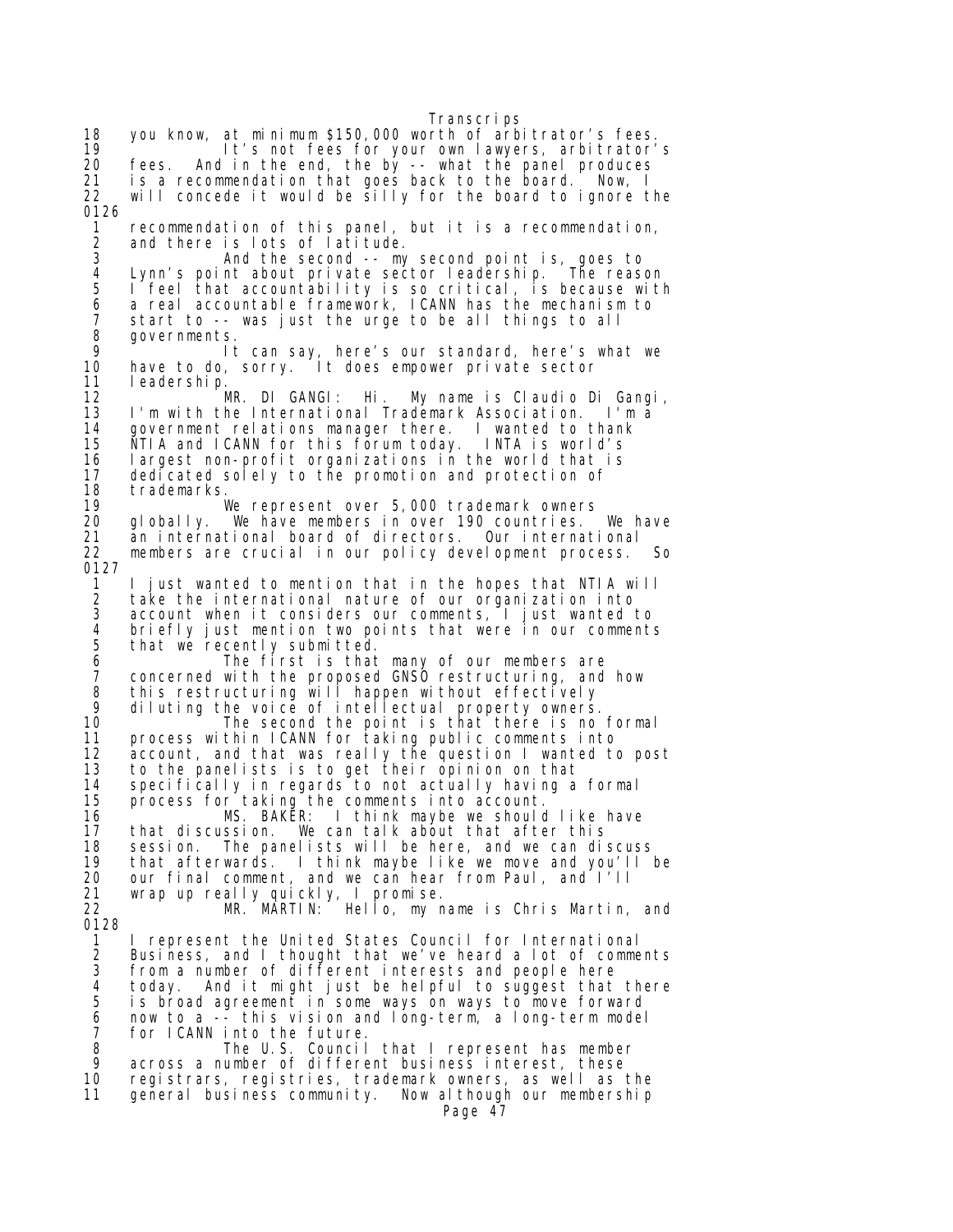12 does not support conclusion of the JPA now, we do support 13 the launching of these discussions between NTIA, ICANN and 14 the Internet community on how to facilitate a sound and<br>15 stable transition to a fully independent private sectorstable transition to a fully independent private sector-16 led ICANN. 17 Now, the things that most of these -- that we've 18 all agreed on -- at least our membership -- that need to 19 work on are increased accountability, increased contract compliance, the sound and stable implementation of IDNs 21 and new TLDS, new gTLDs, as well as the importance of<br>22 general business community involvement in the multigeneral business community involvement in the multi-0129 1 stakeholder process.<br>2 And so I t 2 And so I think it's important to understand is 3 there is agreement across a number of different interests 4 on the things that need to happen, so that this transition<br>5 can ensure that ICANN has the requisite structures and 5 can ensure that ICANN has the requisite structures and<br>6 procedures in place to meet the challenges of today as<br>7 well as those of tomorrow in fulfilling its mandate as procedures in place to meet the challenges of today as 7 well as those of tomorrow in fulfilling its mandate as the 8 manager of the DNS. Thank you. 9 MS. BAKER: Okay. I want to thank everyone for 10 your helpful comments, very insightful, and I thank our 11 panelists. And why don't we make a quick switch to Paul? 12 You can have the microphone over here and we'll keep 13 moving. 14 MR. TWOMEY: Thank you. Thank you, Meredith. 15 And perhaps I'll just start off, I'm going to first to 16 congratulate -- I'm going to talk just for a minute as the 17 president and CEO, and then I have to change 18 personalities, which I'll explain in a second. 19 I think as president and CEO, I would like to 20 thank NTIA for holding this session, it's been very, I 21 think, very valuable. I do think we've seen one of the 22 challenges of the discussion, I think maybe every issue 0130 1 that was raised, we could have had people on either side 2 of each argument putting the arguments backwards and 3 forwards, so I think we could have had several days of<br>4 discussions on some of those topics. 4 discussions on some of those topics.<br>5 And you would have found v 5 And you would have found voices that would have 6 been counter to other voices throughout all of this, that 7 is the nature of the ICANN bottom-up process. I also 8 think, you know, it's difficult to look at some of these 9 things. I think we also suffer frankly from a problem 10 with a noun, which is ICANN. 11 I think even this morning, I've heard ICANN used<br>12 in multiple ways, is it the whole group, is it the group I 12 in multiple ways, is it the whole group, is it the group I 13 interact with, is it the GNSO, or is it the GNSO Council, 14 this is the -- the Internet Republic Constituency 15 (phonetic), is ICANN the staff, is it the board, is it the 16 -- you know, so this whole issue of what is ICANN in the 17 discussions, I think, tends to get blurred and it's 18 distinct. But I would like to make just a couple of  $-$ -20 just very simple factual statements just to deal with some 21 things that they've addressed this morning. I think since 22 I have been president, ICANN has de-credited registrars 0131 1 every year through its compliance program. So comments 2 about there is no compliance program are frankly false. 3 The issues of how that is implemented and its 4 publicity, but I would like to put it on the -- on the ground that there has been -- put on the record that there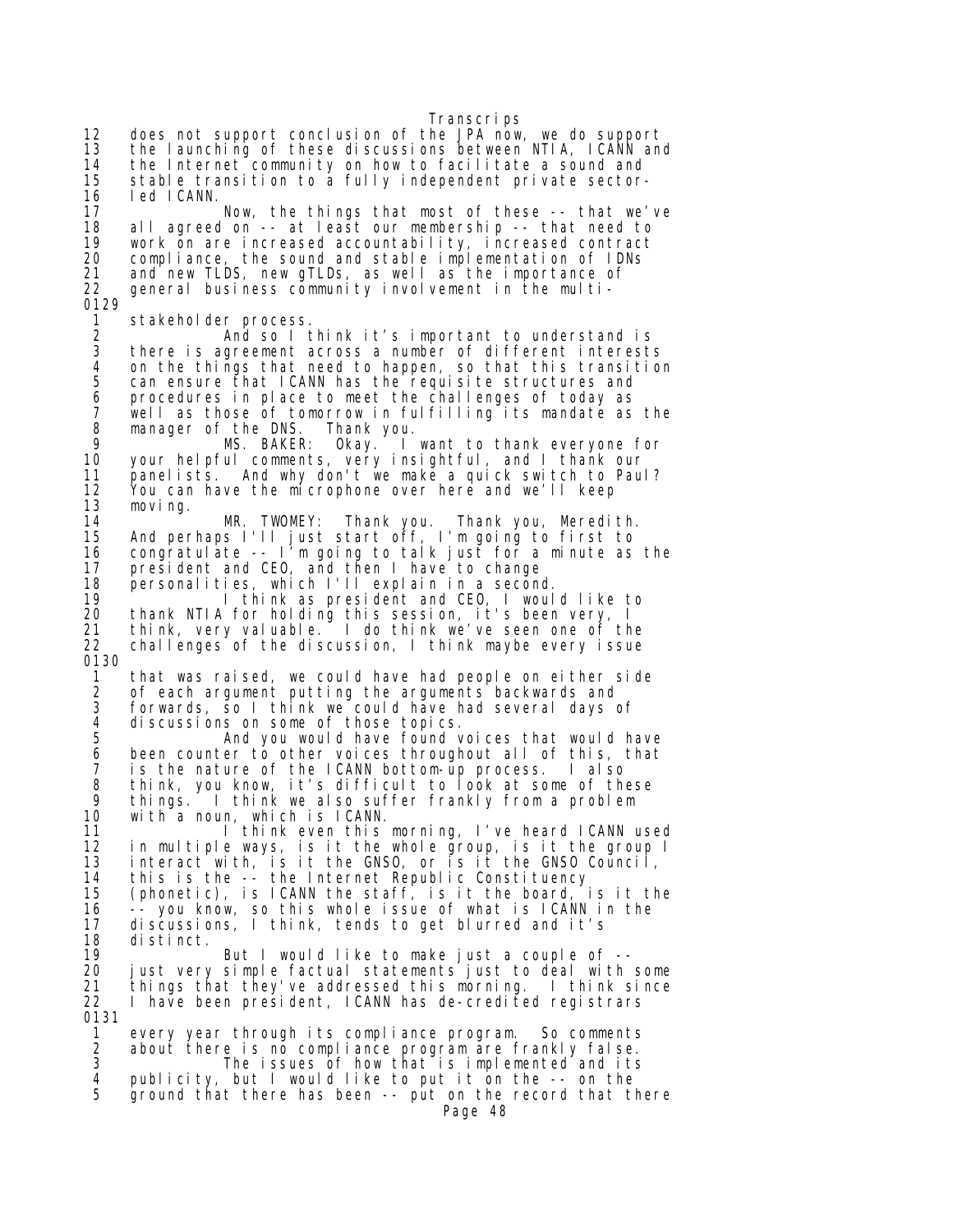Transcrips 6 have been registrars de-credited every year that I've been 7 the president.<br>8 Ther 8 There also have been some comments made about 9 the finances. I think you'll find very clearly in the 10 statement accountability -- accountability and 11 transparency frameworks that the board leadership 12 obligations had to take in the interests of the users of 13 the DNS and of the security and stability the DNS and the Internet as a whole. 15 When it comes to finances, it is the view of the 16 board and the executive that it is the registrants who  $17$  pay they do  $-5$  do so through a mechanism of the pay. They do -- do so through a mechanism of the 18 registrars and the registries but it is far from any sense<br>19 that there would be a consideration that -- from that that there would be a consideration that  $-$ - from that 20 group, that any payment mechanism therefore brings any 21 sort of rights or obligations or special interest in terms<br>22 of decision-making. of decision-making. 0132 1 Indeed, I think in the last 4 or 5 years we have 2 spent tens of millions of dollars of the money fighting<br>3 the very bodies that's supposed to collect that 3 the very bodies that's supposed to collect that 4 information, collect that revenue. So I just think it's 5 worth putting on the table. And the final point I'd make 6 about public comments. 7 It is bylaw-obligated that we have to collect 8 public comments on things, there is policy about 9 collection of public comments. There is a one click-<br>10 through element on the ICANN's site where public comm through element on the ICANN's site where public comments 11 for board consideration, are both collected, they are all 12 summarized, and their summaries are all delivered to the 13 board for its consideration. 14 So I thought I'd just make that clear as well. 15 So now let me change personalities. And this is 16 a difficult thing. Lynn said about my role -- experiences 17 of having to be occasionally -- well, maybe a Canadian, 18 can be -- channel in American, because l have to now<br>19 channel in a New Zealander, and a few of you would re 19 channel in a New Zealander, and a few of you would realize 20 just how difficult a task that would be for an Australian. 21 **But I've -- Peter Dengate, the chairman of ICANN**<br>22 is not here. But he has actually done a lot of work in is not here. But he has actually done a lot of work in 0133 1 consideration of all the submissions we've received and<br>2 has asked me to read to you and address specifically 2 has asked me to read to you and address specifically 3 dedicated to looking at those of reviews and responses. 4 So if I may start. "I am very pleased to 5 contribute to this public meeting to discuss the mid-term<br>6 review of the Joint Project Agreement between the 6 review of the Joint Project Agreement between the Department and the Internet Corporation for Assigned Names 8 and Numbers. I am sorry I cannot be there in person, but 9 work commitments in the court have detained me in New<br>10 Zealand. 10 Zeal and.<br>11 11 "I want to thank the NTIA for the work that has 12 gone into organizing this review and for their cooperation<br>13 in the work done to date. I look forward to working In the work done to date. I look forward to working 14 closely and cooperatively with Meredith Attwell Baker and 15 Suzanne Sene in reviewing the results of this exercise and 16 forming some joint conclusions. I want to say thank you<br>17 also for the opportunity to speak this afternoon. 17 also for the opportunity to speak this afternoon. 18 "In October 2007 at our Los Angeles meeting, 19 John Kneuer, the then assistant secretary said that it was 20 the board that would determine whether ICANN was meeting<br>21 its responsibilities under the JPA. After all it was the 21 its responsibilities under the JPA. After all it was the board who developed them. The Notice of Inquiry for the Page 49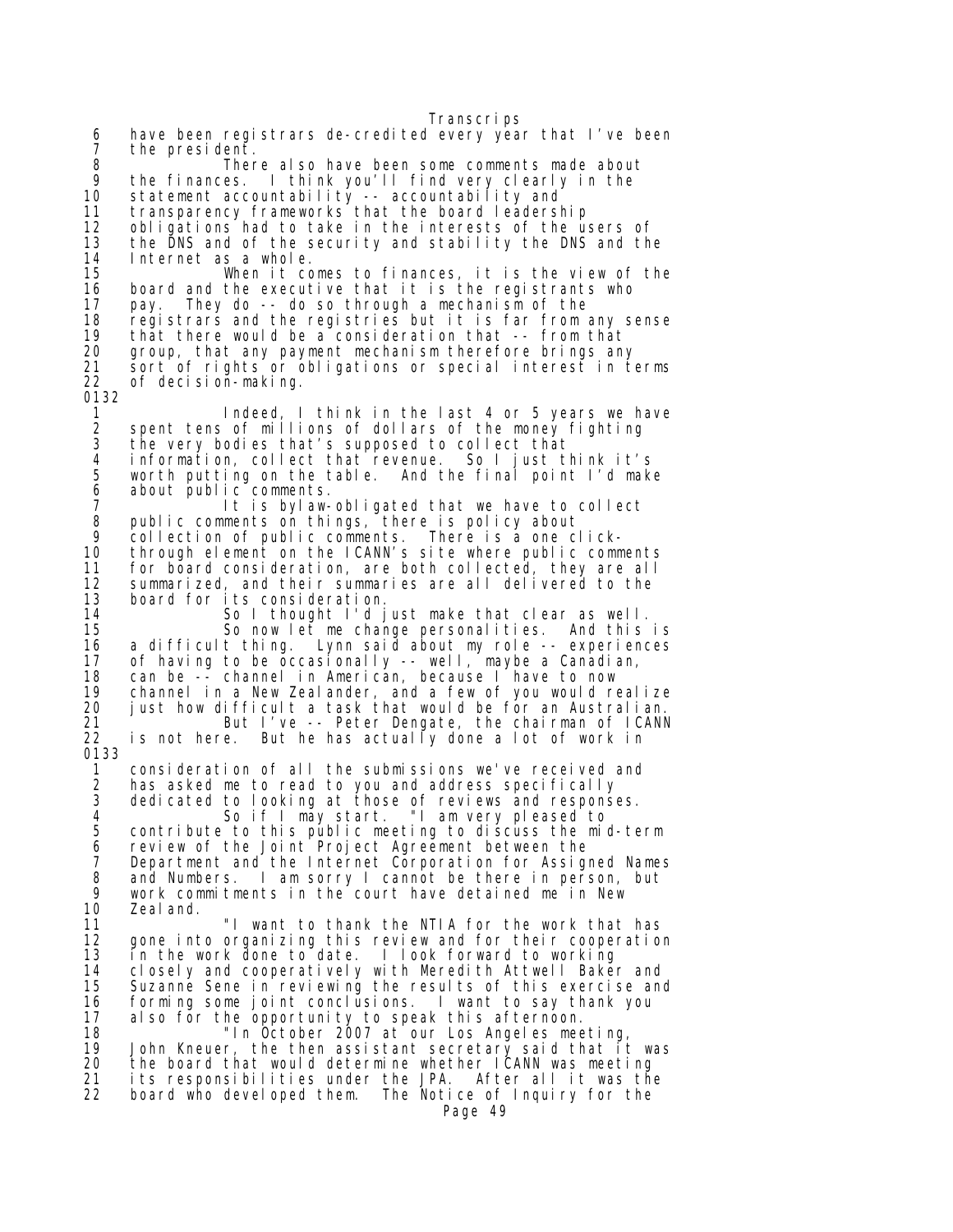0134 1 comment period focused on those 10 responsibilities 2 developed by the ICANN Board and incorporated as an<br>3 appendix to the JPA, and asked commentators to rate 3 appendix to the JPA, and asked commentators to rate 4 ICANN's performance and suggest if ICANN could do more. 5 "The board believes that ICANN is meeting its 6 responsibilities under the agreement. More could and 7 should always be done but the responsibility is being met.<br>8 We think that the conditions have now been sufficiently 8 We think that the conditions have now been sufficiently 9 met that the JPA can conclude during the months up to<br>10 September 2009. The vast majority of the community 10 September 2009. The vast majority of the community<br>11 responses support this conclusion. 11 responses support this conclusion. 12 "Most commentators have focused on the bigger 13 picture as well. We think that this is appropriate. 14 Today I want to provide a perspective on what we are 15 hearing from contributors to this review process, and to 16 outline a way ahead. As an active partner in this process<br>17 of review we have carefully read all of the submissions of review we have carefully read all of the submissions 18 made. 19 "The process of public input and review followed 20 by policy development in public is of course one which you<br>21 are very familiar with. It's embedded in the ICANN are very familiar with. It's embedded in the ICANN 22 bottom-up process. 0135 1 "Overall, the comments have focused less on 2 giving ICANN a rating, but rather expressed the view that 3 now is the time to have a debate about how to move to 4 final transition to an Internet naming and addressing<br>5 system coordinated by a private-sector-led multi-5 system coordinated by a private-sector-led multi-<br>6 stakeholder model of participation. 6 stakeholder model of participation. 7 "I think that after almost 10 years of 8 experience of this model the question before us is very 9 stark. 'Are we going to complete the White Paper's vision<br>10 of private sector management of the Internet's system of 10 of private sector management of the Internet's system of<br>11 unique identifiers?' 11 unique identifiers?'<br>12 "I believe 12 "I believe the overwhelming view from virtually 13 all participants is that the transition is the goal, and 14 the interest in is settling how we get there. If that's 15 the case, then we need now to put in place a process to 16 identify the necessary elements the stakeholders want to 17 see to make this final step. I wanted to put our analysis 18 of the comments received in terms of what is being said in 19 broad terms, and then look more close to some specifics. 20 "I think the broad themes are, first and 21 encouragingly, there seems to be agreement that ICANN has<br>22 improved markedly in areas to do with transparency and improved markedly in areas to do with transparency and 0136 1 some major elements of accountability. The submissions 2 also seem to comment favorably on improved operational 3 efficiency and the better resourcing of compliance. There 4 is recognition of major improvements in the IANA function.<br>5 Territhermore, commentators seem to appreciate 5 "Furthermore, commentators seem to appreciate 6 the attempts at reforming the Registrar Accreditation<br>7 Agreement. Recognition for this and other achievemen 7 Agreement. Recognition for this and other achievements is 8 very promising.<br>9 Anot 9 "Another major theme is that most of the 10 submissions want to see the process of transition proceed.<br>11 Within that there is a group that is interested in 11 Within that there is a group that is interested in 12 concluding the JPA after a debate has taken place. 13 "Even amongst those who don't want the JPA 14 concluded now, most want to see a public debate about how the transition might happen. Their concerns relate to 16 issues of national security and risk of capture by Page 50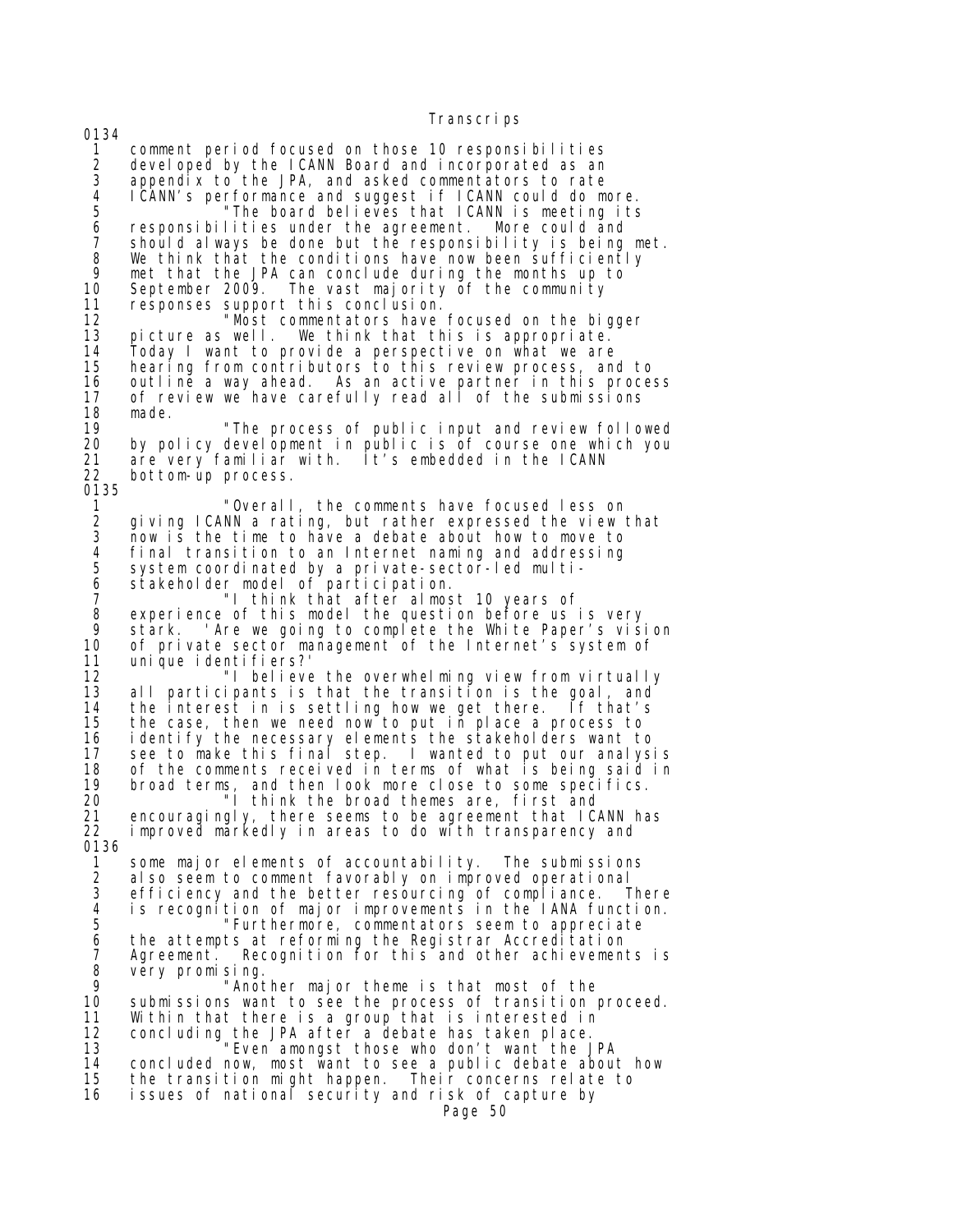17 international governments. 18 Tinally there is also an expressed interest in<br>19 the need to include the consideration of the IANA function 19 the need to include the consideration of the IANA function 20 in any discussion. There is a group of respondents who 21 believe that any forward-looking discussion needs to 22 address the IANA contract. That is, the role of the USG 0137 1 in operational matters to do with root zone management 2 needs to be examined as to whether it should continue as<br>3 it presently stands. 3 it presently stands. <sup>4</sup> "What this broad analysis tells me is the<br>5 majority of people are still seeking the transition 5 majority of people are still seeking the transition 6 proposed in the White Paper and looking for a debate on 7 how to get there." 8 **Just turning to the comments in more detail,**<br>9 There are 169 responses posted on the NTIA site. At 9 "There are 169 responses posted on the NTIA site." At least the last time Peter looked; I think there is now 11 171. "Many of those responses are from the members of the 12 international Internet community who interact regularly 13 with ICANN.<br>14 L 14 Let me break this down this group of -- I'm 15 actually trying to shorten this, so -- we will be 16 presenting this paper fully to NTIA for posting. But let 17 me just move through somewhat quickly if I can. "Over 100 18 separate submissions clearly request the conclusion of the 19 JPA, or assume its conclusion within its term in September 20 2009." 21 Let me break down this overall 169 number 22 grouping of interested stakeholders. "The technical 0138 1 community has strongly endorsed the need to conclude the<br>2 JPA, and move to completing the transition, including 2 JPA, and move to completing the transition, including<br>3 finalizing the IANA arrangements. 3 finalizing the IANA arrangements. 4 "The Number Resource Organization, representing 5 the five Regional Internet Registries, states the JPA 6 should be concluded and the DOC and ICANN should work 7 together to complete the transition to private sector 8 coordination. It calls for ICANN to fully consult with<br>9 its community in planning this transition 9 its community in planning this transition. 10 "The Internet Architecture Board focuses on the 11 maintenance of the technical parameter registry, and on 12 previous communications with the Department of Commerce on 13 the role of the relationship of the Internet Engineering<br>14 Task Force with ICANN's IANA function. The chair of the Task Force with ICANN's IANA function. The chair of the 15 IAB notes that the IANA function is meeting service-level 16 agreements under a separate IETF/ICANN agreement. And 17 that separate agreement is working satisfactorily, and 18 does not need to change. 19 "Now, the main thrust of the IAB submission 20 focuses, however, on what it considers an important 21 condition to be incorporated in the final transition<br>22 arrangements for the IANA function -- a clarification arrangements for the IANA function -- a clarification of 0139<br>1 the boundaries of the IANA registry function and the 2 recognition of the IETF as being the source of authority<br>3 on technical parameter registry functions, not the 3 on technical parameter registry functions, not the 4 Department of Commerce. 5 "The Internet society has also reinforced this 6 point." We've heard from Lynn this morning, and I won't 6 point." We've heard from Lynn this morning, and I won't<br>7 talk to the ISOC's position, because Lynn did that this<br>8 morning, I think, here. 8 morning, I think, here.<br>9 morning, I think, here. 9 "A wide range of country code top-level domain<br>10 representatives have responded, including the regional representatives have responded, including the regional Page 51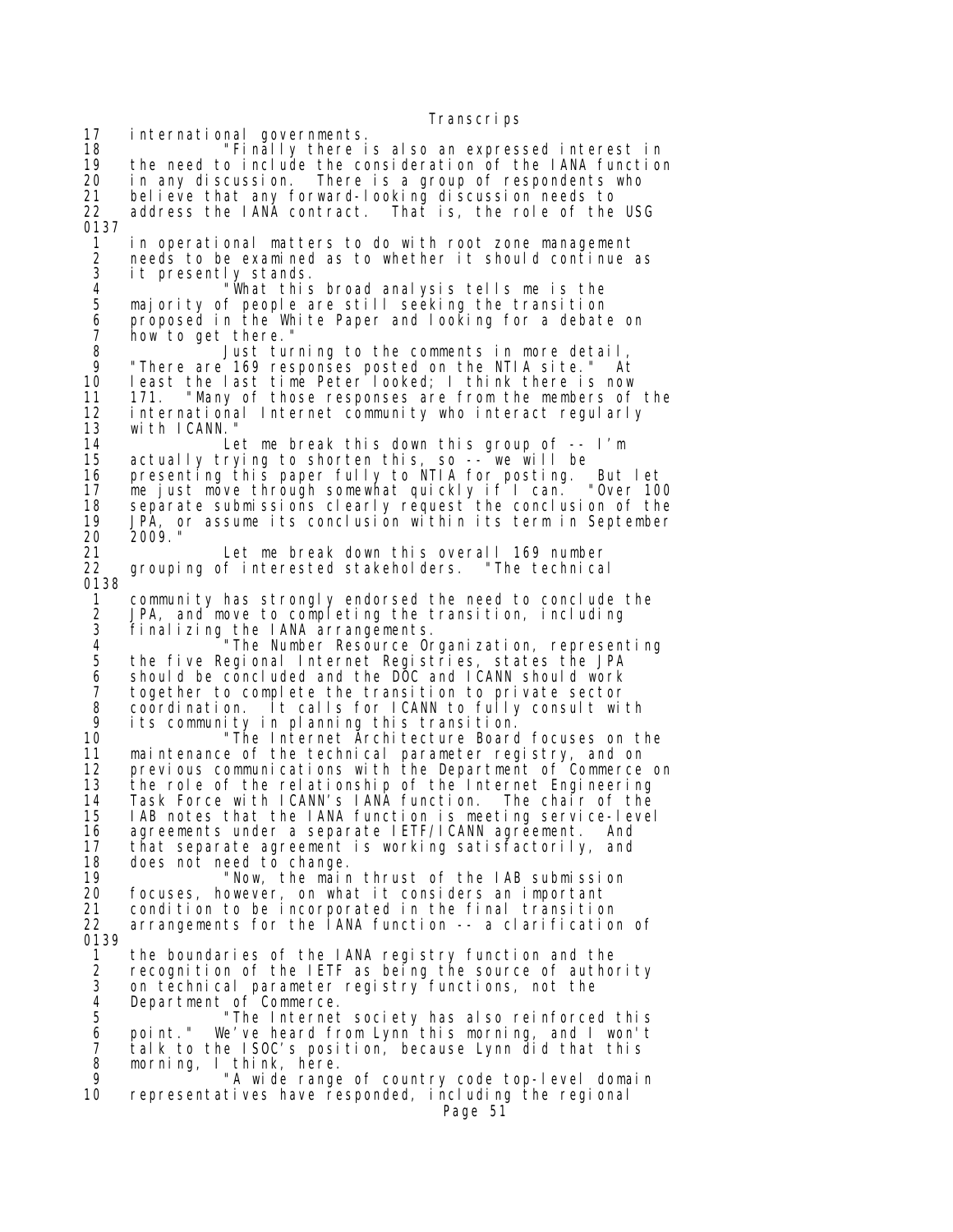Transcrips 11 organizations, Latin American and Caribbean, ccTLD, the 12 Council of European National Top Level Domain Registries, 13 and the Asia-Pacific Top Level Domain Association, as well<br>14 as ccTLD operators from Africa, Europe, Middle East, the 14 as ccTLD operators from Africa, Europe, Middle East, the 15 Americas and Asia Pacific." I recognize Roelof as one of 16 those in the room.<br>17 They al 17 "They also call for a multi-stakeholder dialogue 18 within the ICANN process to arrive at a shared vision of 19 what a post-JPA ICANN should or would entail, as well as how or when transition should or would be triggered. 21 "Country-code representatives also consider, like the technical community, that the evolution of the 0140 1 IANA function is to be a key part of the transition 2 planning." Many people made that comment, but I'd just 3 like to read this quote from InternetNZ, "Allowing the 4 expiry and non-replacement of the JPA is not the only step 5 required in achieving the privatization of the DNS. Also 6 required is consideration of what should occur with the 7 IANA-DOC relationship and the relationship between ICANN - 8 - ICANN/IANA and the DOC and Verisign in dealing with the root servers. The .au, .uk, .nl, .jp and others make 10 similar points." 11 There is a point also there from Nominet. "A<br>12 Inumber of governments make public responses to the notic 12 number of governments make public responses to the notice<br>13 of inguiry including the governments of Sweden, Japan, 13 of inquiry including the governments of Sweden, Japan, 14 Latvia, Egypt, Canada, Singapore, the European Union, 15 Bulgaria, and Tunisia. Further, during ICANN's own 16 consultations during the New Delhi meeting, representatives of the governments of Italy indicated they 18 supported the position of ISOC Italy. The representatives 19 of France, Latvia, Finland, and Brazil also made comments. 20 "All these responses are generally supportive of 21 the ICANN model. They also recognize the importance of 22 government involvement on the issues relating to public 0141 1 policy from the ICANN context. Several governments note 2 the need for continued evolution of the ICANN model. The 3 Italian government representative in particular noted the 4 ISOC IT submission that some minor adjustment of the 5 Governmental Advisory Committee's role may be necessary as .6 part of a transition model<br>7 "But interestingl 7 "But interestingly all these governments' inputs 8 reinforce the message of the private sector and technical 9 communities that no one stakeholder should be allowed to<br>10 qain dominance in the ICANN environment. gain dominance in the ICANN environment. 11 "They also recognized that ICANN continued to 12 improve, but as the Egyptian government states 'as much as 13 we believe that progress has been achieved in those areas 14 as well as many others, we envisage that the Internet 15 community would always expect more from ICANN. That is 16 due to the uniqueness of ICANN's function and dynamism and<br>17 never-ending development and innovations in the field of 17 never-ending development and innovations in the field of 18 Internet domains and numbers.<br>19 important to stress the fact 19 important to stress the fact that the "need for more" should not be a motive for further extensions of the JPA, 21 nor for the initiation of another similar agreement. We 22 are concerned that decisions that go in such directions 0142 1 would be interpreted as an intention not to complete the 2 transition for the domain name system from the U.S. 3 Government to the international Internet community.<br>4 There was a wide range of responses from "There was a wide range of responses from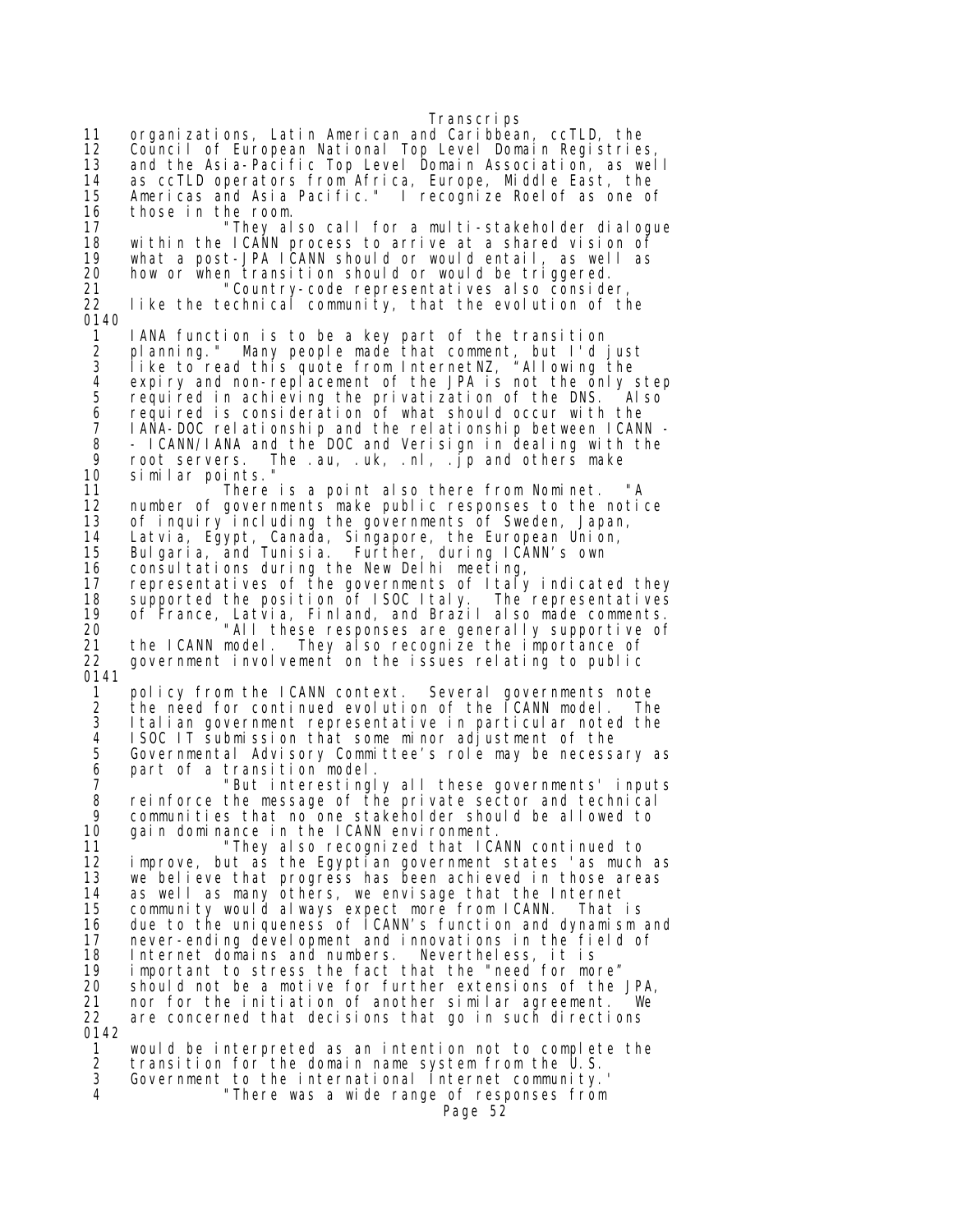Transcrips 5 business and business associations," and we've heard much 6 of that today. "Those responses tended to form the two 7 broad subsets -- the first were broadly-based<br>8 international business groupings such as the l 8 international business groupings such as the ICC, the U.S. 9 Council of National Business, ETNO, ITAA, WITSA, and 10 others. While presenting a range of very useful 11 suggestions for continued improvement by ICANN, this group 12 is broadly supportive of ICANN's progress and called, like<br>13 other groups, for transition to private sector management other groups, for transition to private sector management 14 of the DNS and proposed items for such a model.<br>15 A second, subset that are mostly U.S. 15 A second, subset that are mostly U.S.-based and 16 reflect intellectual property interests, focused on their 17 concern about the voice of business in the Generic Names 18 Supporting Organization in the context of its proposed 19 form and specific concerns about ICANN increasing and<br>20 deepening its compliance work especially as it relates 20 deepening its compliance work especially as it relates to Whois compliance for registrars and their resellers," and 22 we've heard many of those voices today. 0143 1 "This group focused on specific operational 2 goals, which I welcome, because as the Board of ICANN 3 stated in its mission, ICANN can always improve. I will 4 ensure that their suggestions are fed into the operational 5 plan for this coming financial year. As some of them are 6 concerned about perceived concentration of ICANN's 7 funding, I will also be interested in hearing from them 8 ideas about diversifying ICANN's sources of revenue, even 9 specific funding for boosting compliance work. 10 Many of this subset expressed concerns about the<br>11 completion of the JPA in terms of not yet having a plan of completion of the JPA in terms of not yet having a plan of 12 what would come next, and in particular a plan which 13 ensured that ICANN's leadership would not be challenged by 14 governments nor controlled by parties under contract with<br>15 ICANN.  $\overline{I}$  CANN. 16 "In many ways I hear the latter concerns of this group as being similar to other members of the community 18 who are calling for a detailed plan as to how a transition 19 would work. 20 "Representatives of the Registry and Registrar 21 Constituency have also made submissions. GoDaddy, Network 22 Solutions, and PIR recognize the progress ICANN has made, 0144 1 while believing more needs to be done. GoDaddy is 2 critical of several operational aspects and supports the<br>3 renewal of the JPA upon its expiry. However, Network 3 renewal of the JPA upon its expiry. However, Network 4 Solutions looks forward to working with ICANN and NTIA to 5 develop the JPA transition plan. VeriSign expresses<br>6 confidence the USG will act in interest of resiliency<br>7 reliability of the DNS. NeuStar supports transition 6 confidence the USG will act in interest of resiliency and 7 reliability of the DNS. NeuStar supports transition so 8 long as the goals of the MOU and JPA are not undermined," 9 and Keith Drazek has read out that position this morning.<br>10 There are close to 70 submissions from civil 10 There are close to 70 submissions from civil<br>11 society and Internet user voices. Overwhelmingly these 11 society and Internet user voices.<br>12 submissions supported the conclusi submissions supported the conclusion of the JPA. Some 13 submissions also focused on improving the voices of civil 14 society and at-large users in ICANN's decision-making, 15 particularly at the board level. I welcome submissions<br>16 from people such as Jacqueline Morris, the ALAC, and 16 from people such as Jacqueline Morris, the ALAC, and 17 WebWatch, because they point out the user community 18 representation issues that I will convey to the ALAC 19 review and board review being undertaken this year. 20 "Among -- another 64 people took up the tool 21 many of them had asked for to convey simply and in Page 53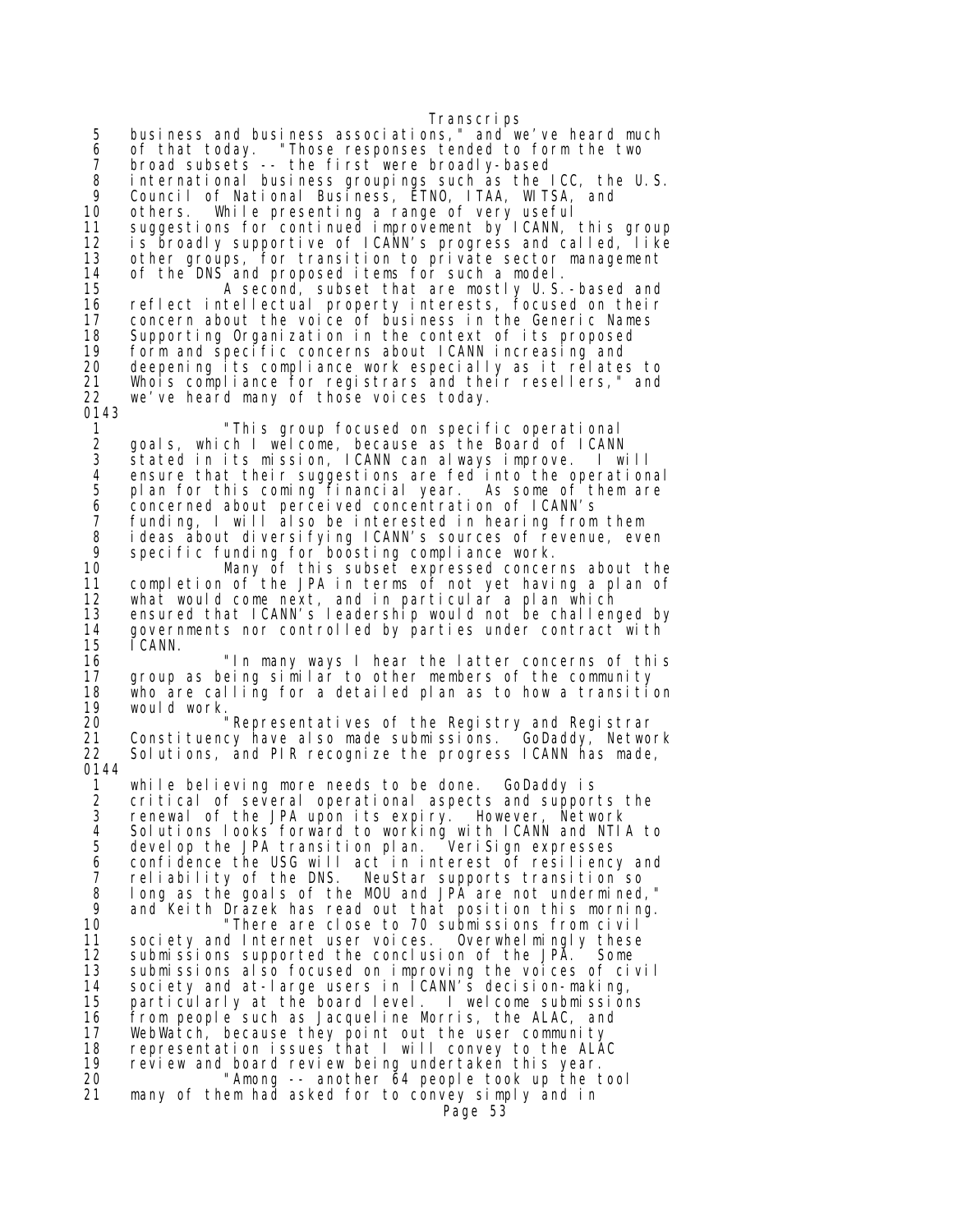Transcrips 22 English, often not their native tongue, letters supporting 0145 1 ICANN's submission. Most are serious players in the 2 Internet and ICANN world, including, Nii Quaynor, Oscar 3 Robles Garay, Professor Ming-Cheng Liang, Sulaiman 4 Alansary, Wolfgang Kleinwachter and Hartmut Glasser. 5 "Another civil society voice, the Center for 6 Democracy and Technology, whilst arguing the JPA should 7 not be concluded yet, also states like other respondents<br>8 that the midterm review would be used to jumpstart an 8 that the midterm review would be used to jumpstart an 9 international dialogue on ICANN's long-term independence 10 from government interference. The CDT requests ICANN and 11 DOC to address this issue with urgency and to consult the 12 Internet community to develop mechanisms that will ensure 13 accountability and representativeness and protection of 14 the DNS.<br>15 "Further, the CDT urges the U.S. Government to 16 reaffirm that it will end its contractual arrangement with 17 ICANN and to work for mechanisms 'that will ensure ICANN's 18 independence.''<br>19 So Pe 19 So Peter has asked then, "What needs to be 20 improved, what are we doing about it and what has ICANN 21 learnt from this process?" Obviously he was not reporting 22 here on every detail of this process, and he says, "If we 0146 1 are to progress the debate about transitioning then ICANN<br>2 needs to identify the areas of change we require, listen 2 needs to identify the areas of change we require, listen<br>3 to the community on the things we are doing right and 3 to the community on the things we are doing right and 4 where the organization and the model, can improve.<br>5 need to test our hearing and then we need to act om 5 need to test our hearing and then we need to act on what<br>6 we hear. 6 we hear. 7 "Today I am starting that process. In doing so 8 it is important to build on the processes already put in 9 place by the ICANN community to ensure that the concerns<br>10 raised are addressed efficiently and effectively. 10 raised are addressed efficiently and effectively.<br>11 Tirstly, the ICANN community has devel "Firstly, the ICANN community has developed a 12 very open and bottom-up process for strategic, 13 operational, and budget planning. I hear the inputs that 14 are focused on topics such as compliance, Whois and Whois 15 accuracy, and better engagement with stakeholders. I want 16 to ensure that they are addressed now, in this year's 17 operational planning process. For those people who say<br>18 there is still work to be done here is how that work wi 18 there is still work to be done here is how that work will<br>19 be done. be done. 20 "Further, I exhort the voices that made these 21 points to participate in this open planning process to<br>22 ensure that their concerns are part of the mix of ensure that their concerns are part of the mix of 0147 1 community issues to which resources are dedicated. That 2 is the place to raise these issues. Participation in the 3 crafting of the strategic and operational plan is crucial. 4 The condly, ensuring effective voices of<br>5 business, consumer, and at-large has always been 5 business, consumer, and at-large has always been part of<br>6 the ICANN multi-stakeholder approach. So has board 6 the ICANN multi-stakeholder approach. So has board 7 accountability, which is reflected in the publication of 8 the compilation, frameworks, and principles for ICANN's<br>9 transparency and accountability. 9 transparency and accountability.<br>10 "I will monitor closel 10 "I will monitor closely this year's bylaw-11 required reviews of the GNSO, the At-Large Advisory 12 Committee, the Nominating committee, and the board itself 13 to ensure that the further concerns raised in the submissions about these issues are fully considered. 15 chair I will ensure that the consideration and outcomes of Page 54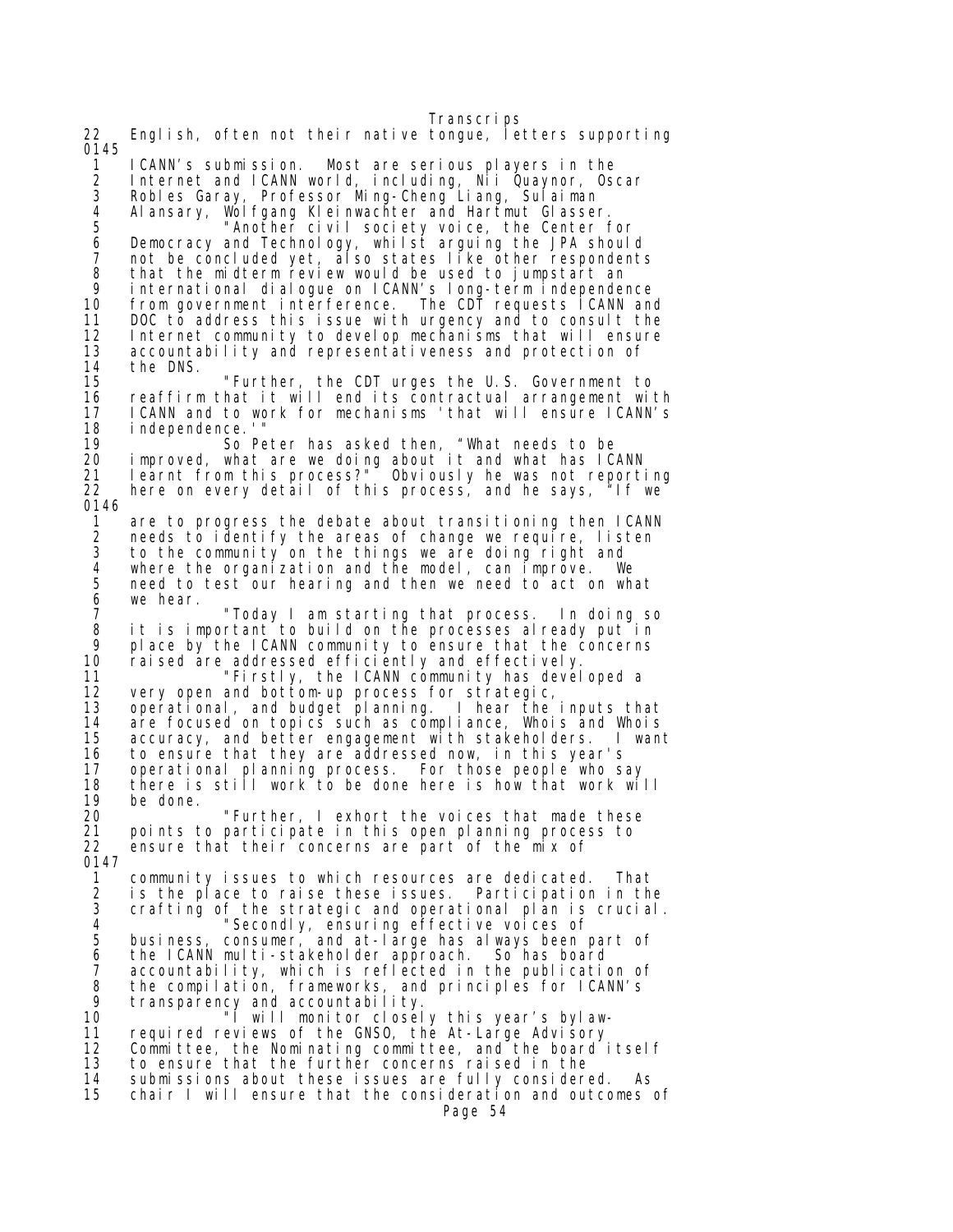16 these reviews is integrated in such a way to address the 17 concerns raised by some of the respondents to the NOI. 18 "Further, I've made it a personal goal in the 19 coming financial year to augment ICANN's meeting processes 20 to ensure dedicated workshop interaction with business.<br>21 also expect to propose GNSO reforms to make it easier f also expect to propose GNSO reforms to make it easier for 22 business to participate in working groups of interest 0148 1 along the lines of standards organizations. As chair I'll 2 be personally monitoring this.<br>3 "I also want to addr 3 "I also want to address a more general point. 4 Some respondents expressed frustration that they found it 5 hard for their constituency to express their voice in 6 various debates. If that is a belief then ICANN needs to 7 address it. But I don't want anyone to misunderstand the 8 nature of this model. One of the features of the multi- 9 stakeholder model is that you often get conflicting 10 positions that take time to work through. I think we see 11 this in the GNSO improvement debate and we saw it in the 12 so-called OPOC proposal and the Whois discussion. Often 13 an enormous amount of energy, time, and resources is 14 involved in arguing your position; those cases are no 15 exception. 16 THE THIS IS COORD THIS TO A THIS TO THE PUBLIC RESOURCE by<br>17 all stakeholders, often with divergent interests. It is 17 all stakeholders, often with divergent interests. It is a 18 unique model of governance and will always take effort to<br>19 make it work. make it work. 20 "While these avenues for response are already 21 available to us, we do need to consider how to address the 22 widespread call for a roadmap for transition to full 0149 1 private-sector management of the Internet system of unique 2 identifiers. In this call, many respondents have raised 3 key framework questions to be addressed. 4 They include, inter alia, how to ensure -- 1)<br>5 freedom from capture or dominance of ICANN by government freedom from capture or dominance of ICANN by governments, 6 intergovernmental organizations, or any other group of 7 stakeholders, including private or corporate interests,<br>8 including those with whom ICANN has contracts: 2) 8 including those with whom ICANN has contracts; 2) 9 effective and efficient operation of the IANA function by 10 ICANN; 3) accountability of the ICANN model as a whole to 11 its community, including affected parties; 4) continued 12 security and stability of the Internet's unique 13 identifiers. 14 "So what is the process to have the debate about 15 these issues? 16 "The submission from the government of Canada 17 is, I believe, informative when it says, 'While Canada is 18 not in a position to declare that the JPA should be the 19 final formal tie between the NTIA and ICANN, the progress 20 made towards increased accountability and transparency 21 within ICANN suggests that there is value in beginning<br>22 multi-stakeholder discussions on what ICANN could or multi-stakeholder discussions on what ICANN could or 0150 1 should transition to. With this in mind the NTIA should 2 initiate discussions with ICANN in the context of the 3 current JPA on issues associated with the next steps in<br>4 ICANN's transition to privatization. The ICANN's 4 ICANN's transition to privatization. The ICANN's 5 President's Strategy Committee could be identified to help 6 facilitate such discussions and provide support, although<br>7 a broader outreach and more open processes would be 7 a broader outreach and more open processes would be 8 helpful.<br>9 "I think this is a useful suggestion on the way Page 55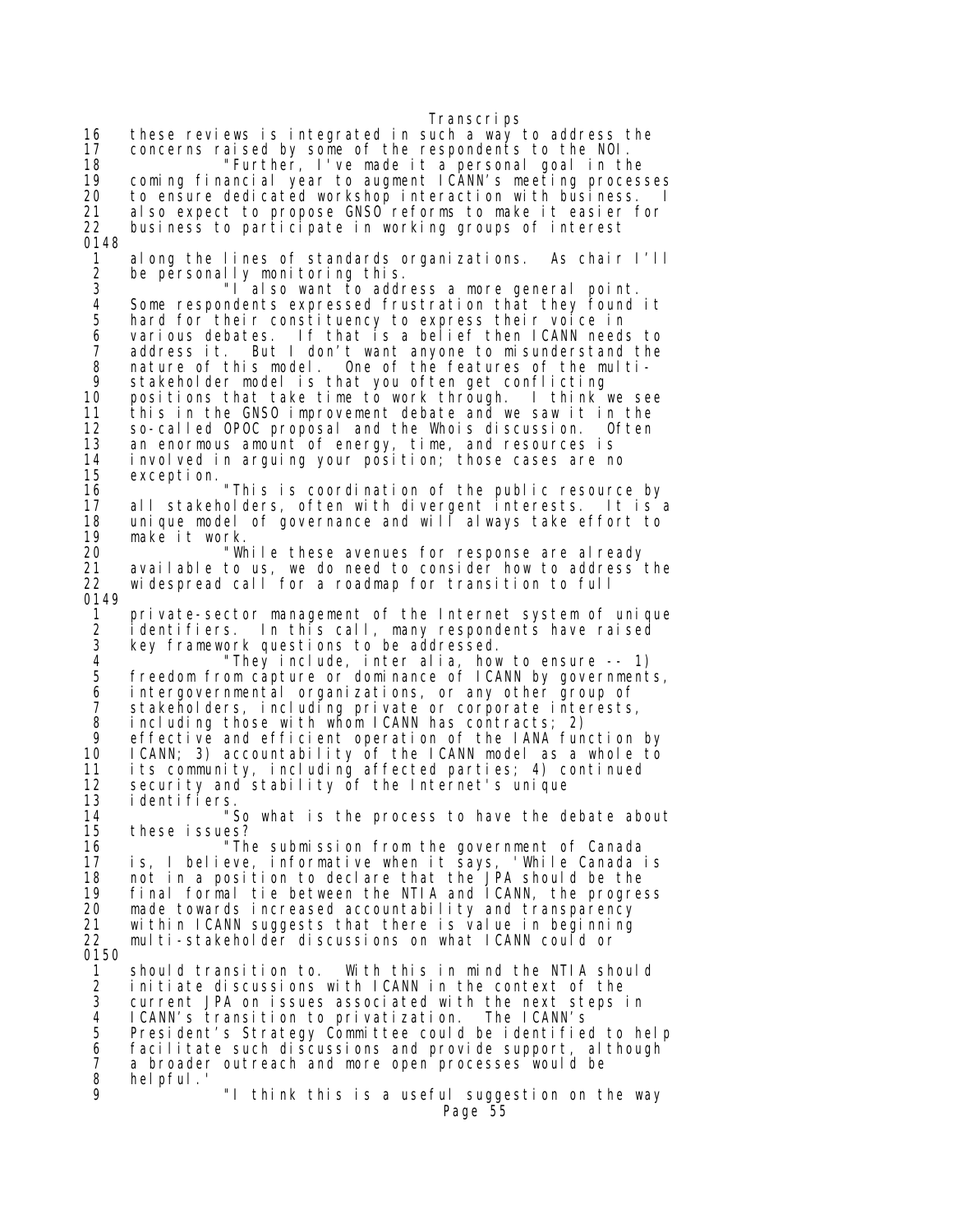Transcrips 10 forward. ICANN's President's Strategy Committee has been 11 discussing improvements to the ICANN model, the JPA 12 review, and especially on accountability issues, and so 13 the logic of engaging this group is compelling. 14 "As one of its co-chairs I'm asking the 15 President's Strategy Committee to outline a plan for 16 developing this transition framework. They will meet in<br>17 April and make a first presentation involving the April and make a first presentation involving the 18 community, starting a process for further engagement with<br>19 the community at the ICANN meeting in Paris in June. 19 the community at the ICANN meeting in Paris in June.<br>20 This process will be guided by the input 20 "This process will be guided by the input ICANN 21 has received so far from its own consultations and the 22 analysis of the comments surveyed in this review. analysis of the comments surveyed in this review. 0151 1 It will be a consultative process; ICANN needs<br>2 to move forward secure in the support of the entire<br>3 community to which it is accountable. The concerns of to move forward secure in the support of the entire<br>community to which it is accountable. The concerns of community to which it is accountable. 4 that community that we have heard expressed need to be<br>5 addressed in planning our future. The community wants 5 addressed in planning our future. The community wants an<br>6 ICANN that is protected against capture, that functions<br>7 well as a multi-stakeholder coordinator of the Internet ICANN that is protected against capture, that functions 7 well as a multi-stakeholder coordinator of the Internet<br>8 resources, and which manages the IANA function well. 8 resources, and which manages the IANA function well. 9 "I shall be reviewing with the CEO the resources 10 ICANN needs to invest in this project.<br>11 The make one point of cl 11 The the make one point of clarification. Among<br>12 the respondents there were a few concerns expressed that 12 the respondents there were a few concerns expressed that<br>13 ICANN will leave the U.S. and seek broad immunities from ICANN will leave the U.S. and seek broad immunities from 14 legal process by third parties or contracting parties.<br>15 Let me be loud and clear on this -- that will not happ Let me be loud and clear on this -- that will not happen. 16 The U.S. for historic and practical reasons will remain<br>17 ICANN's headquarters. Consistent with the continuing 17 ICANN's headquarters. Consistent with the continuing 18 stability and security of the RootZone operations we're 19 dedicated to be a non-profit organization operation 20 operating under law." 21 So concluding, Peter says, "I characterized the<br>22 question before us at the outset of the statement is, are question before us at the outset of the statement is, are 0152 1 we going to complete the White Paper's vision of private- 2 sector management of Internet system of unique 3 identifiers? I believe that the community is clearly 4 indicating that it wants to proceed and complete that 5 vision. The ICANN Board and all those who have invested 6 time and energy in the usual promise made in '98 want to see not just the JPA concluded but also the entire 8 transition discussed and implemented. 9 Almost 10 years ago the United States Government 10 recognized the power of the Internet to promote<br>11 enterprise, to promote human interaction, and in 11 enterprise, to promote human interaction, and information 12 exchange. That power comes largely from the Internet's 13 naming and addressing system. The fact that individuals 14 can reach each other uniquely means that there are 15 potentially as many forms of innovation and expression as 16 there are people on the planet."<br>17 1 will skip through so I will skip through some of the stuff. He just 18 finishes by saying, "We all need now to work together over<br>19 the 18 months remaining in the JPA to finalize the model 19 the 18 months remaining in the JPA to finalize the model<br>20 for the long term ahead. I look forward to this 20 for the long term ahead. I look forward to this<br>21 challenge. I look forward to working with all of 21 challenge. I look forward to working with all of you to make it a reality. 0153 1 Thank you."<br>2 (Applause) 2 (Applause)<br>3 MS. BAKER: MS. BAKER: All right. I know everybody is